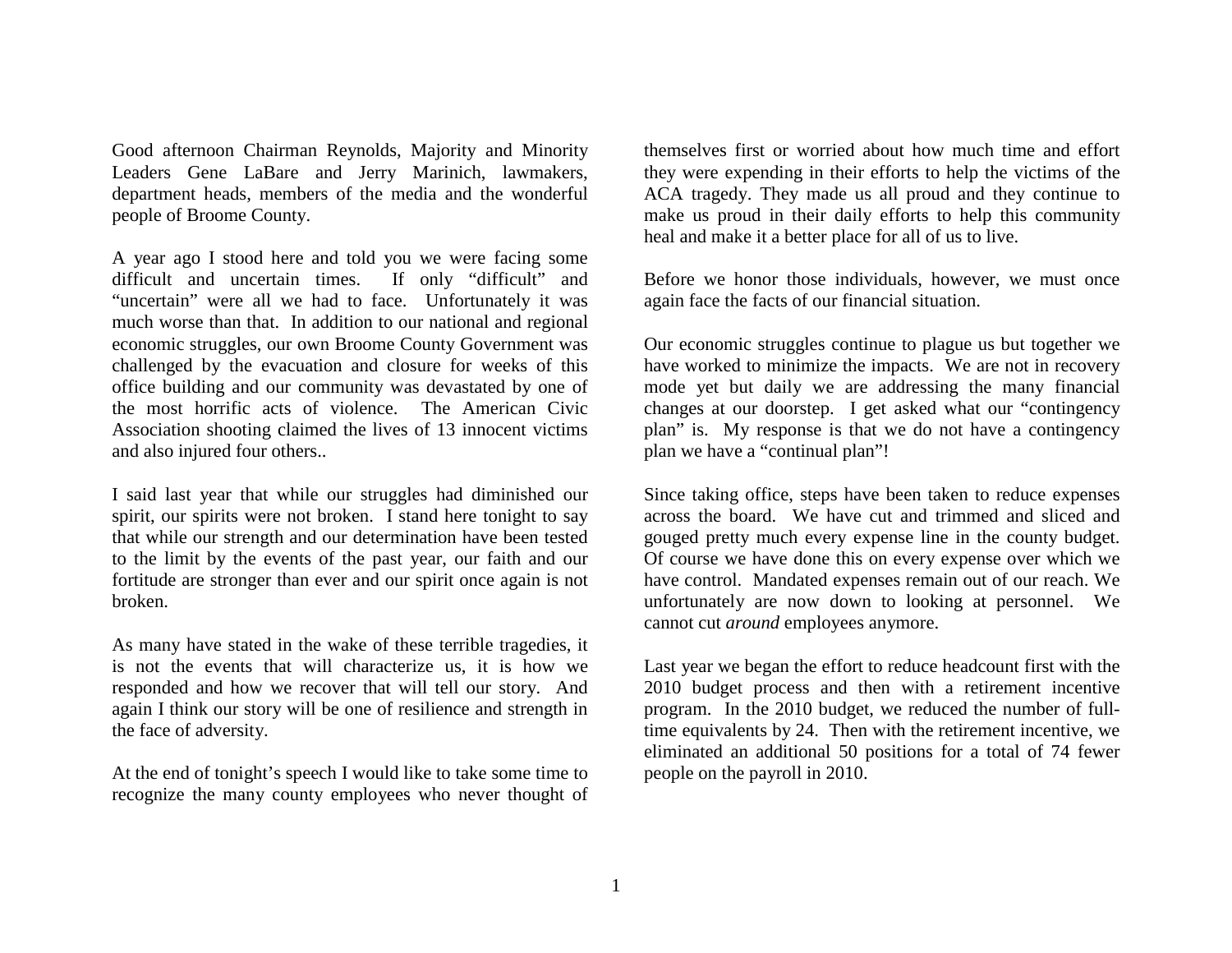We are not done. We continue to meet with department heads to encourage them to come up with their own reorganization plans to assist us with cutting costs. We believe they understand best how their departments work and when push comes to shove where potential personnel cuts can be made.

If they do not present a plan, we are sometimes forced to do it for them. And as this body witnessed last year, this is not the best approach for anyone involved.

Through our negotiation process, which we are smack dab in the middle of, we are trying to work with our unions to get them to understand the dire financial circumstances we are facing. Some get it, some do not. The numbers are pretty clear and we will get to some of those numbers in a minute.

We cannot continue with the status quo. I have heard that some of our union members would rather we lose workers so that they can personally get more. Is that really good for county government? Is it good for the services we provide? Is it good for the community as a whole? Fewer workers mean fewer services, fewer QUALITY services, and a reduced quality of life.

That is not a future I want to see for my community and I ask that we continue to work together in shared sacrifice for the good of all of those who live in this beautiful valley.

I wanted to recognize a few department heads who I feel deserve special recognition because they have been extraordinary with their ideas and creative solutions.

I wanted to acknowledge DSS and Mental Health Commissioner Art Johnson for the work he has done to meet the challenge presented him following the loss of 17 employees to the retirement incentive.

Commissioner Johnson was able to come up with a creative solution to provide services to some of the most vulnerable in our community by partnering with the Children's Home and Catholic Charities. By doing this, Art was able to maintain the level of staff and the integrity necessary to provide the programs and services that still remain with DSS. He accomplished this all without a single layoff.

I would also like to acknowledge Lisa Wise at the library. Lisa and her employees, we know, have taken a pretty big hit staff wise and they are making it work to the best of their ability.

They and all of our departments are to be commended for their continued commitment to providing public services with fewer resources…and usually always, still with a smile!

I did want to point out as well that these cutbacks are being felt by all departments across the board, including my own. We have reduced our staff by one position and at the same time we have taken on additional responsibility. As many of you know, Leigh Ann Scheider has moved to the Health Department to advance her desire to pursue a career in healthcare.

Her previous Executive Assistant responsibilities of taking care of the web page, handling media releases, media inquiries, news conferences, newsletters and other internal and external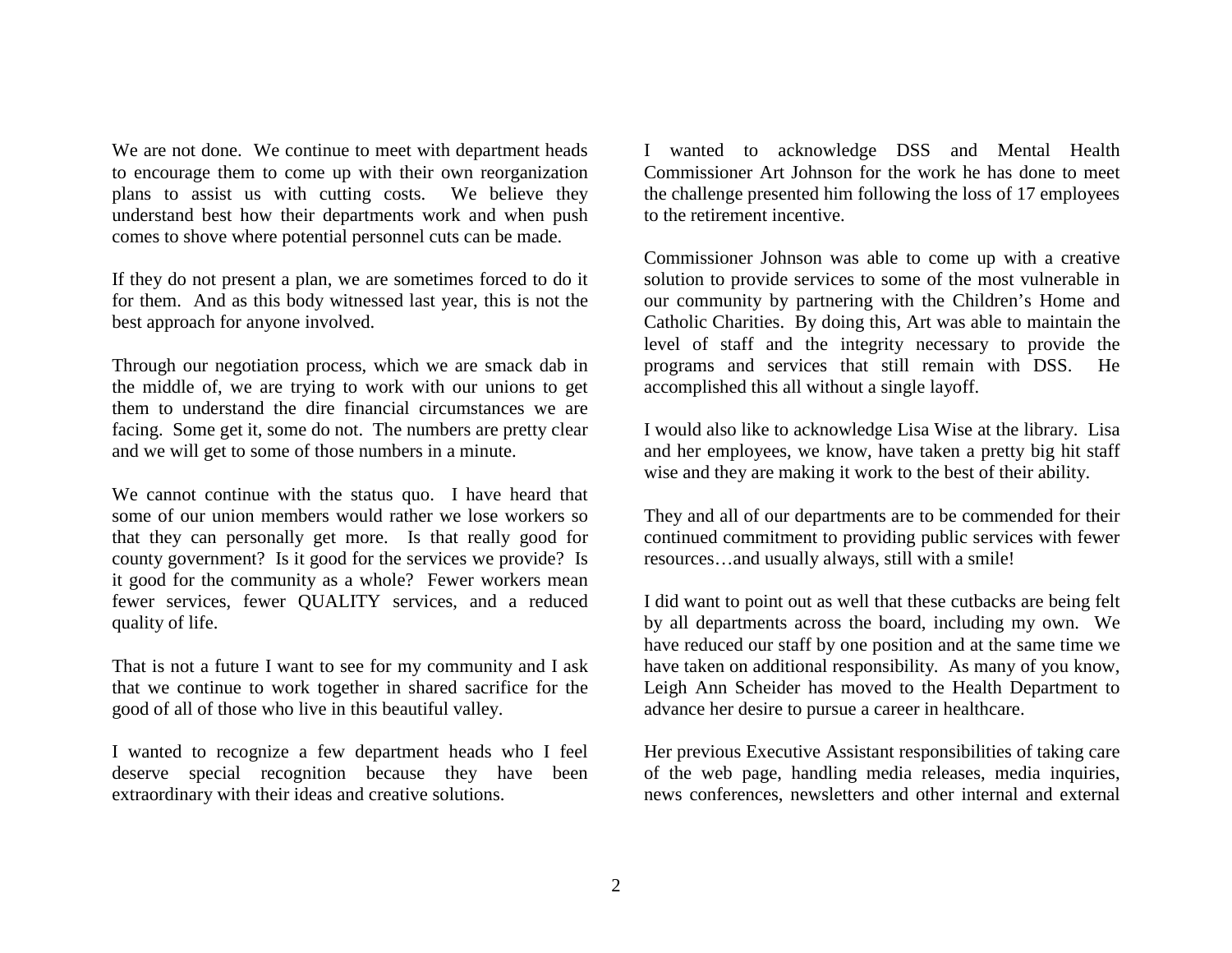communications as well as that position's other administrative duties are now being distributed among the rest of my staff, a staff already pretty overburdened with responsibility.

We are taking on additional responsibilities as they relate to the Youth Bureau. As you know, two positions in that department were lost due to budget constraints and so we absorbed the Director into our office to be able to provide the necessary administrative support. Again we are all doing more with less and I do not see anything in our immediate future that indicates this will change any time soon.

Right now I would like to provide a snapshot of our 2009 and early 2010 financial situation.

- Sales tax revenues were down nearly 5%, 2009 over 2008.
- That represents a <u>reduction of</u> \$3.4 million dollars in revenue coming into our community year to year.
- At the same time, our year to year costs for mandated programs rose nearly 10% or around \$8 million dollars which if addressed as a stand alone item, without this administration mitigating those impacts, would increase property taxes nearly 14%. As I have told my staff and many of you in this room, I will throw myself in front of a BC Transit bus before I do that.
- $\bullet$ Healthcare costs are increasing 3.7%.
- $\bullet$ Our pension costs are increasing nearly 50%.
- Our caseload for temporary assistance at DSS has increased 45%!
- Our unemployment rate in the community is wavering between 8 and 10%.
- More properties are facing foreclosure by banks.
- 0 More people are losing their homes and properties because they cannot pay their taxes.
- And our state's financial outlook isn't any more encouraging with estimates from the governor's office targeting a \$7 to \$8 billion dollar deficit this year alone.

This list could go on but I think the picture is clear. These are extraordinary times and they call for extraordinary measures.

We are prepared as an administration to take drastic steps to mitigate these problems but we need this legislature's support moving forward. We also need our residents to understand that there will be an impact on services. We will try to make cuts in areas that have the least impact on direct services but that is not always possible.

There are a few signs of hope on the horizon. Our sales tax losses have leveled off. We even saw some reporting periods in 2009 that showed growth year to year. Not a lot, but growth nonetheless.

Our federal government under pressure from Senators like our own Chuck Schumer has provided tremendous direct relief in the form of FMAP funding.

In 2009 we received \$6.7 million. In 2010, we expect to receive \$6.2 million. And while this is still being finalized in Washington, it appears FMAP funding will be continued into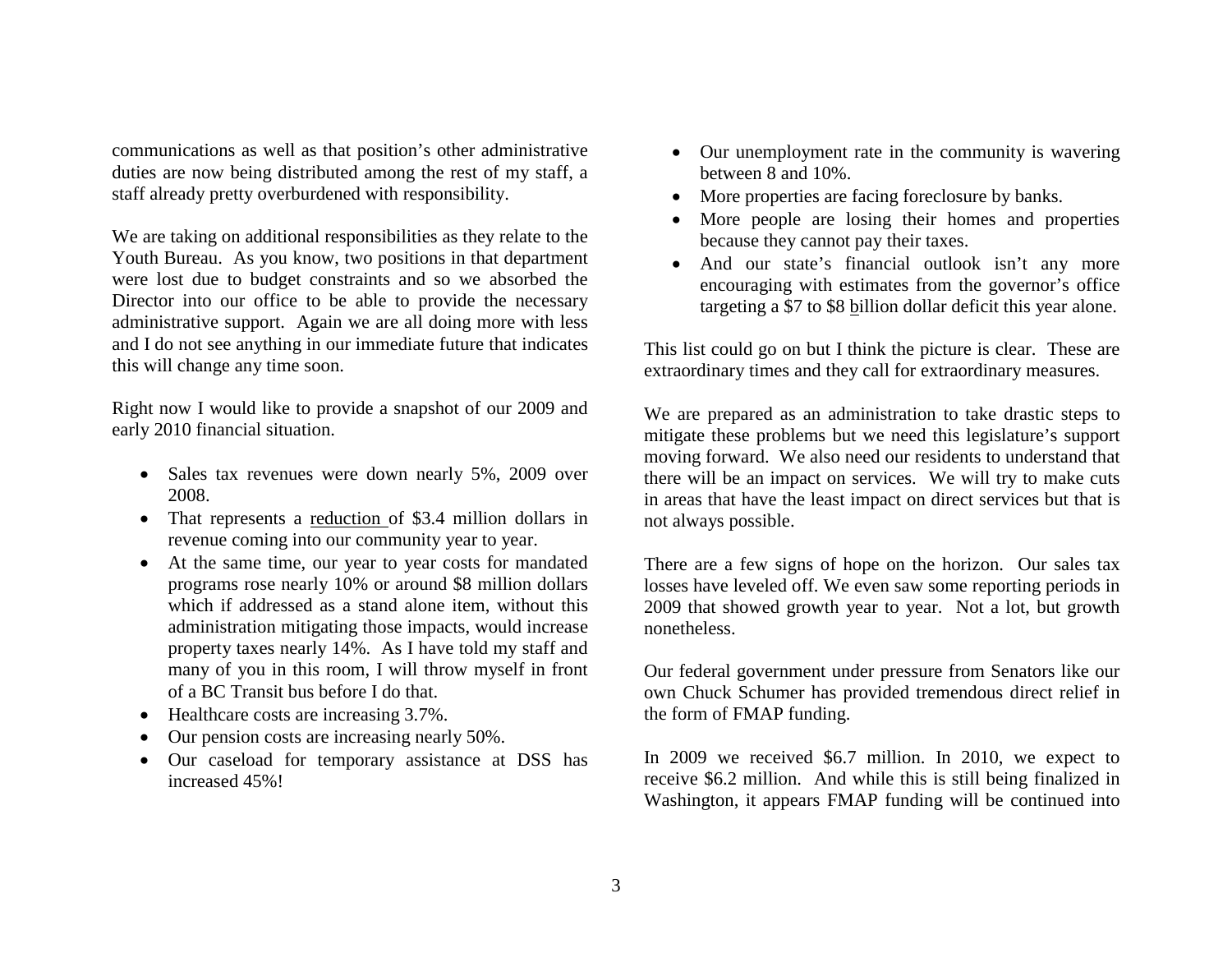2011. It is proposed in the President's budget that FMAP will be extended for counties in the first six months of 2011. That represents an additional \$3.5 million for Broome County in 2011 that we initially did not anticipate.

Again these are tremendous monetary boosts but they are not the final answer to our financial woes. We are tremendously grateful to our federal government for this kind of relief but we are also working to make sure, that going forward, this type of federal relief will not mean the difference in our **making** or **breaking** our budget.

And while there are still many troubling economic signs in our community, there are also reasons for hope. In addition to the FMAP relief, there are also true success stories that happened in 2009.

While we had bad news from Lockheed Martin and BAE, we also had exciting news from two other companies.

Emerson Network Power Solutions cut the ribbon on its new multi-million dollar headquarters in the Charles St. Business Park. It is now operating with more than 50 employees at the site of the former GAF and Anitec plants in the city's first ward.

What a transformation this highly visible property has experienced! We look forward to great things to come from Emerson as well as other companies looking to locate inside the Charles St. Park.

While Emerson cut a ribbon, Impress officials broke ground on their new manufacturing plant in the Broome Corporate Park in Conklin.

Impress, a multi national company, is making a \$35 to \$40 million dollar investment as well as expecting to hire 75 to 100 people when they are fully operational. This was a huge win for our community and we should all be proud that they chose Broome County, New York over somewhere else.

Our Greater Binghamton Innovation Center celebrated its first year of operation by graduating its first tenant, and reaching 100% occupancy. The tenant, White Knight Imaging, began in one of our small four hundred square foot office spaces inside the incubator with a husband and wife team at the helm. They now have two full time employees and have moved into larger space in the community. This is what the incubator is all about, helping companies get started and flourish. We expect to report back more success stories in the future.

White Knight moved out and Sonostics Inc. moved in. Sonostics is a start-up business that has its origins in Binghamton University's bioengineering department.

The company has created technology that measures muscle strength. We are excited to have our incubator play host to such a cutting edge, high tech company. It is a perfect example of helping technology transfer from Binghamton University into our very own community.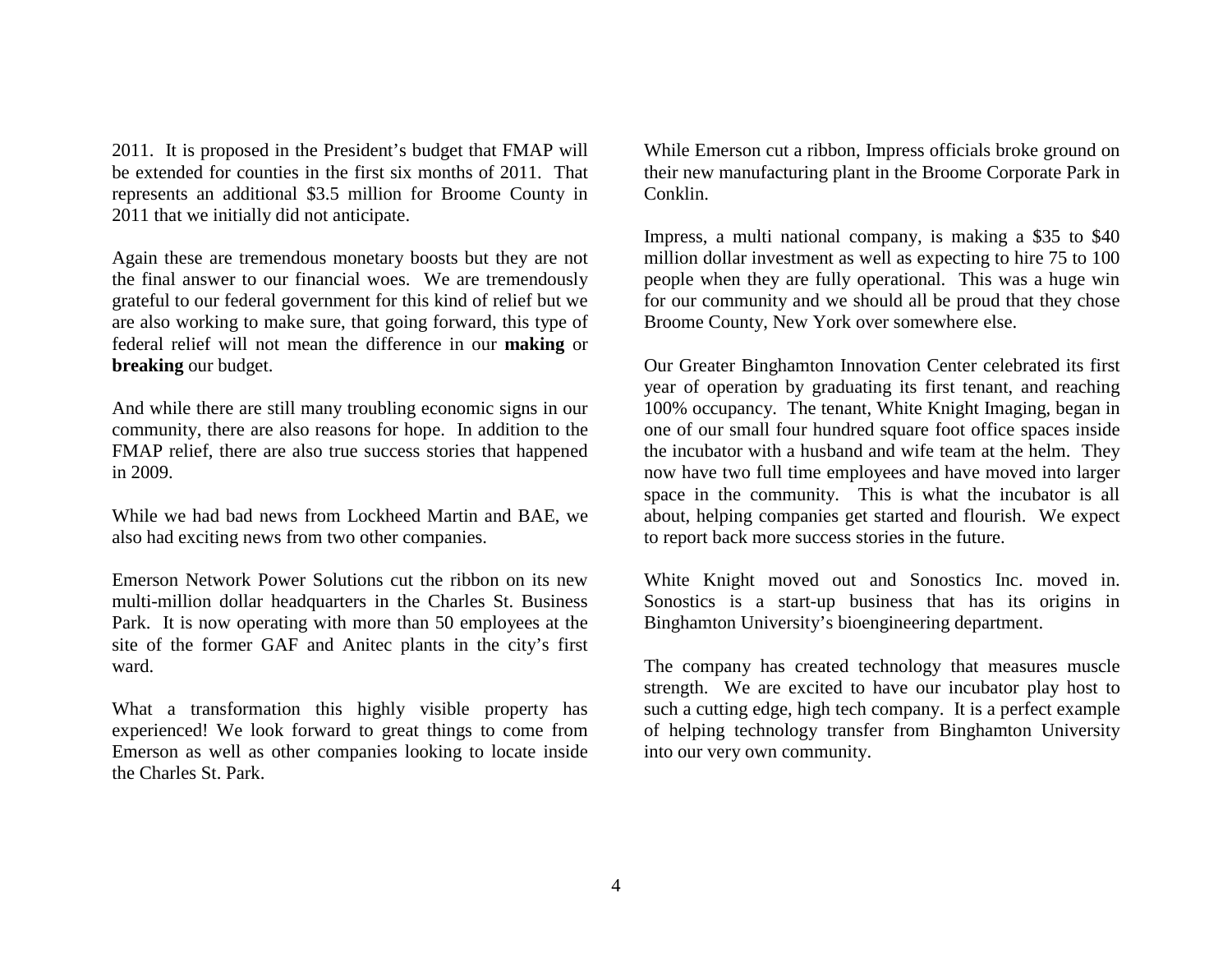STEP, the Southern Tier Economic Partnership has been fully formed. It is the evolution of the Greater Binghamton Coalition. STEP will be partnering with the Broome County IDA, our number one economic development agency, to become the one stop economic development office this community so desperately needs.

There is an agreement that STEP, the IDA and the Greater Binghamton Chamber of Commerce will locate together in the community and provide our local businesses and business interests from outside the area, a singular focal point for business development assistance.

Other notable project updates from 2009.

- o George Harvey is open and occupied. I want to thank Gerald Mollen, Lori Wilmot and Jay Wilber for helping us make this a smooth transition. I especially want to thank Stephen Elko for managing the project and keeping us on track and on budget and recognition also to outgoing Planning Commissioner Rita Petkash for managing the move. It was not easy but it is done and the building is beautiful!
- o I wanted to take a quick moment to recognize Rita for all of her work in the Planning Department. Rita has officially retired and I just want to thank her for her years of service to my administration and to all of the administrations she has served. We will miss her!
- o Rita is still working with us for a few more months. She has one more project to wrap up before we officially let her go! The Intermodal.
- o Our Intermodal is set to open this summer, providing a beautiful facility for most of this area's public transportation needs while delivering a much needed facelift for a large section of our urban core.
- o I would like to take this opportunity to once again thank Congressman Maurice Hinchey for securing \$10 million dollars for this transportation center. Without his support at the beginning, middle and end of this project, it would never have come to fruition.
- o For years we have talked about the need to give this facility a proper name. Tonight that is just what we are going to do. The overall Intermodal operation will be called the Greater Binghamton Transportation Center. However, we would like to honor our Congressman for all that he has done by naming the building Congressman Hinchey's Hub!
- o We are looking forward to that ribbon cutting in the very near future and we hope the Congressman will be able to join us in person!
- o Our Greater Binghamton Modeling and Simulation Coalition has added several partners and now counts 10 companies as well as Binghamton University and BCC as members. It has also garnered national recognition including the attention of Congressman Maurice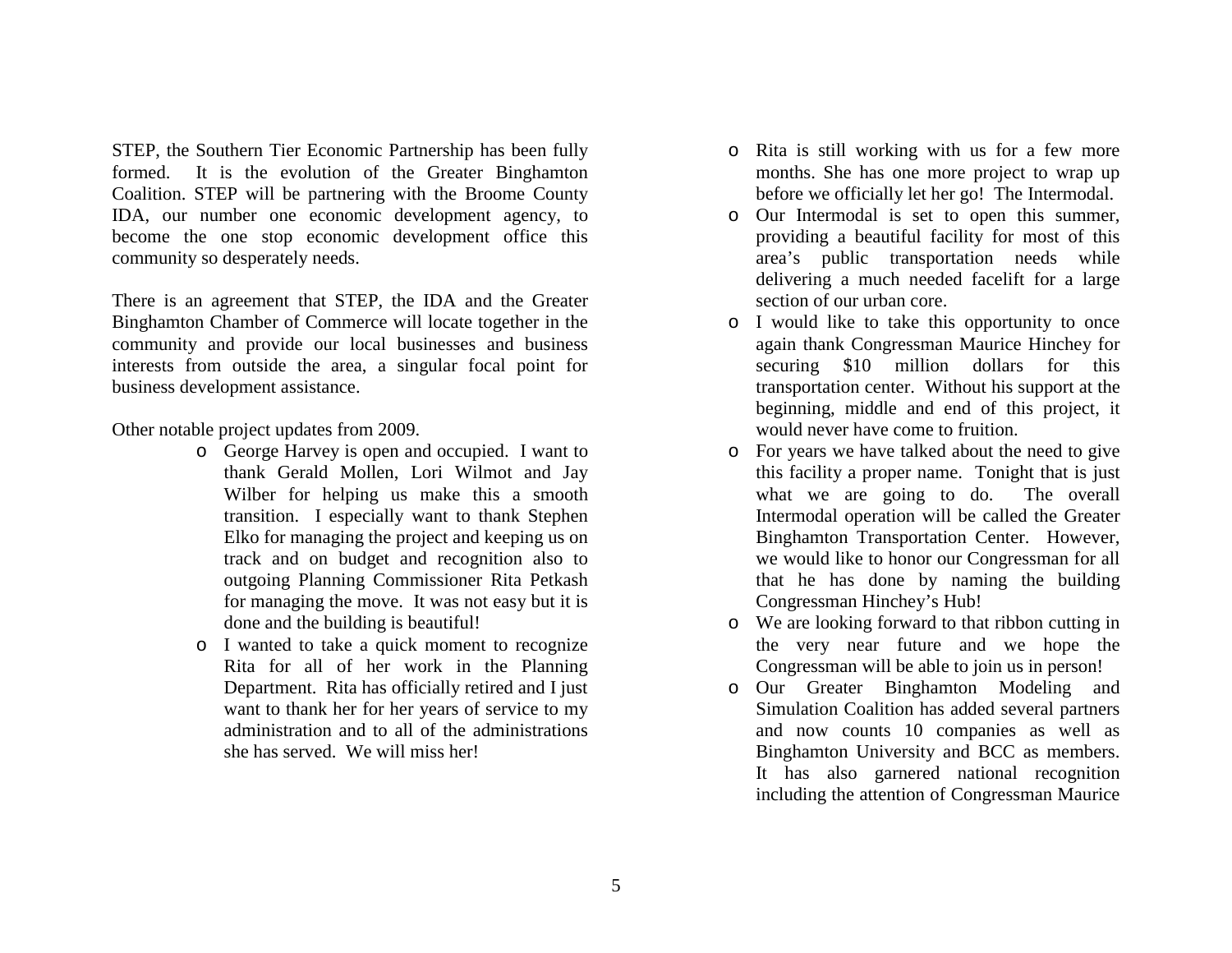Hinchey. His key position on the defense appropriations committee has already provided tremendous support for local companies and can only bode well for our defense related companies in the future including those in our coalition.

o BCC has a new president and is set to begin construction on a new science building.

The BCC update is probably one of the most gratifying. Broome Community College is one of our brightest stars in terms of reputation, excellence and the quality of its faculty, staff and students.

It too has been through a very difficult year. Many in the community, including some legislators, were critical of the time and yes, the money that was spent to conduct a search. On a choice such as this, you **cannot** settle. You **should not** settle. We did not and the results are beyond our expectations.

With the hiring of a new President, Dr. Kevin Drumm, with his extraordinary credentials and track record of success, I am so excited about the school's future and our community's future.

I was in Albany last week and had a chance to chat with the new SUNY Chancellor Dr. Nancy Zimpher who took it upon herself to tell me that quote, "...we got ourselves a good one!" and "…we were very fortunate!"

After meeting Dr. Drumm and listening to the feedback from trustees, members of the community and college representatives, I agree, we got ourselves a good one!

I am delighted to introduce to all in attendance tonight, our new BCC president Dr. Kevin Drumm.

We welcome you and look forward to working with you on the challenges facing the school including contract negotiations, housing for students and construction of the new science building.

Dr. Drumm has also expressed, like no other president in the past, an understanding of the important role a community college **can** and **does** play in a community's economic success. He understands that relationship and again we look forward to working with him to capitalize on the college's strengths to help us build a stronger workforce and overall economy.

In other attempts to strengthen our area's economic prospects, my administration has invested quite a bit of time and energy in 2009 researching the natural gas industry and helping to prepare our community for the natural gas development that is most certainly in our future.

Additionally, our efforts to secure additional revenue for our taxpayers have been unsurpassed by any other county. Why? Because I believe this could be the tremendous economic boost this community has been waiting for, for decades.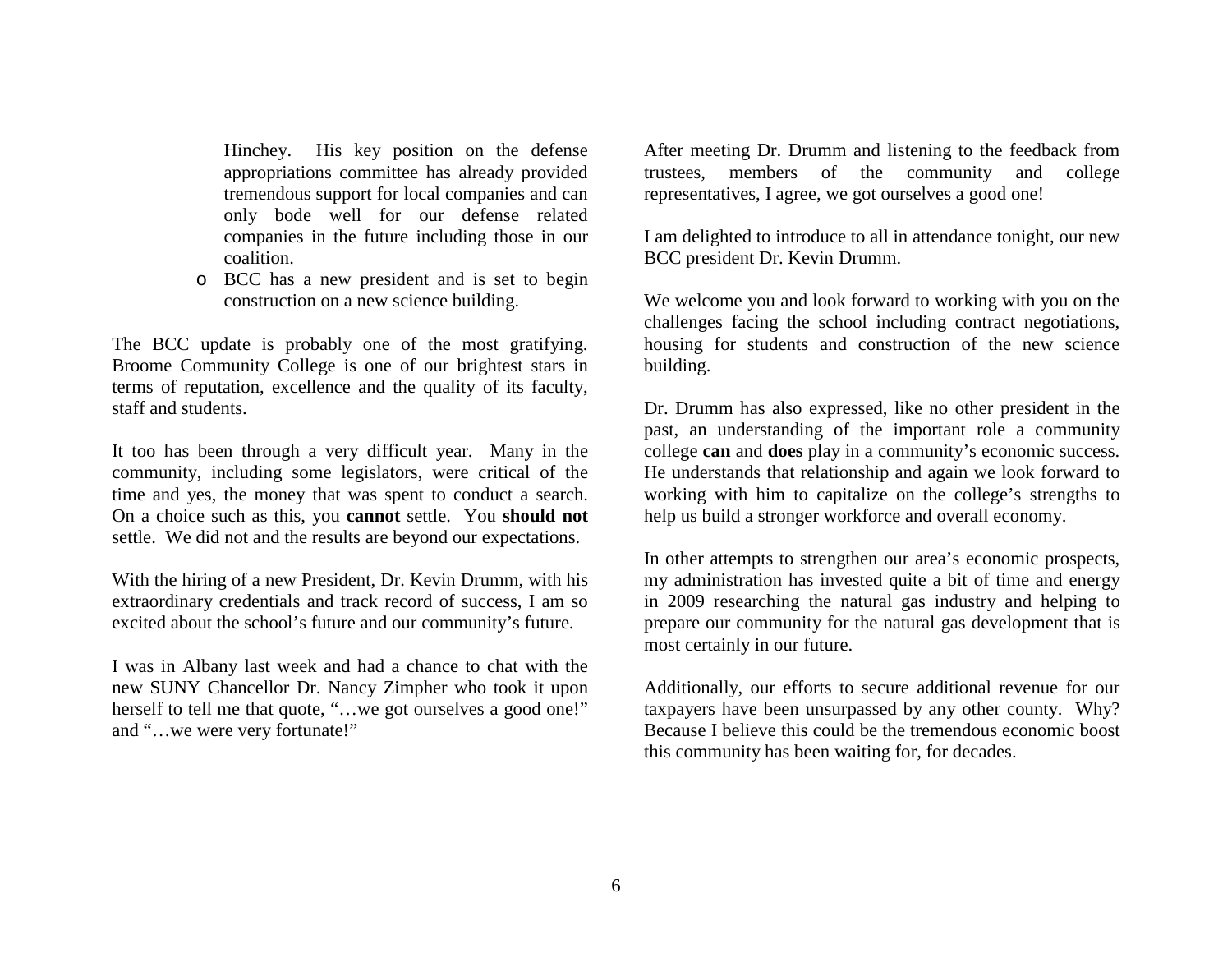I have stated from the beginning that the development of the Marcellus Shale can be done in Broome County and other places in New York, to help spur much needed economic growth and it can be done while still protecting the environment.

It has been and always will be my contention that the two efforts; building this new industry and protecting our environment, are not, I repeat not, mutually exclusive.

We have been outspoken about our beliefs and we will continue to work with all municipal leaders, all landowners, business owners and the gas companies themselves to make sure this industry gets off the ground in New York State and we will also work to make sure it will be regulated and overseen judiciously.

Some of the steps we have taken to date on this issue include:

- We have developed requests for proposals for county owned properties to capitalize on our land assets and try to bring direct tax relief to our taxpayers.
- We have met with numerous gas companies to help them understand how our community is ready, willing and able to assist them when they are allowed to drill.
- We have worked with landowner groups on helping them to get their message out as clearly and as loudly as those who would not like to see this industry set up shop in New York at all.
- We have created a gas resources page on our website to keep our residents abreast of all new developments.
- We have taken advantage of every opportunity provided us to voice our concerns to state elected leaders as well as state agencies and we have taken our advocacy to the governor and his staff directly.
- We are working on local laws in coordination with municipal officials to make sure we build in protections for our air, roads and general quality of life.
- We have traveled to Texas to see first hand the experiences that have resulted from natural gas development in the Barnett Shale.
- We commissioned an economic impact statement to determine the potential economic benefits of this new industry in our region and the numbers are staggering.
- We have attended the NAPE Expo in Houston, the world's largest conference for natural gas leasing opportunities

Of course, many of our employees have already been working on various natural gas issues, including economic development, protection of our infrastructure, water quality, inter-municipal cooperation, emergency response, etc.

I have decided to combine the efforts of these various individuals into a special Broome County "Natural Gas Development Team." Although the work and issues will not change, I hope to create a better information flow internally and with the public. Reports of the committee's efforts will be posted on a regular basis on our natural gas web page.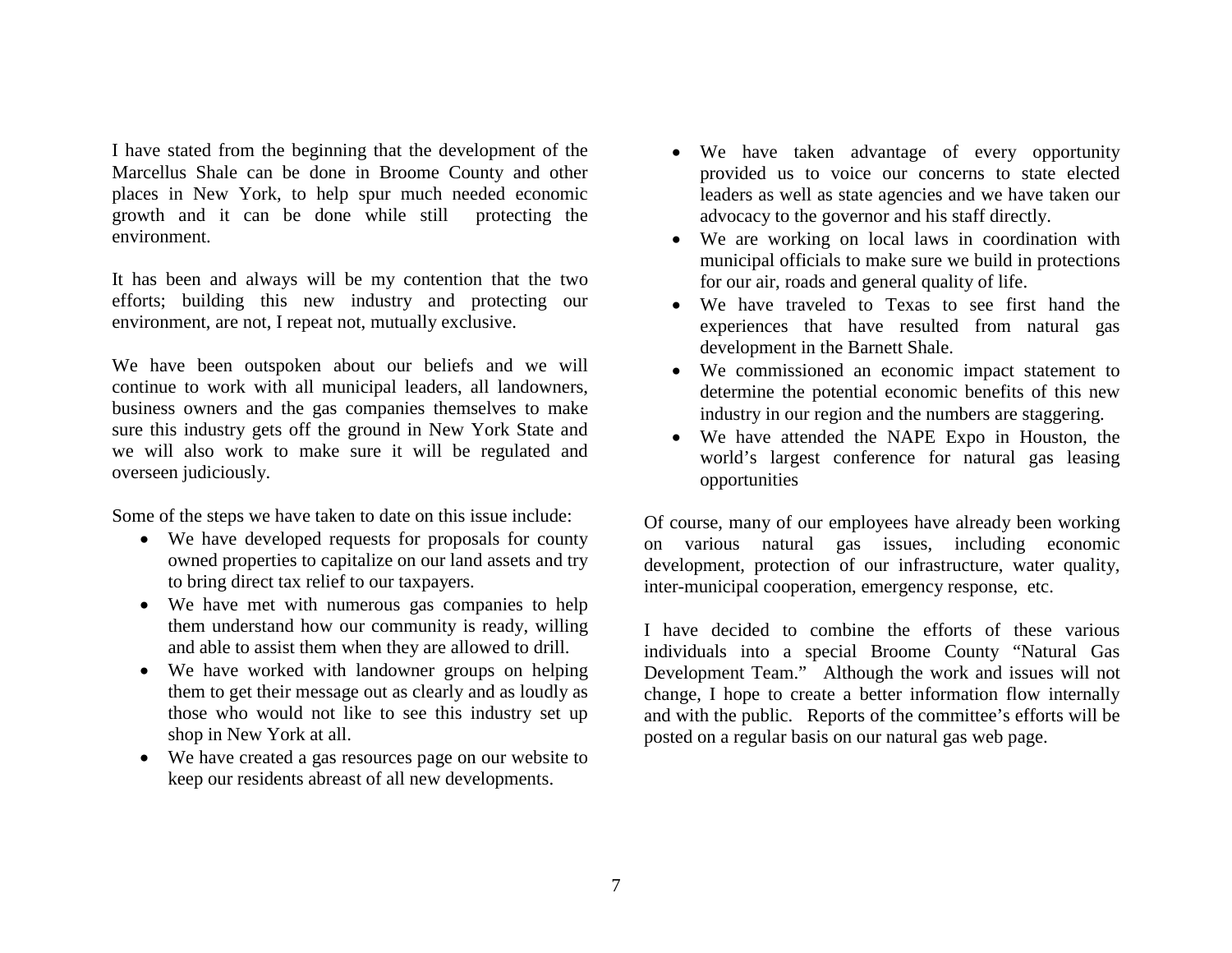We are very fortunate to have a former NYS DEC official on the legislature. Mario Nirchi has agreed to join this new committee along with other county department representatives.

I think you understand our position. Developing the Marcellus Shale is crucial to our economic future and protecting our environment is also crucial. Again these two goals are not mutually exclusive.

I think I can safely say that 2009 is a year we will never forget even though the events of last year have many wishing that the year could be wiped from our collective memory banks.

In 2009 we began to deal with the devastating consequences the economy laid at our doorstep. We were also forced to face a construction accident and resulting evacuation that cost the county over a million dollars to remediate. We are still involved in 3 separate lawsuits. We are suing the state, the contractor for the job and our insurance company. It has been our contention from the beginning that this accident was not our fault and should not be our financial responsibility.

While both of these events were bad enough, our community also found itself in the national spotlight for one of the most senseless and horrific acts of violence.

13 lives were lost on April  $3<sup>rd</sup>$  when a madman attacked innocent victims at the American Civic Association. These victims were either immigrants simply trying to find a better life in America or they were teachers working with those immigrants to help them achieve the American dream.

To even try to make sense of this extraordinary tragedy is an exercise in futility. Many families lost loved ones and friends on that day and our entire community suffered a wound so deep that it will take years to recover.

While the events of that day are difficult to recount, I did not want 2009 to fade away without taking a moment to acknowledge all of the heroes of that day and there were many.

Many of those heroes work for our county government and exemplified what it means to be a public servant providing important response, relief, support, comfort and care.

The City of Binghamton police, fire and other personnel were certainly on the front lines of this disaster as it unfolded but our county resources were not far behind.

I would like Brett Chellis, Sheriff Harder, Jim Dadamio, Art Johnson, Katie Cusano, Kim McKinney, Claudia Edwards and George Bagnetto to stand and be recognized.

Brett your 911 dispatchers and emergency services personnel were well trained, well prepared and so professional from the moment the events of April  $3<sup>rd</sup>$  began to unfold. We have heard so many times how your dispatchers provided the victims and the emergency services personnel an all important lifeline. You provided valuable information while at the same time provided comfort to the victims. Brett, Mike, Ray and the entire staff deserve our thanks and our respect for all that you do, day in and day out, and especially for what you accomplished on this very difficult day.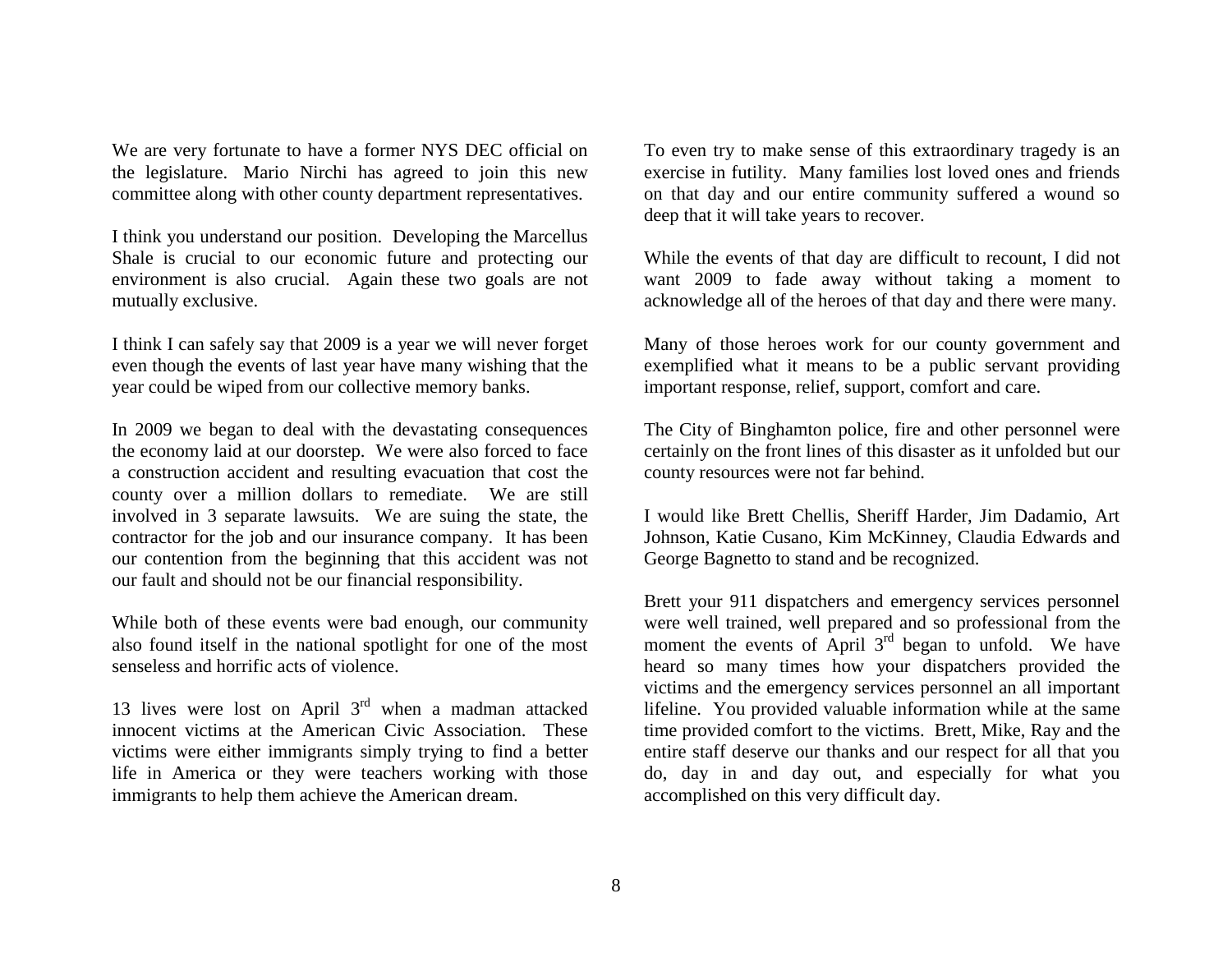Sheriff Harder and his department were some of the first on the scene providing much needed backup to the Binghamton Police Department. Your support and cooperation, in the midst of this very complicated crime scene, I am told provided important assistance to those on the ground at the ACA. Thank you for your continued professionalism.

Jim Dadamio's staff was instrumental in locking down and protecting county employees in nearby buildings. And your Security Officer's efforts to provide valuable information were extremely helpful in marshaling resources.

Kim McKinney and her IT staff were key in setting up communications within hours of this tragedy. Extraordinary work by an extraordinary group of professionals!

Claudia Edwards directed her staff to assist in the wake of the tragedy and provided her building for a phone bank that turned out to be a valuable communication tool for what would become an international event. Claudia, your staff spent hours on the phone providing important information to devastated family members calling from all over the world. For your constant professionalism in times of emergencies we thank you.

Art Johnson led our county efforts on the human services side of this terrible tragedy. That effort required immediate response by dozens of caring county mental health workers and DSS staff. Because of the leadership roles taken on by Art, Katie Cusano and the staff at the Mental Health Offices, Broome County was able to provide important mental health services to victims directly involved in the ACA shootings within hours of the event. There was also long term comfort and care provided for weeks and months in the wake of the shooting.

George Bagnetto and BC Transit were once again able to provide a key service at a crucial time. Whenever they have been called in, whether it has been the floods of 2006, or the ACA shooting of last year, they are always there to provide important transportation services.

There were so many more county employees involved in assisting the community during this event including many from my office. I apologize if I have left anyone off of the list by name but please know, we as a community are grateful. We are proud to call ourselves public servants when we know that we have folks like you in our ranks.

It is this kind of example set by these individuals that I hope we can all follow in the weeks and months to come.

We have tremendous challenges still in our path but if we work together and put aside the thoughts of ourselves and/or our own geography and begin making decisions for the greater good of the entire county and the entire region, I feel strongly that we will get beyond our current struggles.

As always, I look forward to working with you to tackle our shared problems as well as celebrating our shared successes.

Thank you!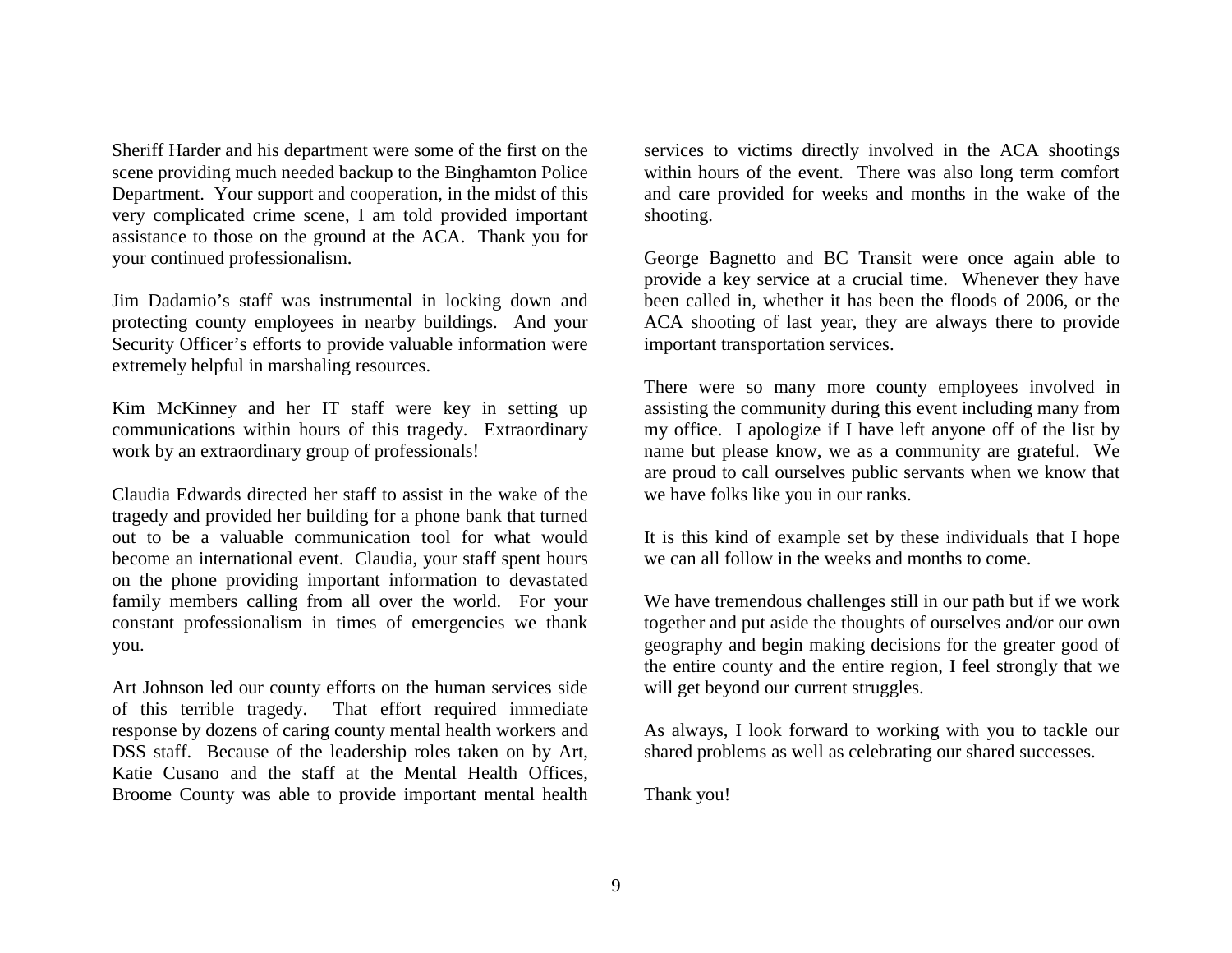## **2009 DEPARTMENT HIGHLIGHTS AND 2010 GOALS**

# **AUDIT AND CONTROL**

#### **Goals:**

- Administer control self assessment process with County departments, contract agencies, and libraries.
- **Provide instructional materials for departments in** accounts payable and internal controls.
- Maintain compliance with continuing education and training standards promulgated by the Comptroller General of the United States.
- Pay all instruments received within one cycle of receipt.
- **Develop** and implement controls for non-accounts payable disbursements.
- Reconcile all bank accounts within 30 days of receipt of statement.
- Use internal audit resources to help the County identify and mitigate business risks.

## **AVIATION**

## **Accomplishments:**

**Successfully** hosted the 2009 Greater Binghamton Air Show headlined by the world famous US Navy Blue Angels Aerial Demonstration team to the delight of a record

setting crowd. Overall, the event resulted in a local economic impact of nearly \$500,000 including nearly \$30,000 going to area not-forprofit organizations to help with their respective missions.

- Completed and began implementation of a comprehensive Master Plan Update which will provide the framework for airport development for the next decade.
- $\blacksquare$  . Finished a number of important capital improvement projects paid entirely through the use of federal, state or airport generated funding. The overall value of these projects was \$11M, most of which was spent with local contractors resulting in significant local economic activity. The list of projects includes the following:
	- The construction of the airport's first full parallel taxiway designed to improve emergency response and aircraft operating efficiency;
	- The rehabilitation of the runway safety area technology known as Engineered Material Arresting System on Runway 16;
	- **Energy efficiency improvements to one** of the Airport's Corporate Hangar Facilities.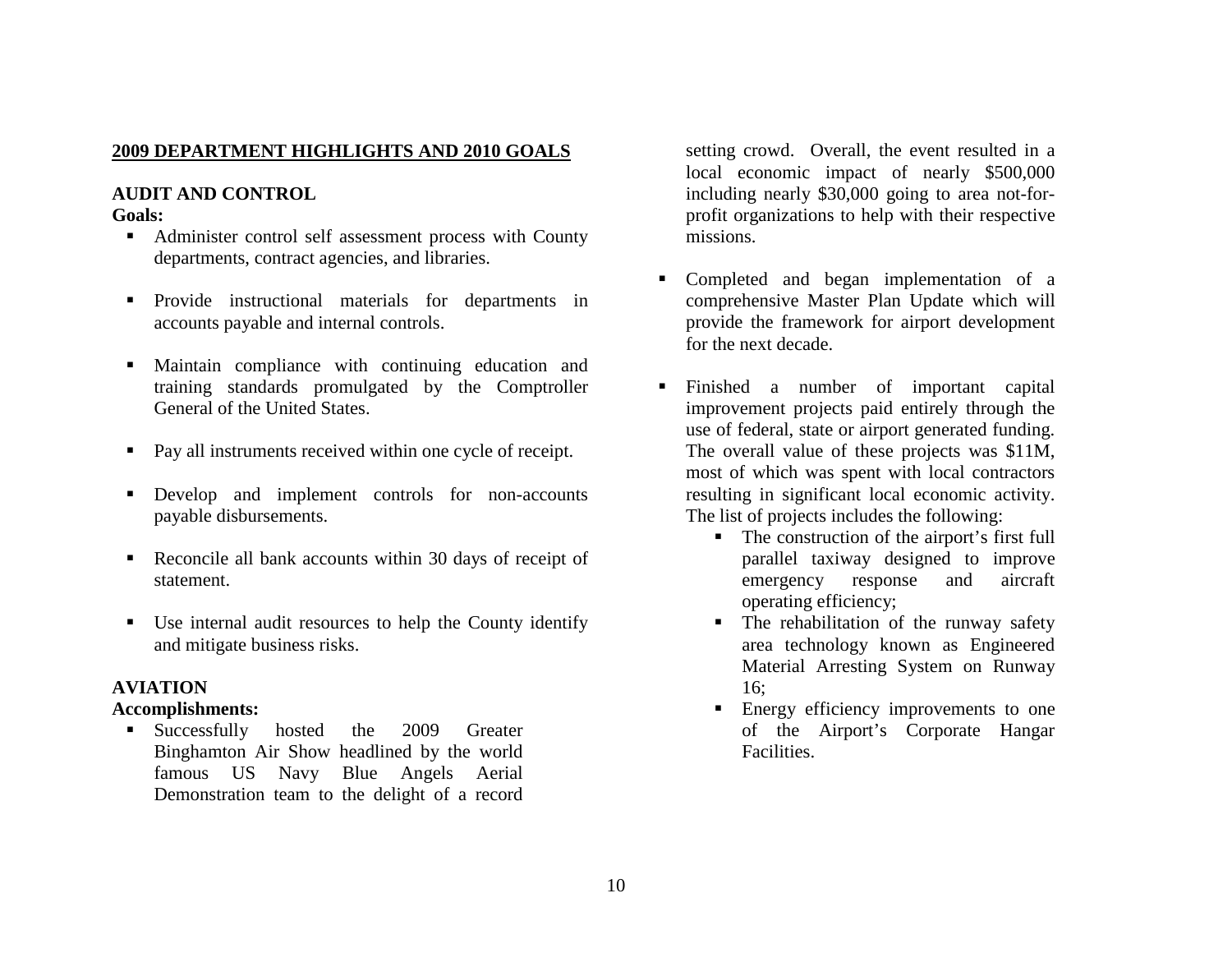- Г In an exciting, local, public-private collaboration, BGM joined forces with students and faculty from Binghamton University and local engineering firm McFarland-Johnson, Inc. to enter the National Federal Aviation Administration (FAA) Design Competition. The purpose of this competition was to have teams perform semester long analysis of current airport issues and contemplate remedies to these problems. In the end, the Binghamton team won two first place finishes in the two categories that they submitted proposals in besting dozens of teams from across the country.
- Г The Department of Aviation welcomed a new business to BGM in 2009. Relocating from Norwich, NY, Gama Aviation began operating from the Greater Binghamton Airport in November. Gama is an international aviation group that operates executive charter flights, aircraft sales, and aircraft management services worldwide.

- **Implementation of and completion of 2010 Capital** Improvement Projects
	- Runway Safety Improvements Design
	- North Ramp Rehabilitation, Phase I, Construction
	- $\blacksquare$  . T-Hanger Replacement Project – Construction
	- **•** Passenger Terminal Building Security Enhancements
	- Terminal Apron Rehabilitation Construction
	- **Master Plan, Phase II**
- Complete Phase I of our Business Development Program
	- **Enter** into agreement with a Business Development Consultant
	- **Preparation of an Airport Economic Development** Plan
	- Collaborate with Broome County DPW to create a Water District along Airport Road
	- Collaborate with Broome County DPW to design a Public Sewer System that would service the needs of the airport as well as the surrounding community
- Г Streamline Airport Operating Budget to increase competitiveness with other commercial service facilities and maintain self sufficient status moving forward
	- **Develop new revenue sources**
	- Reduce controllable expenses
- Contractual Goals
	- **Car Rental Concession Agreement (March 2010)**
	- $\blacksquare$ Airline Operating Agreement (December 2010)
	- Restaurant/Gift Shop Concession Agreement (December 2010)
- $\blacksquare$  Improve operating conditions for General Aviation with the intent to increase aircraft activity
	- **Monitor fuel price competitiveness**
	- **Develop incentive program to corporate operators** who relocate to BGM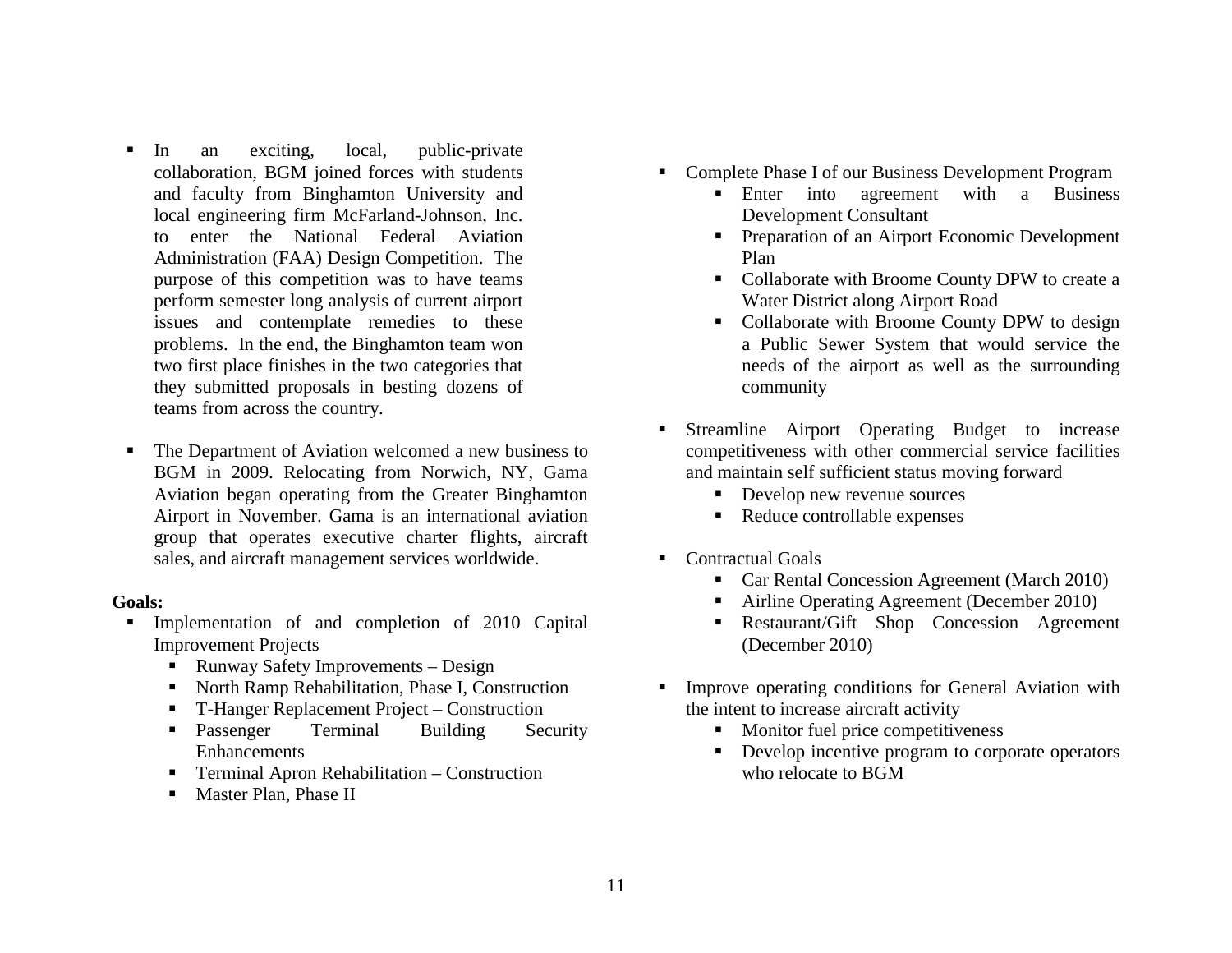- **Improve Facilities (T-Hangars & Corporate** Hangars)
- Marketing of T-Hangars
- $\blacksquare$  Host Events
- Continue Commercial Air Service Enhancement Program
	- Maintain positive dialogue with incumbent air carriers
	- Aggressively pursue viable commercial air service improvements
	- With issuance of a SCASD grant, implement the content of the grant agreement which includes securing airline services to and from O'Hare Airport
	- Make additional advancements in the Regional Air Fare Equality Program

## **BINGHAMTON METROPOLITAN TRANSPORTATION STUDY (BMTS)**

## **Accomplishments:**

*American Recovery and Reinvestment Act:* 

- Candidate projects were solicited from all local governments, screened for eligibility, and ranked. After a number of iterations, the BMTS Policy Committee adopted a final list of nine projects to be funded under ARRA:
	- Broome County: Bridge painting, Vestal-Endicott bridge
	- Broome County: Paving, Vestal Road, African Road to Jensen Road
- **Broome County: Bus replacement, purchase 6** hybrid coaches for BC Transit
- Tioga County: Bridge rehabilitation, Southside Drive over Pumpelly Creek
- City of Binghamton: Paving, Main Street, Front Street to city line
- Village of Johnson City: Bridge repairs, Arch Street over Norfolk Southern Railroad
- Village of Endicott: Paving, Vestal Avenue, Main Street to bridge
- Town of Vestal: Bridge replacement, Mason Road over Tracy Creek
- Town of Kirkwood: Bridge/culvert replacement, Barlow Road over Acre Creek

\*By the end of 2009, all projects had been bid. Main Street and Arch Street bridge are completed. The remaining projects will be under construction in the 2010 construction season.\*

## *Broome-Tioga Greenride:*

 With the approval of the BMTS Policy Committee, a decision was made to support the development of a ridesharing website. The firm of Ecology & Environment, Inc of Lancaster NY was selected on the basis of an RFP. Their Greenride software, a map-based system for matching prospective carpoolers, was customized for Broome-Tioga Greenride. It went live in the spring. By the end of the year nearly 200 people had registered. BMTS staff initiated outreach to local employers in the fall. Lourdes Hospital and United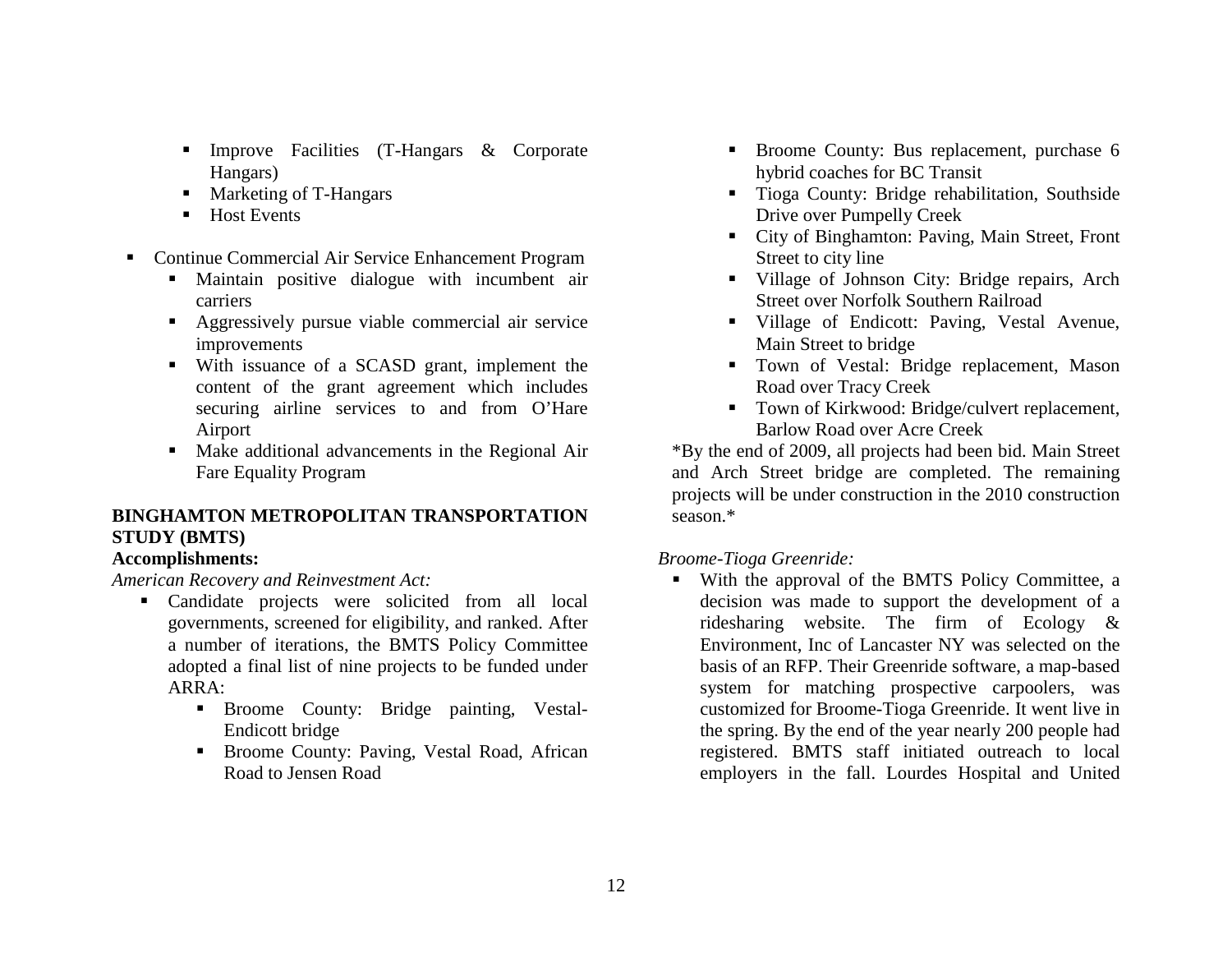Health Services will go live with employer-based portals to Greenride in January 2010.

#### *BC Transit ~ Off-Campus College Transport Consolidation Study:*

**There is substantial duplication of service between BC** Transit and OCC-T. The study is examining both operational and financial consequences of a potential consolidation. The result could mean increased state aid to Broome County for BC Transit, more frequent service on certain routes at peak times, and reduction in capital expenditures by Binghamton University. Final results and recommendations will be available early in 2010.

#### *BC Transit On-Board Survey:*

**BMTS** worked with the Binghamton University College of Community and Public Affairs to administer and analyze an on-board survey of BC Transit riders at no cost to BMTS or Broome County. This survey is conducted to provide data to the Department of Public Transportation, including demographics (who is riding the bus), usage (trip purpose, frequency of use), and opinions of service. The Commissioner of Public Transportation and his staff find this information useful in understanding their riders and improving their service.

*Bus Stop Accessibility:* 

**Through the work of a college intern, BMTS completed** a survey of all BC Transit bus stops to determine which

are not accessible to individuals with mobility impairments, because of the absence of sidewalks, or a concrete pad onto which the bus driver can deploy the wheelchair lift or ramp. The Department of Public Transportation can use this information when reviewing applications for BC Lift under the Americans with Disabilities Act.

## *Traffic Safety Partnerships:*

Г BMTS has ex-officio seats on a number of committees as a consequence of our traffic engineering expertise. These include the Broome County Traffic Safety Board, the City of Binghamton Traffic Board, and the NYSDOT Region 9 Site Impact Review Committee. In each case, these partnerships are designed to improve the safety of the travelling public.

## *Public Health:*

 $\blacksquare$  BMTS continues to partner with the Broome County Health Department in the Steps to a Healthier NY program. One of the focus areas of the program is physical activity and the contribution it can make to overall health. People are more likely to walk or bike to their destination when the transportation infrastructure provides a safe and convenient way to do so. In addition to promoting the construction of sidewalks and provision of bicycle facilities, BMTS works with local school districts through the Safe Routes to School program. By creating a safe, and sometimes parent supervised route, children can be encouraged to walk or bike.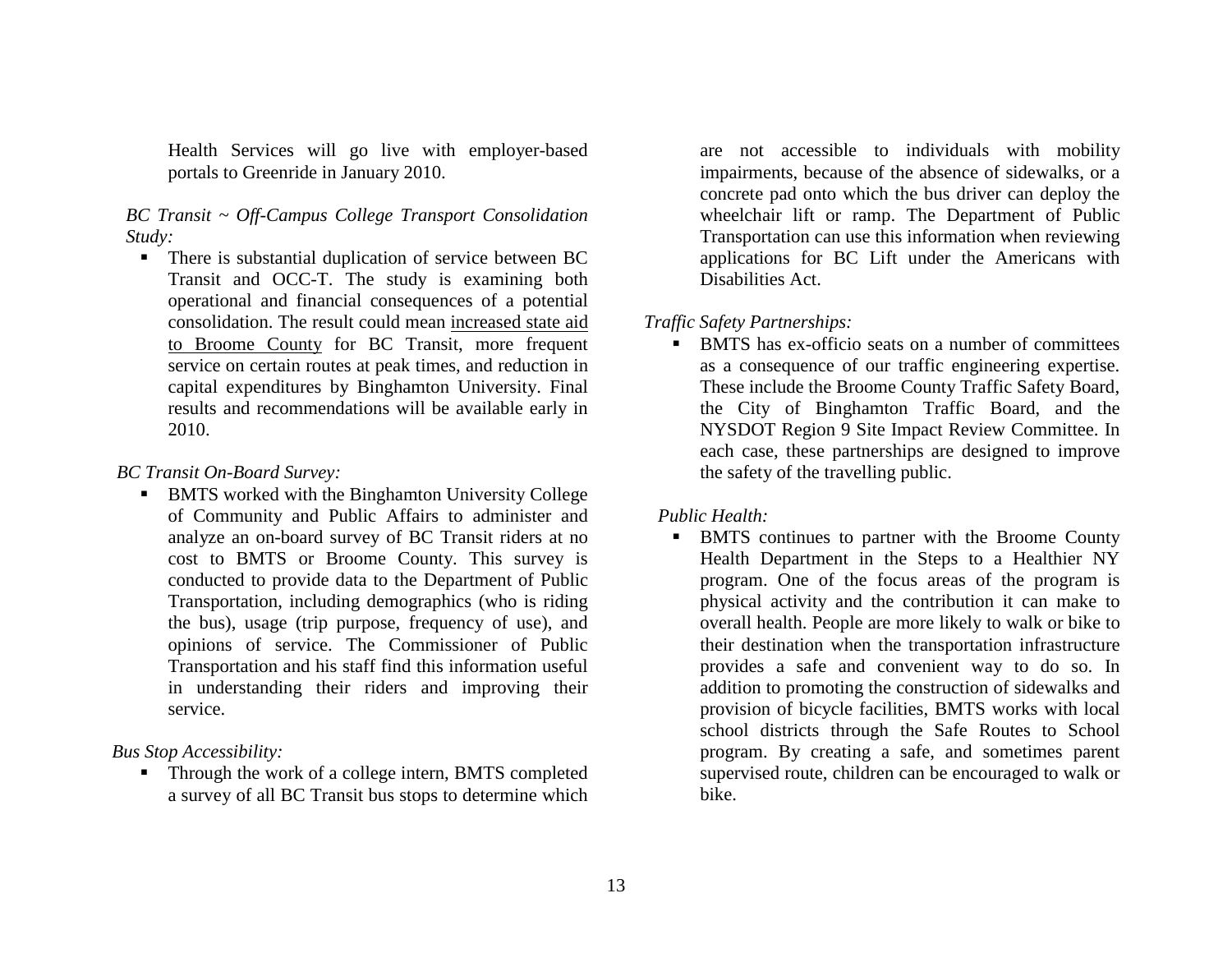*Professional Development:* 

- John Sterbentz, Transportation Analyst, and Scott Reigle, Senior Transportation Planner, both achieved Professional Transportation Planner certification. This national credential is awarded based on professional experience and successful completion of a written examination. It certifies a high level of professional knowledge and capability.
- Steven Gayle, PTP, Executive Director, was elected to a three year term as Vice Chair of the Transportation Professional Certification Board. This Board oversees and administers national certification programs in traffic engineering and transportation planning.
- Steven Gayle was selected by his peers as Chair of the New York State Metropolitan Planning Organizations ([www.nysmpos.org\)](http://www.nysmpos.org/). This association represents the 13 MPOs in New York, ranging from the country's largest, the New York Metropolitan Transportation Council, to among the smallest, the Ithaca-Tompkins County Transportation Council.

## **BROOME/ TIOGA WORKFORCE**

## **Accomplishments:**

 Over the past year, more than sixteen businesses experienced plant closings or mass layoffs affecting more than 2000 workers in the Broome Tioga region. The Broome Tioga Workforce NY and the Regional Rapid Response partners conducted orientations to all employees. Affected workers were provided services onsite or through the One–Stop Career Centers. Two job fairs were convened for the Lockheed Martin and BAE employees. The Lockheed Martin Owego recruitment had 26 businesses and 300 employees attending. The BAE Targeted recruitment included 15 businesses with 200 employees attending. Some companies conducted interviews on site and other interviews were scheduled shortly after the event.

- Г Broome Tioga Workforce NY was awarded a Reemployment Eligibility and Assessment (REA) Project bringing five additional Labor Services Representatives to the Broome Workforce Center.
- **530,000** was awarded in 13-N Regional Transformation funding to Binghamton University to provide the "Go Green Institute" to middle school students during the summer break and to Broome Community College to provide training to the local and regional incumbent workforce.
- Commissioner M. Patricia Smith promoted New York State's On-The-Job Training program at the Computer Emergency Room in September 2009. Jamie Hess, owner of the Computer Emergency Room stated that thirteen employees had been hired and trained though the OJT program with 100% completion. The total benefit of the program was \$35,000 in OJT reimbursement wages.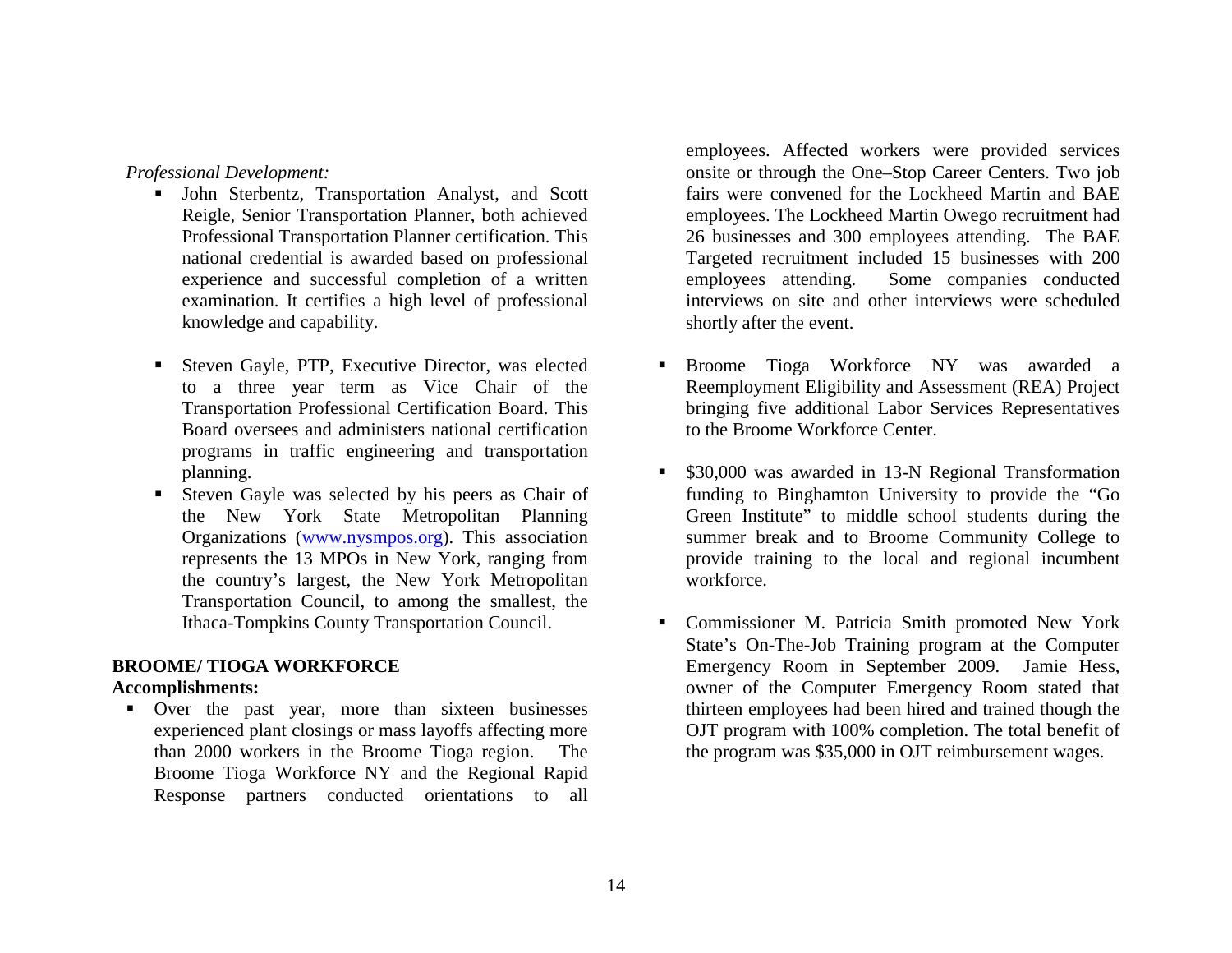- **Broome Tioga Workforce hosted more than thirty** recruitments during the year with more than ten businesses participating.
- $\blacksquare$  Groundbreaking ceremony was held for Impress USA on September  $18<sup>th</sup>$ , 2009. Broome Tioga Workforce funded six Impress OJT contracts.
- PB Industries, Broome-Tioga BOCES and Broome Workforce NY developed a new curriculum for Intermediate and Advanced Welders.
- ٠ The newly formed Professional Networking Group attracted over 80 recently unemployed engineers and others professionals to share information on job leads and learn about local employment resources

#### **CASA**

#### **Accomplishments:**

- NY Connects. This designation allows us to support efforts to educate the community on how to access long term care. In 2009 we created the "Share Your Wisdom" initiative in partnership with Action for Older Persons. This program educates seniors who act as peer leaders to assist others in accessing information on long term care.
- With grant money from NY Connects, we created two education tools this year: My Little Book…A Health Diary and a book mark: A, B, C's of long term care.  $A =$ Action for Older Persons;  $B = B$ roome County Office for Aging and  $C = CASA$ .

 My Little Book was piloted and revised. One of the CASA nurses works with consumers to assist them in setting up the book; entering their meds and diagnosis and advising them on how to use it.

#### **Goals:**

- Expand the "Know the ABC's of Broome County Senior Services" campaign.
- **Partner with other community agencies and health care** organizations to expand the usage of the My Little Book.
- Our top priority is always to operate the Medicaid home care programs that we authorize services for in the most cost efficient/quality manner. What follows is a comparison of Medicaid per person expenditures for 2007 for people receiving personal care from similar sized counties. You will note that Broome serves more people at a lower cost than other like sized counties.

## **CENTRAL FOODS**

#### **Accomplishments:**

- Broome County Central Foods has taken measures over the last year and into 2010 to save the taxpayers money after some brain storming with staff at Willow Point Nursing Facility.
- In 2009 Willow Point was producing sandwiches on the self select menus and wasting several at the end of the day. They currently make 25 less sandwiches per day for a savings of approx. \$3,000.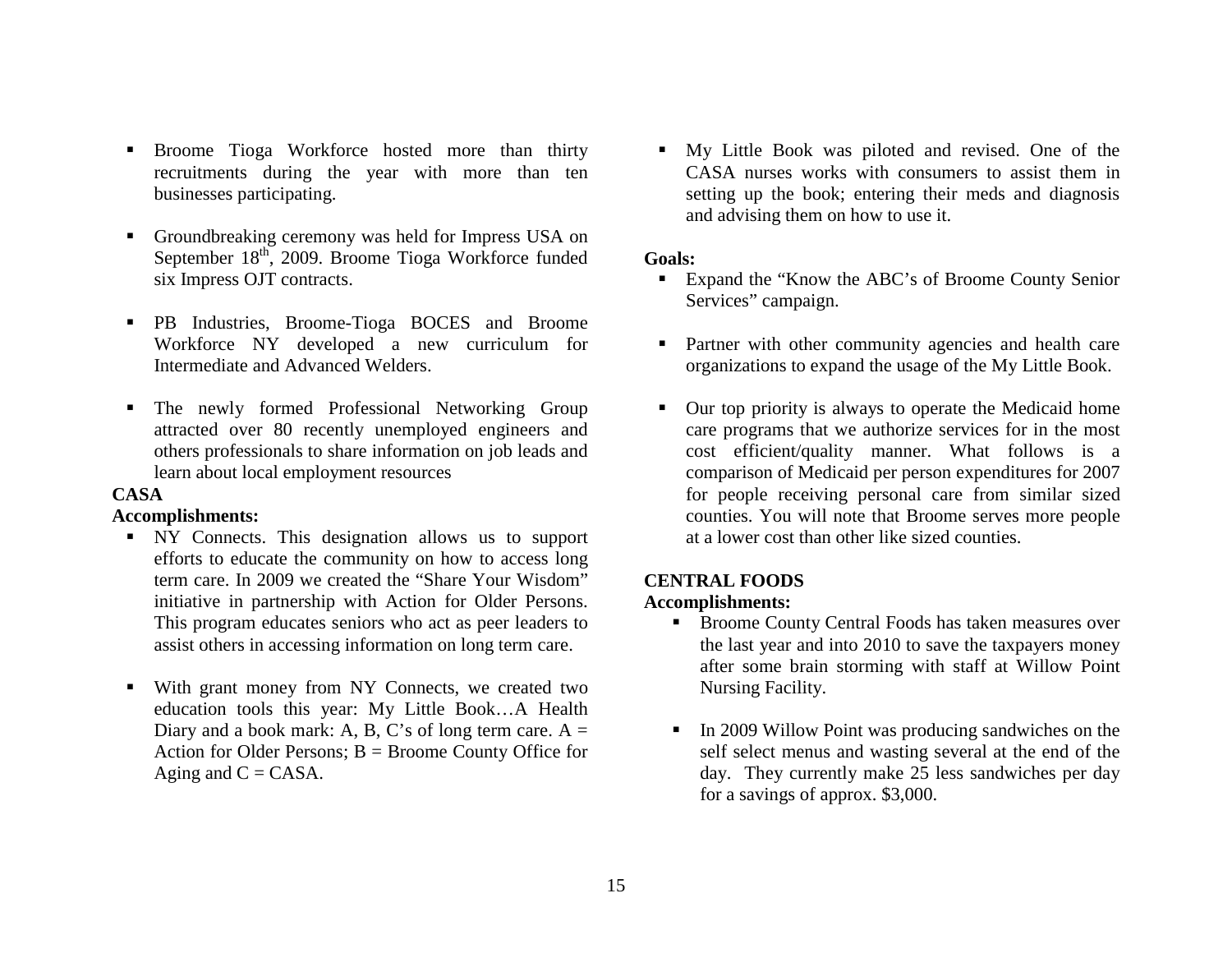- Juice was served at every meal at a cost of \$.13/juice. At dinner they now allow the residents to ask for their juice instead of receiving it whether they want it or not. Instead of serving 340 juices at dinner they now serve only approx 80-100. This comes out to about an \$11,000/yr savings.
- For years we have purchased food/liquid thickener in 12/8 oz cans. We found this is available in bulk now. This savings based on what we think we will use will be approx. \$11,500/yr. There was some retraining necessary for the staff that deals with this and instructions are now posted to help with the change. We also had to purchase some disposable 1 qt containers w/lids to store the thickener in since it is now in bulk, this cost is calculated into the savings. This was a requirement of the state that they be disposable.
- Willow Point was also giving 24 oz of whole milk to each resident and in 2009 they cut that down to 16 oz. This still meets the dietary needs of those patients for rehydration. Each container of milk costs around \$.19 each for 340 residents 365 days is a savings of \$23,000.
- $\blacksquare$  For med passes nursing was using the individual cups of pudding that cost \$.48 each. The kitchen now dishes up the amount of pudding needed per floor and wing at a cost \$.23 each. Plus the extra half can that they didn't' use in the allowed time frame is no longer tossed away. We think this measure will save \$750/yr.
- $\blacksquare$  . Total Savings for Willow Point: \$49,250
- Office for the Aging came up with an idea that we decided was worth looking in to. They suggested we switch to stainless steel pans instead of the disposable aluminum pans we currently use that cost \$.73/each. We are thinking that we will save at least 20 pans per day or \$14.60 in money and un-necessary waste in our landfill which seemed like a great idea. This savings to the taxpayer for the pans alone will be approx. \$3,700/yr.
- $\mathbf{E}^{\text{max}}$  We also have switched to bulk items for things like Oatmeal, Cream of Wheat and Mashed Potatoes. Our initial investment was around \$800 for the bulk storage containers but the overall savings for a year will be approx. \$14,500/yr.
- All of these are only estimated savings. We really won't know the true impact until we are at least half way through the year. We will continue to search for new and green ways to save our taxpayers money will into the future.

## **COUNTY CLERK**

#### **Accomplishments:**

Saw an increased number of e-filed documents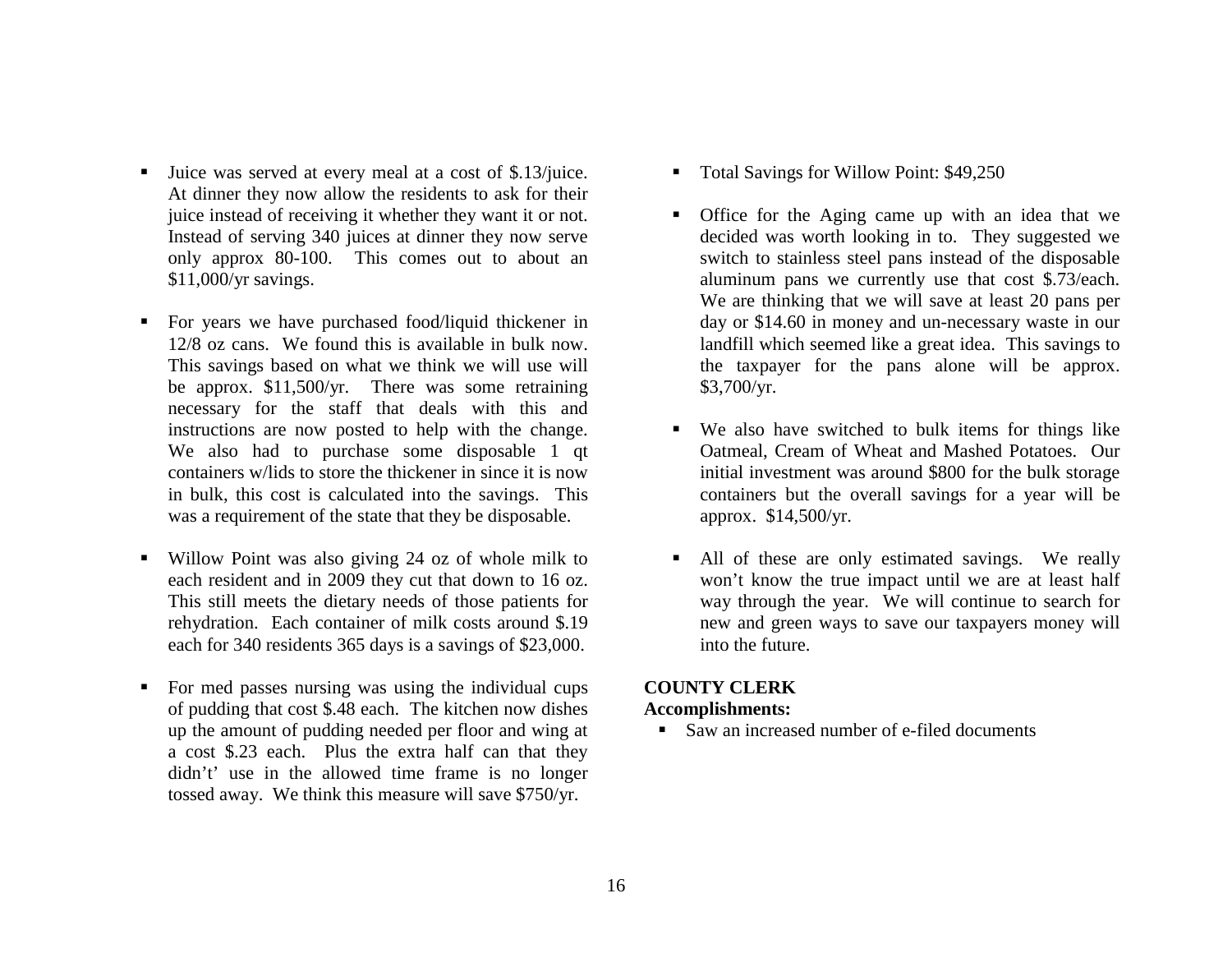• Move to JC and back to COB (during building closure) resulted in virtually no down time or inconvenience to our customers

#### **Goals:**

- Г Continue to promote the reduction in the volume of paper records maintained by County Departments while providing each department with efficient retrieval and safe retention of their valuable documents. To that end, we are beginning with our own County Clerk/Court records and taking the necessary steps to begin disposing of the paper records and maintaining the digital record as the "record" copy. Staff will travel to nearby Counties that are already disposing of these records to see their procedures and policies.
- $\blacksquare$  The Records Manager has been appointed to the Regional Advisory Committee to review and recommend the most efficient and effective methods to store our records, i.e. in paper, electronically, or on microfilm. Working together with other records professionals throughout NYS, we put together an Electronic Document Management Symposium which provided needed information to over 110 representatives from various counties, towns and school districts throughout our Region as they move into electronic record keeping to some degree.
- $\blacksquare$  Continue scanning of Civil Actions and criminal files to make available on-line
- $\blacksquare$ Continue off-site Passport Fairs
- Continue to work with our bank to realize the highest interest rates possible
- Continue to work with the legal community to promote increased usage e-filing
- Continue coordinated efforts with the D.A., Probation and STOP-DWI to collect unpaid fines

#### **DISTRICT ATTORNEY Accomplishments:**

- The Office of the District Attorney continued to perform at a high level with limited resources. With the loss of a felony prosecutor funded through a grant, the Office handled approximately 1600 felony cases and more than 3500 misdemeanors with 17 prosecutors and 4 investigators. During 2009 these prosecutors conducted 43 felony trials in Broome County Court.
- **Perhaps one of the most significant trials resulted in the** murder conviction of the man responsible for intentionally killing Terry Dittman in 1997, culminating a 12 year old investigation.
- $\blacksquare$  Regarding important policy issues being confronted by the criminal justice system, because of the District Attorney's leadership role in initiating model policies regarding videotaping of suspect interviews in major cases and in implementing guidelines for conducting identification procedures, the District Attorney was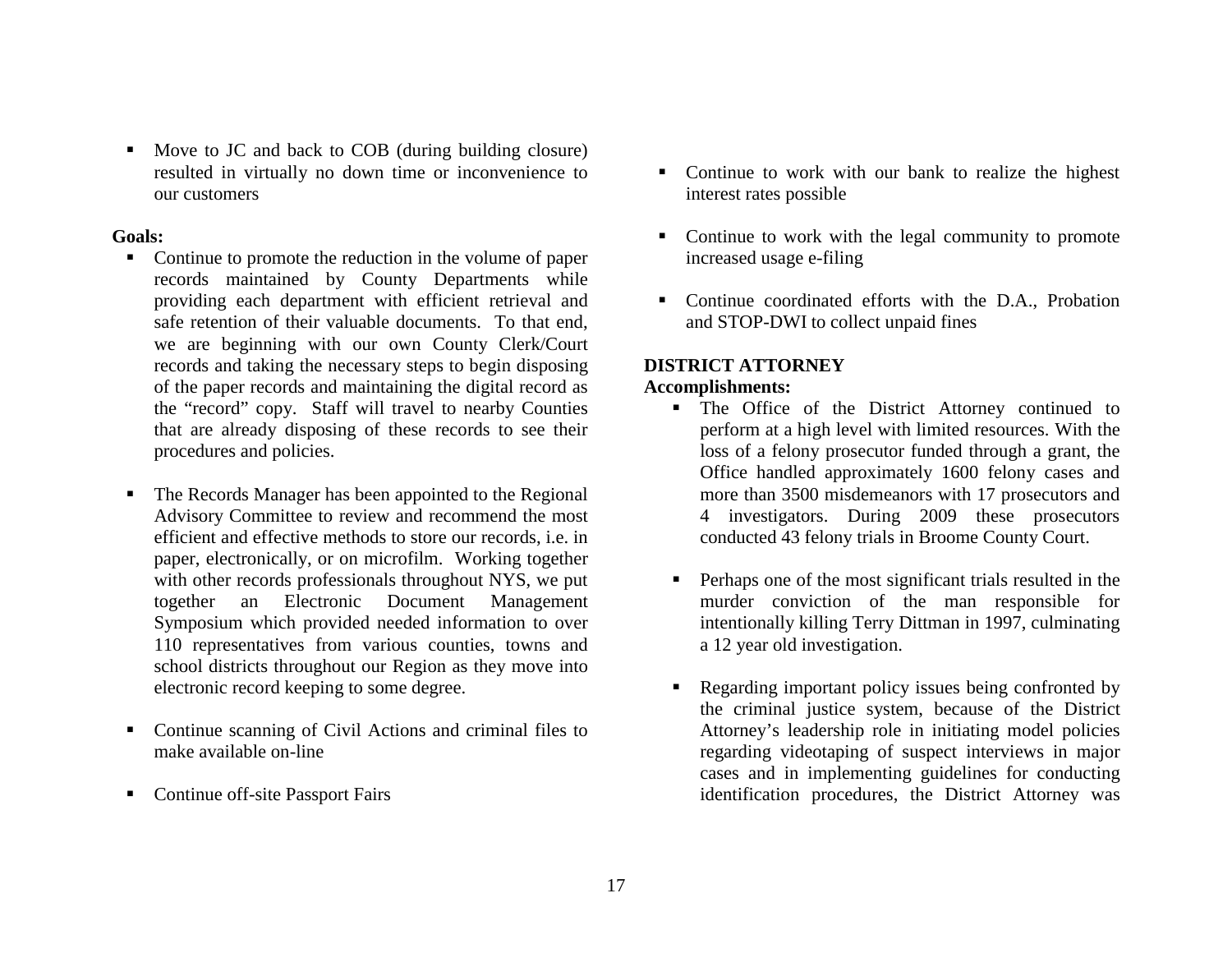asked to testify before the Wrongful Convictions Committee of the New York State Bar Association to discuss those procedures.

 $\blacksquare$  The Office of the District Attorney returned to its roots – moving its entire operation from the Press Building to the beautifully renovated George Harvey Justice Building, thus providing secure, well-designed work space to its employees and to the citizens of Broome County.

#### **ELECTIONS**

#### **Accomplishments:**

 Broome County was one of 18 pilot program counties in NYS that conducted their elections on new voting machines in 2009 with great results. The NYS Board of Elections has asked Broome County to help the State with rules and regulations with voting machine procedures to be used statewide. At our recent Election Commissioners Association Conference in Albany, 6 counties approached the podium and thanked Broome County for their help and guidance with procedures that Broome had put in place and the NYS Board of Elections placed on their website to be used by all counties in New York State.

#### **Goals:**

• Continue to build voter confidence with our new voting machines. We will continue to work with the budget that has been approved for 2010 moving forward with 127 races in Broome County including Federal, State and County Wide Offices.

#### **EMERGENCY SERVICES**

*Disaster Preparedness* 

#### **Accomplishments:**

- Emergency Operations Center activation with full coordination with County officials, city officials, state and federal officials for ACA shooting incident on April  $3<sup>rd</sup>$ . EOC was activated for two weeks. Conducted After Action Report with contract.
- **Emergency Operations Center activation and** coordination support for County government with closing of Broome County Edwin Crawford Office Building on April 14<sup>th</sup> for four weeks. Relocation of 24 departments to temporary facility.
- Conducted GAP analysis with state emergency management officials to determine areas that comprehensive emergency plan needs update and more planning.
- Conversion of Local Emergency Preparedness Committee (LEPC) to all hazards format.
- $\blacksquare$  Successfully managed several homeland security grants to improve areas readiness in equipment and training. This included addition of a part-time Emergency Preparedness Coordinator fully paid for with SHSP funding to facilitate additional planning for homeland security preparedness.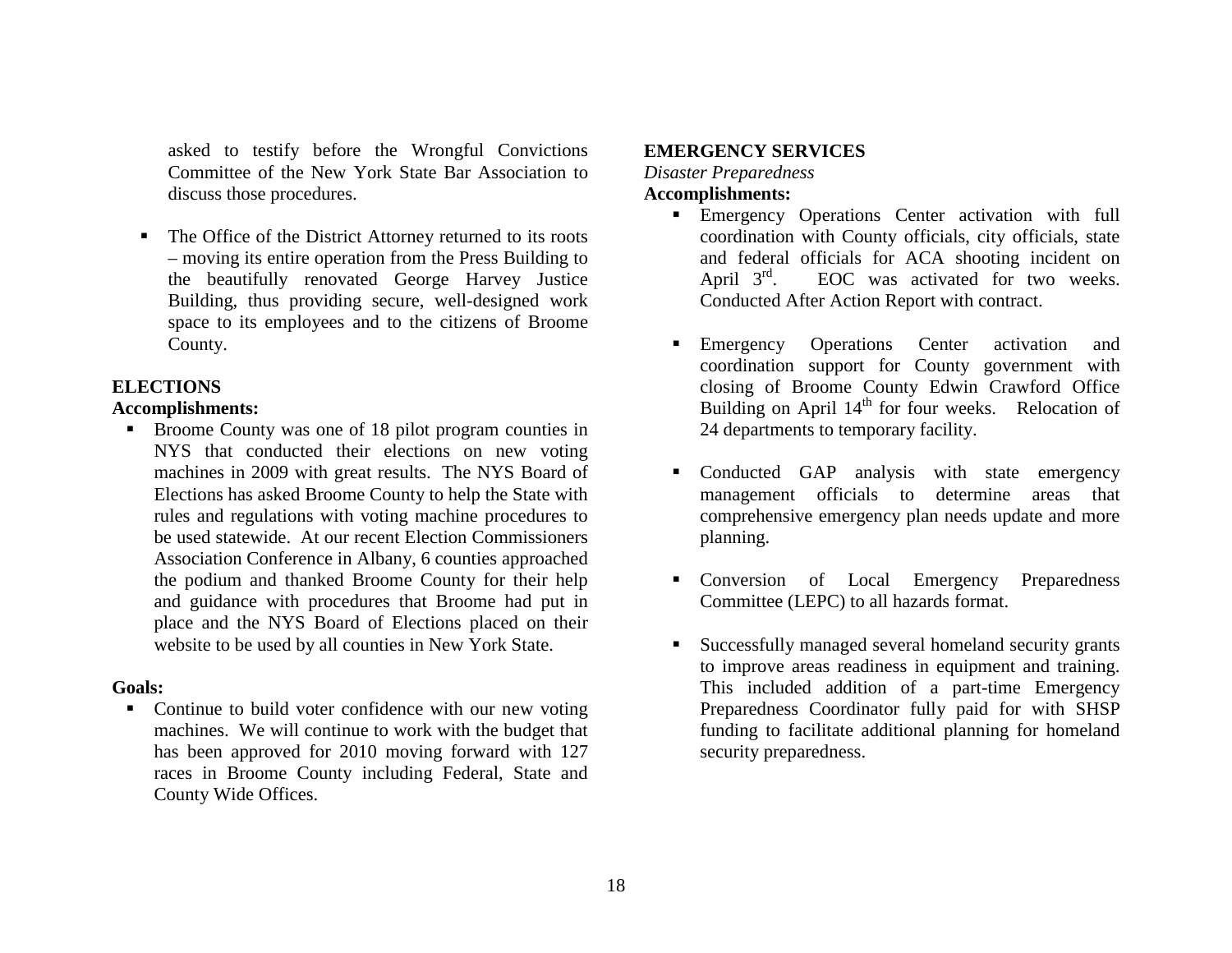Updated EOC and 911 Center with inter-connected multi media equipment to facilitate coordination of information during emergencies.

#### **Goals:**

- $\blacksquare$  Complete conversion of LEPC to all hazards and update comprehensive emergency plan, hazmat plan, and mutual aid plans.
- Complete after action planning missions outlined in the GAP analysis and the AAR of the ACA shooting incident.

## *Fire Prevention and Control*

## **Accomplishments:**

- Major FCC Radio License Revamp. All radio frequencies low licensed properly in the "narrow band" mode as mandated by the FCC.
- T-Mobile Cellular Telephone antenna installation on the County owned Tuscarora radio tower, contract completed and antennas installed. Monthly revenue added to the County budget.
- **Participated in major Emergency Operations Center** Mobilization for ACA Shooting.
- Provided radio cache support for both The Air Show and the Spiedie Fest
- Worked with other agencies to develop an Emergency Incident Action Plans for both the Air Show and

Spiedie Fest. The Navy Blue Angels have requested permission to use Broome County's plan as a model for their air shows throughout the world.

- Participated in a Region-wide Hospital/NYS Health Department Radio Amateur Communications Emergency Service (RACES) drill.
- Researched equipment to develop a County-wide Federal NIMS compliant Identification Card system.
- Completed many maintenance and repair tasks for the Office.
- Configured and programmed numerous radios for public safety agencies throughout Broome County.
- $\blacksquare$  Application Security, add/delete new users and table maintenance for over 19 agencies on the Broome County Public Safety System.
- Over 36 responses to emergency incidents throughout Broome County.
- Г Scheduled, registered, and certified over 1200 hours of outreach state fire training for 36 volunteer fire departments in Broome County.

## **Goals:**

• Obtain and implement NIMS compliant credentialing system for all County first responders. This will be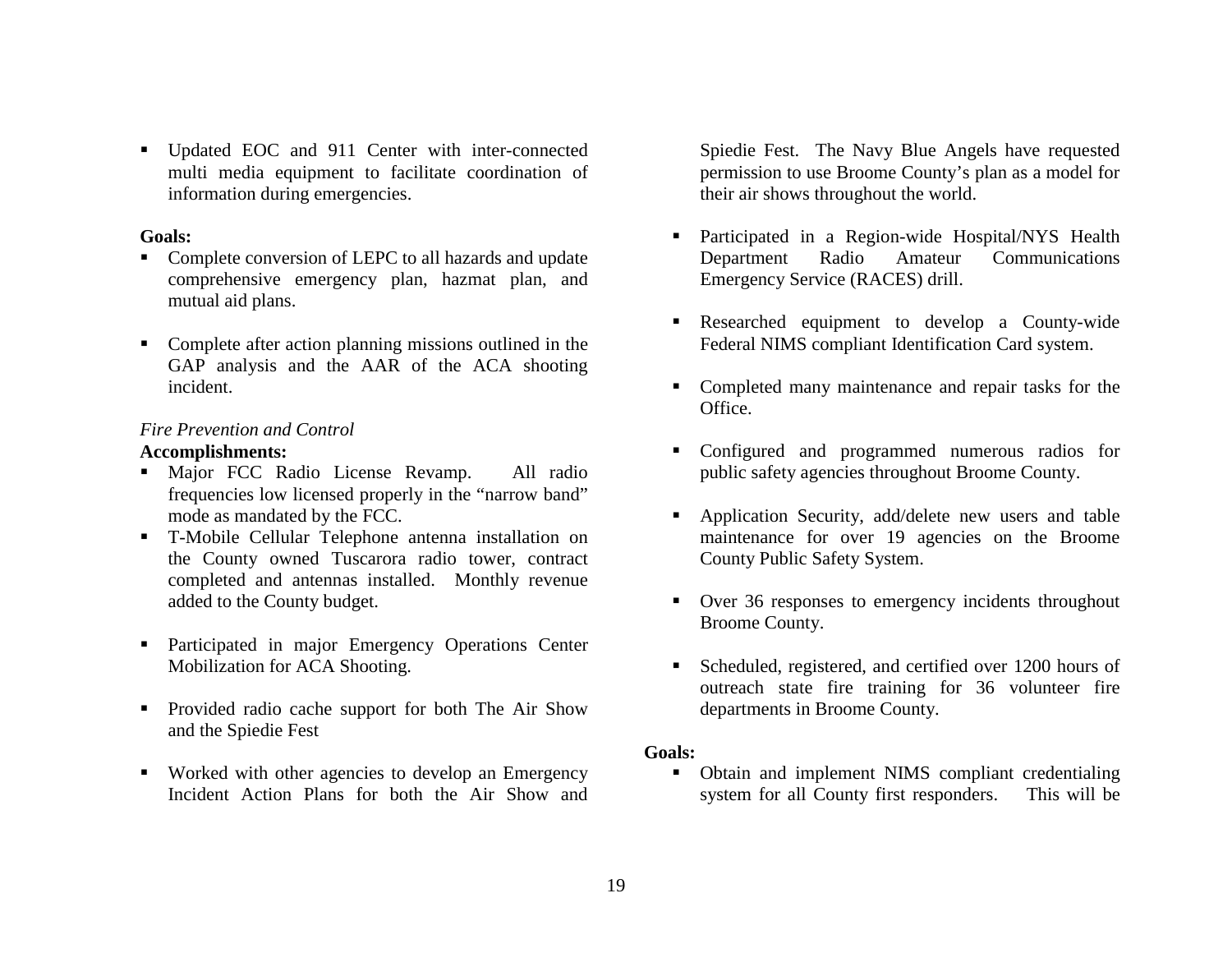coordinated with EMS, Law Enforcement, public works, hospitals, and volunteer agencies.

#### *Emergency Medical Services*

## **Accomplishments:**

■ Education – The courses provided and students trained are summarized as follows:

| <b>COURSE LEVEL</b>    | <b>COURSE TYPE</b> | # Courses      | # Students |
|------------------------|--------------------|----------------|------------|
| <b>FIRST RESPONDER</b> | <b>ORIGINAL</b>    |                | 30         |
| <b>FIRST RESPONDER</b> | <b>REFRESHER</b>   | 3              | 16         |
| <b>EMT BASIC</b>       | <b>ORIGINAL</b>    |                | 139        |
| <b>EMT BASIC</b>       | <b>REFRESHER</b>   |                | 31         |
| <b>EMT BASIC</b>       | PILOT RECERT       | $\mathfrak{D}$ | 29         |
| <b>CRITICAL CARE</b>   | ORIGINAL           |                | 10         |
| <b>TOTALS</b>          |                    |                | 255        |

Among these were three EMT Basic courses held at the Broome-Tioga Board of Cooperative Educational Services (BOCES) for high school aged (and a few adult) students.

- Coordination Provided on-scene coordination of mutual aid emergency medical response and operations at the American Civic Association tragedy, which is summarized as follows:
	- Lead EMS Agency Binghamton Fire Department (2 Ambulances, Command and Support Staff)
	- Assisting EMS Agencies (All Ambulances Staffed/Equipped for Advanced Life Support):
		- **Superior Ambulance (5 Ambulances, 10** personnel)
- $\blacksquare$  Broome Ambulance (2 Ambulances, 4 personnel)
- Chenango Ambulance (2 Ambulances, 6 personnel)
- Union Ambulance (4 Ambulances, 12 personnel)
- Vestal Ambulance (2 Ambulances, 5 personnel)
- Broome Co. Emergency Services (Medical Support Trailer, 3 personnel)
- Patients Treated and Transported
	- 3 to Immediate to Wilson
	- 1 to Immediate to Lourdes
- Patients Treated, Refused Transport 1 Minor
- Potential Additional Patients (Not Requiring EMS Treatment) – 41
	- Major participant in the EOC operations and conduct of the ongoing human services response in the aftermath of this tragic event, as well as in the after-action review and study activities.
- **Organization, Planning, and Command of EMS Coverage** at County-Hosted Public Events
	- Greater Binghamton Air Show, July 4 and 5
	- Spiedie Fest and Balloon Rally, July 31 August 2.
- Collaboration with Other County and Non-County Agencies on Major Special Projects
	- Broome County Child Fatality Review Team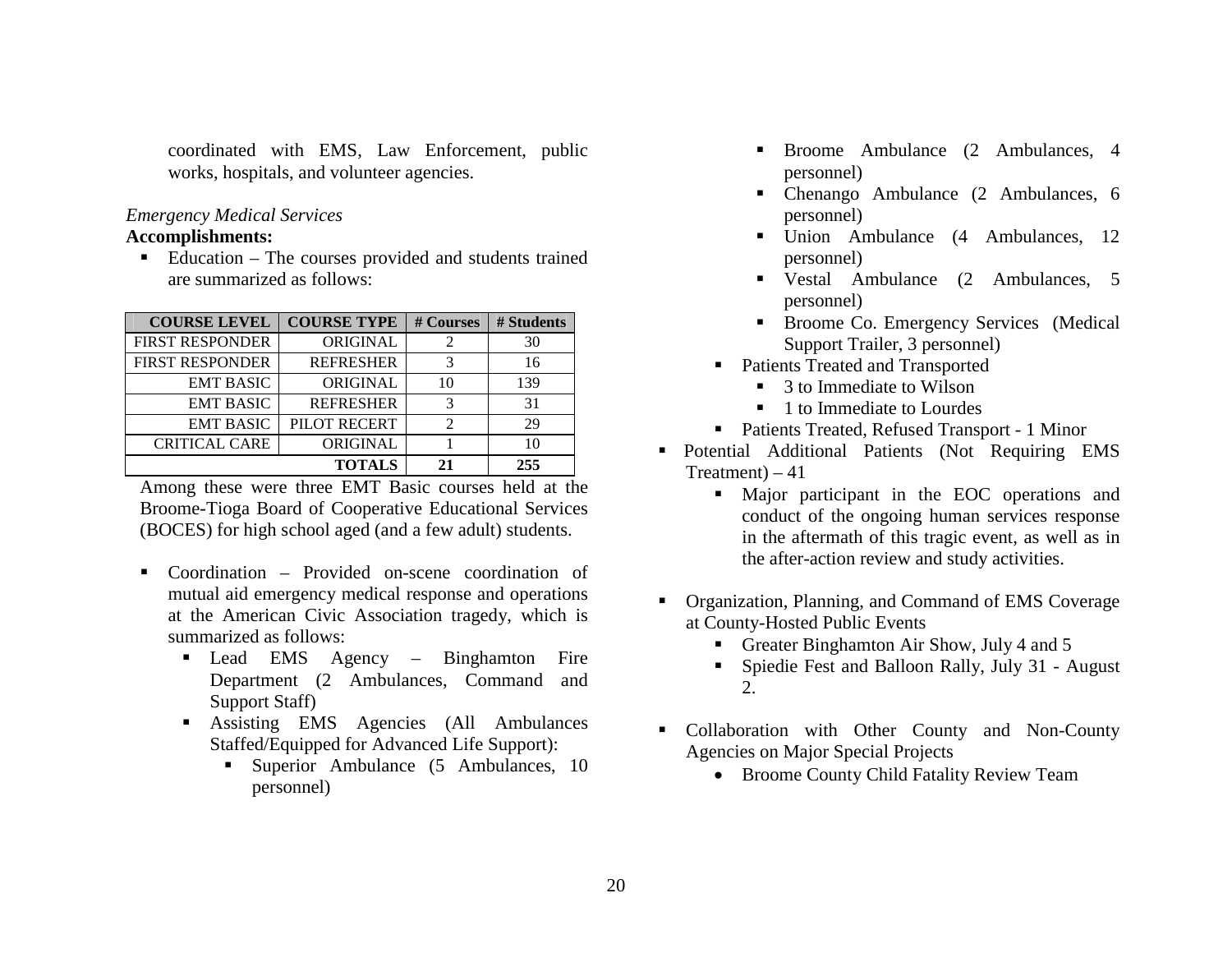■ H1N1 Influenza Pandemic Response (assisted in training EMS providers as vaccinators, and in administering vaccine and multiple clinics).

#### *Communications*

#### **Accomplishments:**

- Determined site, designed space and acquired new 911 telephone system to replace outdated 1992/1999 vintage system with funding through FEMA and 911 surcharge monies. Project implementation began in November with February 2010 completion date.
- Conducted Training academy for 4 new dispatcher employees with 120 classroom hours, and 1000 floor training hours.
- $\bullet$  Implemented computerized emergency medical dispatch system for call processing and pre arrival instructions. This "Pro-QA" system brings better prioritization of EMS emergencies, better quality assurance, and ultimately faster dispatch timelines.
- Implemented "I am Responding" system funded through homeland security funding to allow all first response agencies the capability to notify dispatch and their stations of their response status. This allows for faster determination of crew status and faster deployment of assistance in emergencies. This state of the art system is funded for three years.

#### **Goals:**

- Complete backup 911 center and phone system implementation.
- Coordinate and Participate in comprehensive radio study for County wide and regional upgrade of landmobile radio systems for first response agencies to comply with narrow banding requirements of FCC and interoperability requirements and needs as identified in study.
- Conduct new dispatcher training academy.
- Update policies and procedures manual to computerized reference system adhering to new accreditation requirements.

## **FINANCE**

#### **Accomplishments:**

- First year of new payroll system.
- $\mathbf{r}$  Implementation of new accounting ledger system which went live on January 1, 2010.

## **HEALTH DEPARTMENT**

#### **Accomplishments:**

 Successfully received approximately 60,000 N-95 masks from Federal Government's Strategic National Stockpile. Approximately 15,000 masks were delivered to School Districts for the establishment of respiratory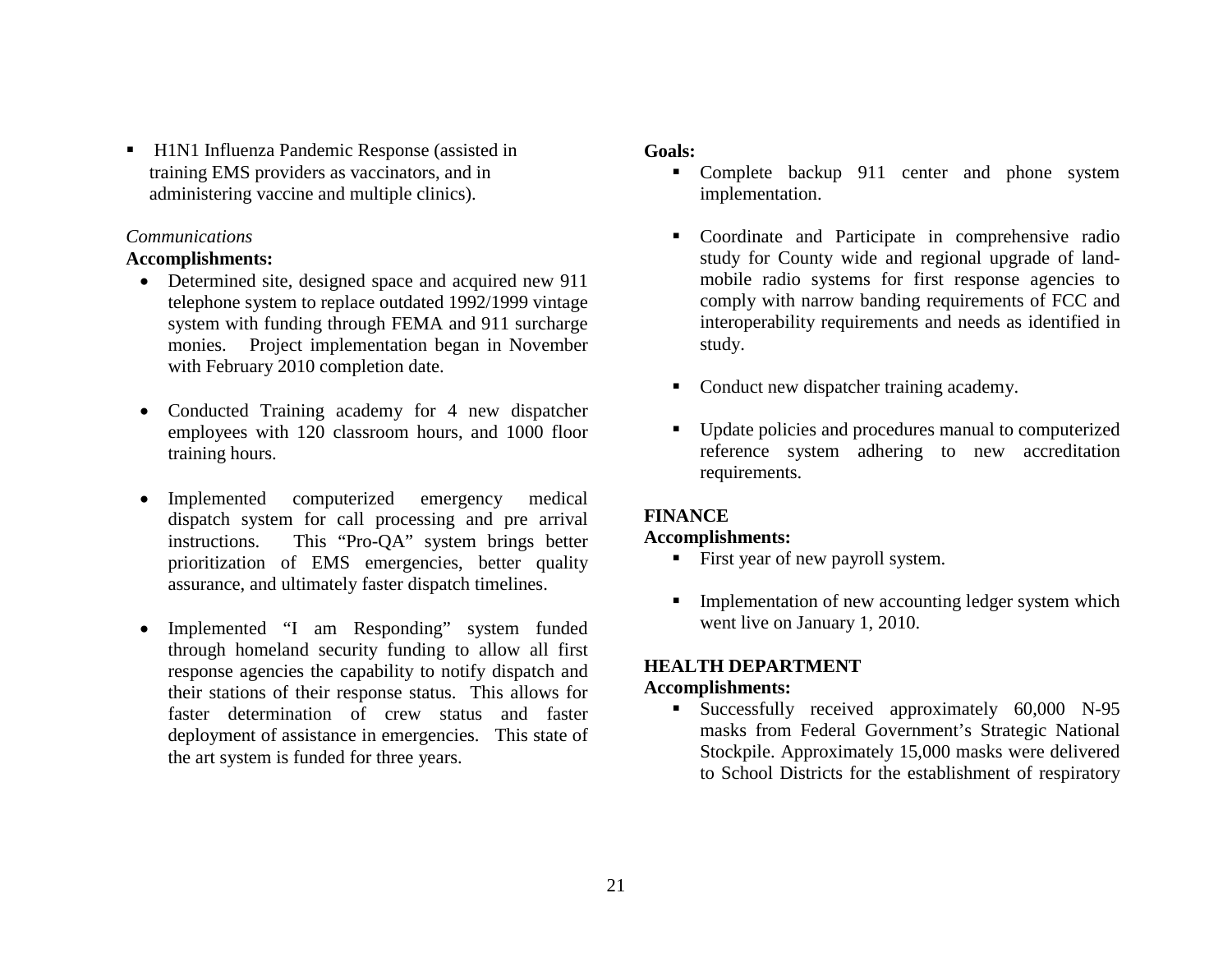protection plans. An additional 5,000 masks were delivered to Lourdes Hospital alleviating a shortage.

- $\blacksquare$  Facilitated Health Department to open and staff an Emergency Call Center for both the American Civic Association and H1N1 incidents. The Call Center for the ACA operated around the clock for several days following the tragedy. At the beginning of the H1N1 vaccination campaign the Call Center received over 1,000 calls in about 4 hours and staff pre-registered people to receive a limited amount of available vaccine. The H1N1 Hotline has remained staffed during business hours to respond to community inquiries. Staff responded to 192 emails regarding the H1N1 pandemic.
- $\blacksquare$  *H1N1 Related Activities:* Secured receipt and proper storage of over 50,000 doses of H1N1 vaccination at the Broome County Public Safety Facility for local and regional distribution; conducted community education through 29 community engagement sessions of local schools with parents, civic associations and housing developments; hosted and operated over 50 Point of Dispensing (POD) Clinics throughout Broome County; administered over 15,700 vaccinations; successfully notified parents/guardians in each school district Countywide; provided H1N1 vaccine information and re-contacted families whose children required a second dose; integrated marketing campaign (use of community flyers, social media, radio and electronic ads) promoting H1N1 vaccination clinics and general

flu prevention techniques; rapidly notified over 800 recipients of recalled vaccine via mail in less than 24 hours; and established a dedicated H1N1 pandemic website and email address to serve as a "one stop shop" for public information and responded to all public inquiries in 48 hours or less.

- Г The Department sent out 68 press releases on public health topics during 2009, with 21 of those related to the H1N1 pandemic.
- Г In 2009, the Healthy Families Broome (HFB) program screened 650 families, completed 94 assessments. HFB achieved 10 out of 11 on the HFNY Contract Performance Indicators from 10/01/08-3/31/09 and 10 out of 10 from 04/01/09-9/30/09. Partnering agency Lourdes PACT staff enrolled 149 families for intensive home visiting.
- There were 2,719 Maternal Child Health referrals: 559 antepartum, 927 postpartum, 1,055 newborn, 28 pediatric, 141 health guidance, 55 lead, 23 bereavement, 244 referrals for teens 13-19 years of age, 10 referrals for premature infants and 112 referrals for lactation consults.
- $\mathbf{E}^{\text{max}}$  WIC data includes a total of 23,547 patient visits over the course of the year with an average client caseload of 5,000 participants. Staff served an average of 93 participants each day and 3,399 new participants were added during the year.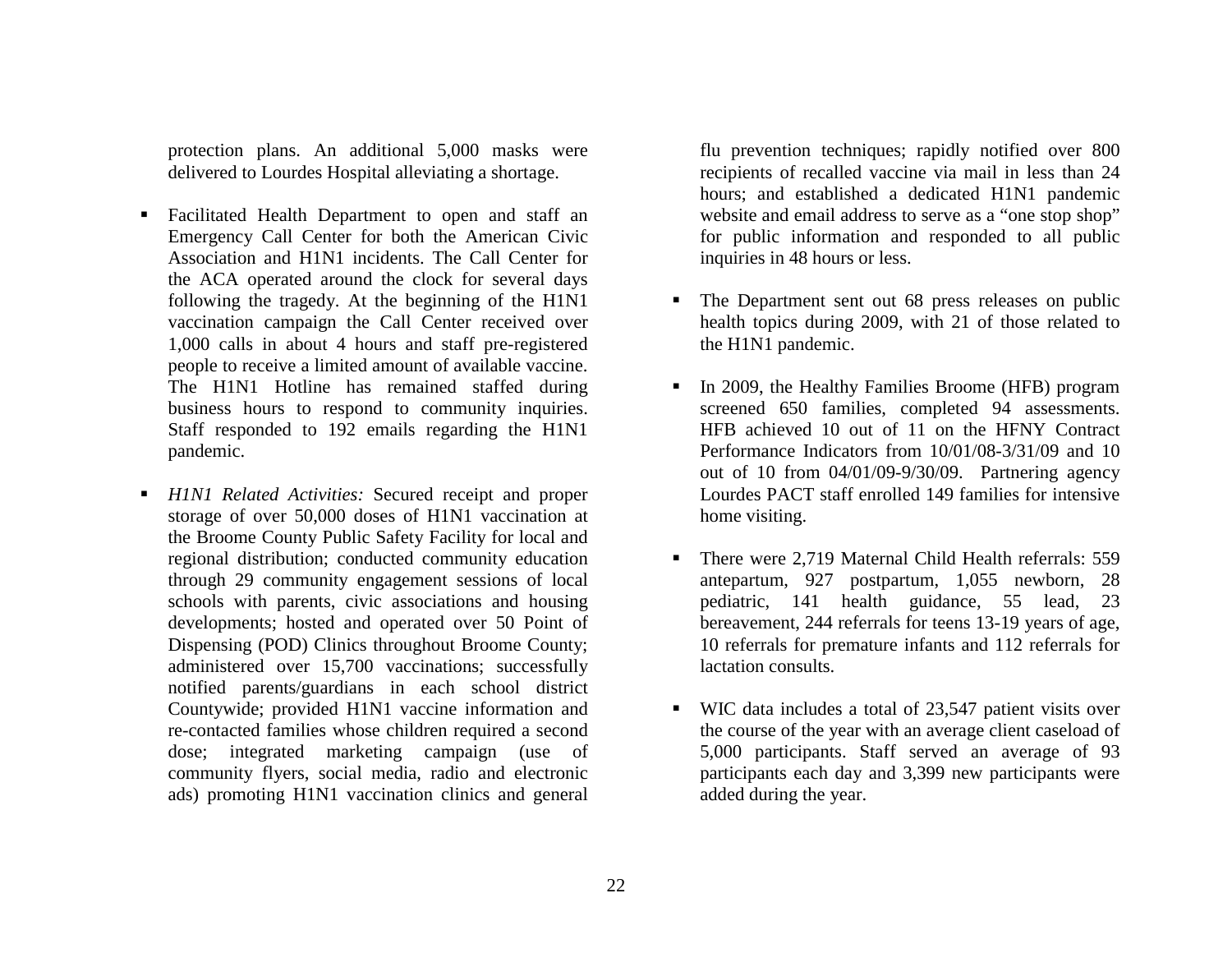- $\blacksquare$  The water supplier supervision program is responsible for assuring compliance with Federal and State requirements. 165,000 Broome County residents are served by 192 public water supplies. Staff performed 415 inspections and sampling visits and there were no confirmed waterborne outbreaks to date in 2009.
- $\blacksquare$  There are 63 Mobile Home Parks operating in Broome County. Many have their own water supply facilities that were constructed decades ago. During 2009, staff worked with the park owners to improve protection of public health by increasing the disinfection contact time with capital improvements.
- $\blacksquare$  Indoor air quality is an important public health concern. Staff responded to 331 requests for guidance on potential mold and toxic exposure in their dwellings. In recognition of our experience in this area, the Director of Environmental Health Services was appointed to the NYS Task Force on Toxic Mold Reduction.
- $\blacksquare$  A comprehensive approach to reduction of tobacco use is an intervention critical to reducing the incidence of chronic disease in Broome County. One component of the comprehensive plan is to reduce the rate at which youth are able to purchase tobacco products at retail outlets. The program exceeded the federal target for this initiative of 80%. Staff also responded to 16 complaints on smoking in public places under the Clean Indoor Air Act.
- All 70 pools and beaches in Broome County were inspected in 2009 according to NYS Department of Health guidance. There were no reported incidents at pools or beaches.
- The NYS Department of Health has emphasized the primary prevention model as the preferred mechanism to reduce the public health burden of lead poisoned children. Efforts are focused on limiting exposure to lead paint before it can be ingested by a child. Broome County received a \$280,000 grant to develop and implement a pilot project in the City of Binghamton for 2009-2010. Primary care providers have increased their rate of screening children for blood lead each year. Local data has been used to expand resources and motivate action toward elimination of lead poisoning in collaboration with community agencies.
- Focused on food service facility inspections for highrisk establishments (those with potentially hazardous food ingredients and complex menu items).
- п. Over 1,000 permits were issued; 2,700 blood lead levels in children were logged; intake and management for 648 bites and 122 specimen submittals were handled in the rabies program during 2009. 115 humans received rabies post exposure treatment as a result of this activity.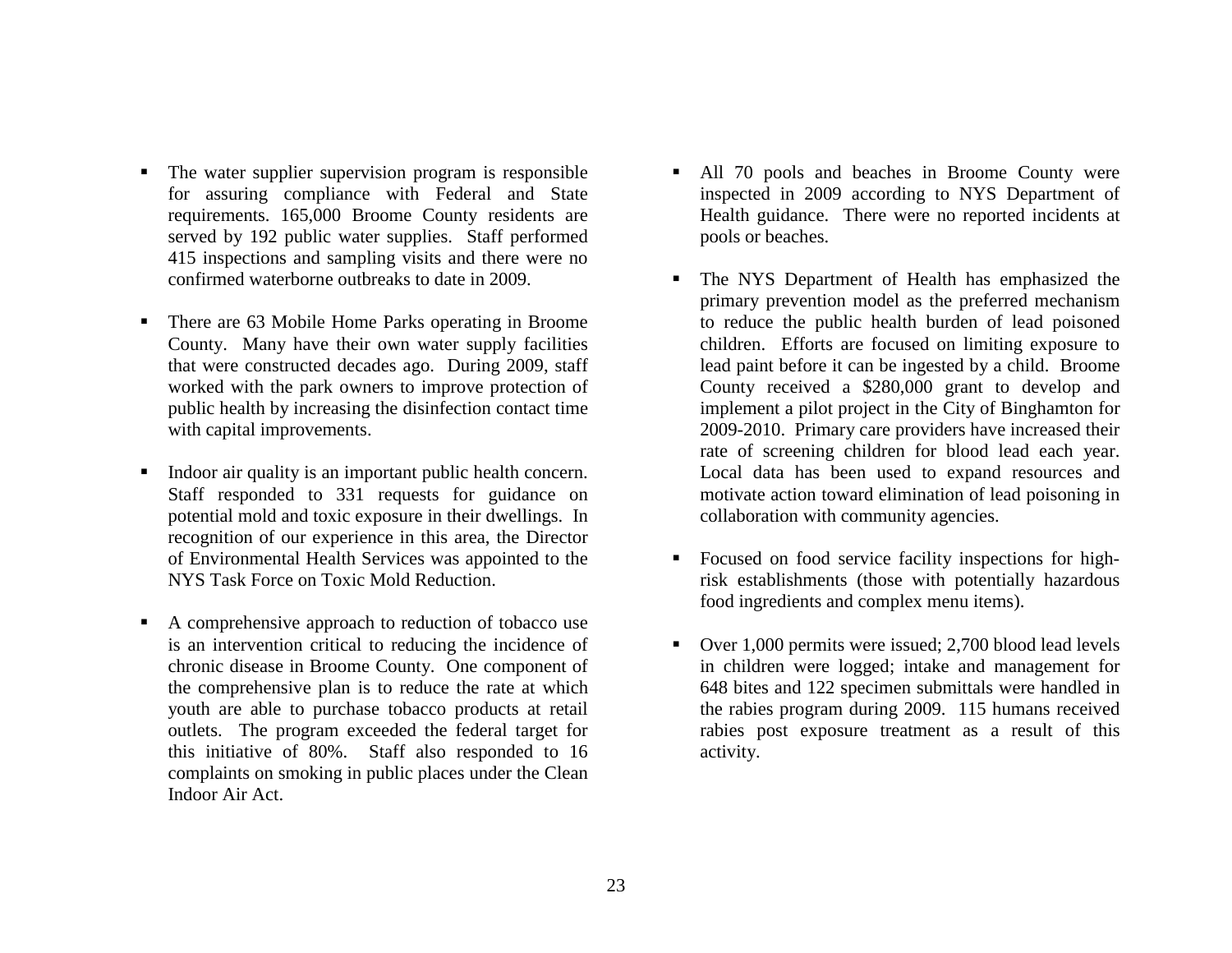- $\blacksquare$  Additional Hearing Officers were recruited to strengthen our environmental health enforcement process.
- $\blacksquare$  Implemented the Broome County Local Law requiring that AED's be placed in prescribed locations in Broome County. This law supplemented the NYS Department of Health requirements.
- $\blacksquare$  Initiated a voluntary Trans fat reduction campaign with Broome County restaurants. Support was provided to restaurants with guidance materials.
- Continued to contract with the Broome County Jail to offer STD and HIV testing and education and Hepatitis and Influenza vaccines.
- $\blacksquare$  Medicaid billing procedures were revised to accommodate Ambulatory Patient Group methodology.
- $\blacksquare$  Increased per-capita reimbursement rates for eligible students successfully completing all levels of EMS certification courses are pending approval by the NYS EMS Council. Approval of these increased rates seems likely and, therefore, they have been used to calculate 2010 revenue. This accounts for a considerable increase in anticipated revenue in this line.
- $\blacksquare$  Obtained seven policies from tobacco retailers agreeing to reduce/remove tobacco advertising.
- Г Obtained seven Letters of Support from community agencies supporting reduction of tobacco advertising and/or stopping the sale of tobacco at supermarkets and pharmacies.
- Г The City of Binghamton, Village of Johnson City, Village of Whitney Point, and Town of Vestal signed resolutions supporting the reduction of tobacco advertising.
- $\blacksquare$  . Vestal Pines Apartments (part of First Ward Action Council) implemented a policy that new tenants may not smoke in their apartments. Eight additional nonprofit organizations signed a policy to refuse tobacco company advertising, sponsorship and promotion.
- Provided a complete course of nicotine replacement therapy to 245 Broome County residents as well as referred these individuals to Team Act for cessation counseling.
- $\blacksquare$  . Worked with Broome Community College staff, students and faculty as they explored options for limiting smoking on campus, which culminated in a recommendation to adopt a smoke free campus except for designated smoking sites away from common areas.
- Facilitated adoption of a smoke free campus policy by Mothers and Babies Perinatal Network.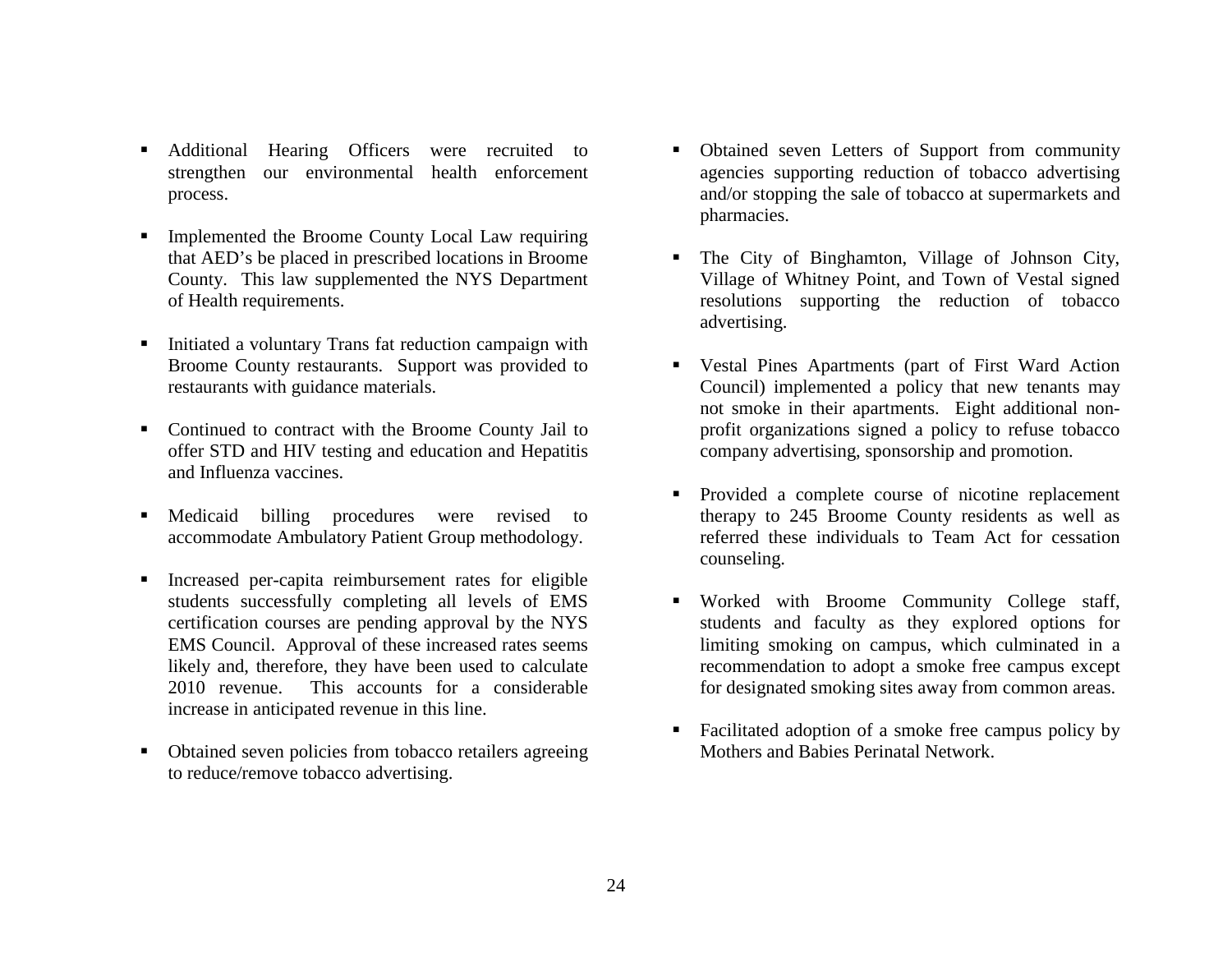- $\blacksquare$  The following screening procedures were conducted in the Cancer Services Program of Broome, Chenango and Tioga Counties for 2009: 810 clinical breast exams; 748 mammograms; 411 pap tests; 156 fecal occult blood tests; and 50 colonoscopy screenings.
- Medicaid Treatment Act Applications for individuals diagnosed with cancer that were uninsured and in need of treatment included: 13 breast cancer; 2 cervical cancer; 7 colorectal cancer; and 1 prostate cancer. There were 19 recertifications for breast cancer and 1 for cervical cancer.
- $\blacksquare$  The Traffic Safety Program gave 57 educational presentations on various traffic safety topics; inspected 262 car seats; distributed 264 car seats; and distributed 853 bike helmets in 2009.
- $\blacksquare$  Conducted 20 six-week Mission Meltaway education programs reaching 240 people. 138 of these individuals were at high risk for developing diabetes. Coalition members provided 5 additional one hour diabetes education presentations reaching 103 individuals. For 2009, we claimed \$3,823,108 in grant revenue. Currently, we have 26 grants.

#### **Goals:**

 Reduce fetal, infant and child deaths by early identification of problems, intervention and education.

- Г Increase the number of children screened for lead poisoning at age 1 and 2 through record review at child care facilities and providing information to parents. The Lead Program and the Early Intervention Program will be collaborating on this aspect.
- Г Elimination of childhood lead poisoning through primary prevention, early identification and continued services to children with elevated blood levels.
- $\blacksquare$  Maximize use of preventive health services through education and collaboration with local health care providers, Department of Social Services, schools, NYS Department of Health, and child care providers.
- **Increasing need for the Early Intervention Program** demands assurance of adequate capacity of needed services for infants and children identified as having developmental and/or learning delays and/or being at risk for developmental delays.
- Continue conservative fiscal management of the Children with Special Health Care Needs programs while meeting State and Federal regulations.
- Continue to attain state performance standards in the Early Intervention Program.
- Offer Kempe assessment to expectant and new families to assess their strengths and challenges. Offer families information regarding local community resources and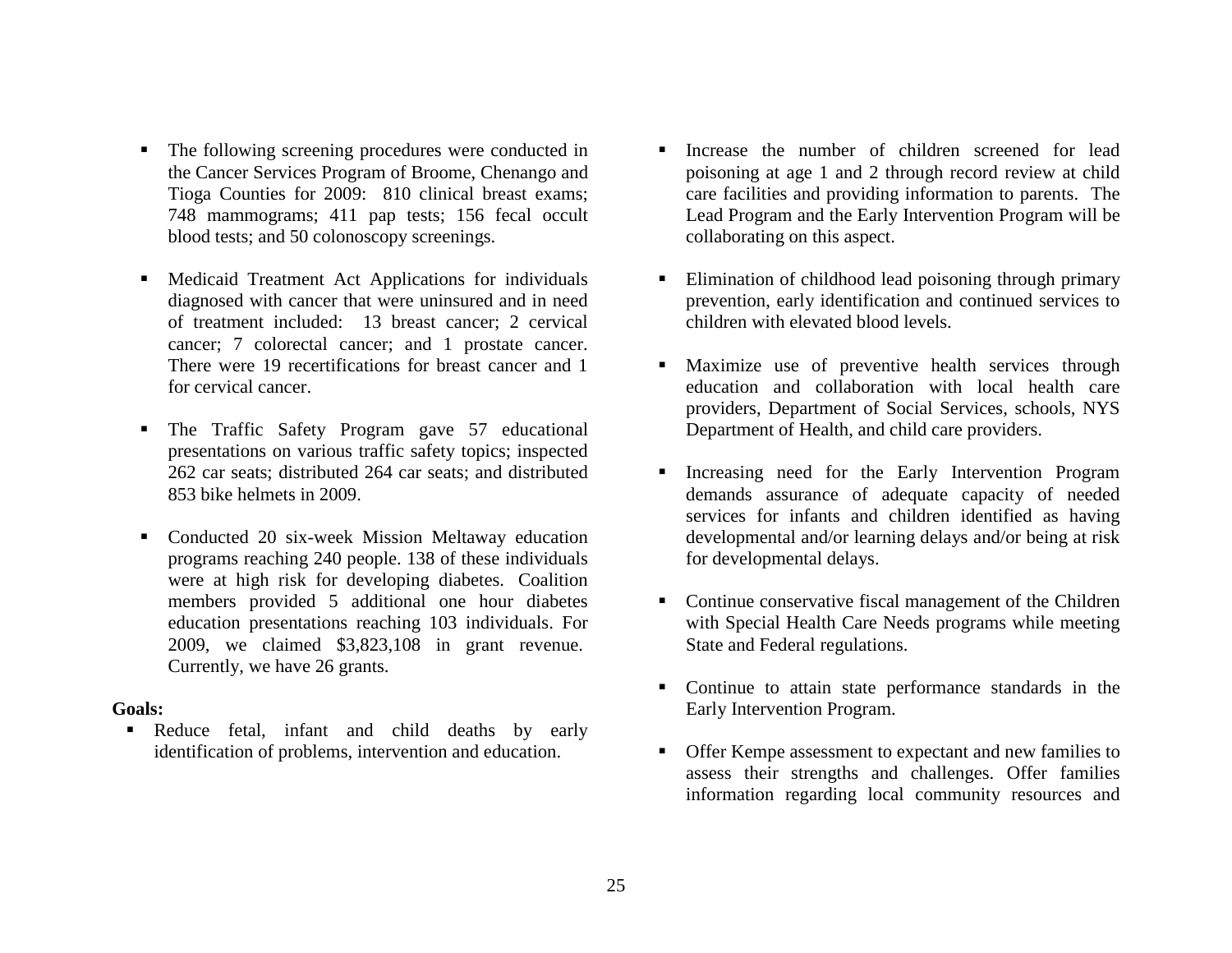connect eligible families to Healthy Families Broome home visiting program.

- п Child Health Promotion Specialists will provide education to participating day care centers in the target areas.
- Г Maternal Child Health/Licensed Home Care Services Agency will increase the number of prenatal visits to ensure early and continuous comprehensive prenatal care to reduce infant mortality, decrease low-birth-weight babies, and increase positive birth outcomes; increase the number of evaluation visits to postpartum/newborn clients to minimize environmental hazards to reproduction/growth/development through evaluation of home settings, health habits and nutrition status; increase health promotion, good oral hygiene and disease prevention activities in child care settings; continue to provide training in medication administration to child care providers and ensure appropriate newborn bloodspot screening, follow-up testing and referral to services.
- Г Promote positive parenting skills and parent-child interaction, thereby preventing child abuse and neglect and reducing out-of-home placement, support optimal prenatal care, better birth outcomes, and child health and development, and improve economic self-sufficiency.
- Engage in meaningful research of community health status, measured by jurisdictional mortality, incidence or prevalence. Assess County characteristics such as

poverty, health disparities, and health literacy to determine health behaviors, adverse health events, and populations at risk.

- Г Develop a well-trained and competent workforce through assessing training needs and collaborative planning with institutions of higher learning to maintain the technological tools of the public health infrastructure that are necessary to support all essential public health services.
- $\blacksquare$  . Increase awareness of chronic disease prevention through evidence-based health promotion and education activities and strategies that encourage lifestyle changes and engages community members where they live, learn, work, play, and pray.
- $\blacksquare$  . Build the capacity of community organizations to provide health information and programming as part of "doing business" offering cost-effective programs that impact health outcomes and are easy to replicate.
- Collaborate with institutions of higher learning to bring in expertise in planning and evaluation, epidemiologic studies, data collection and management.
- $\blacksquare$  Continue to monitor and reduce public health hazards found during inspections with prioritized program activity, along with increased education and enforcement, as appropriate.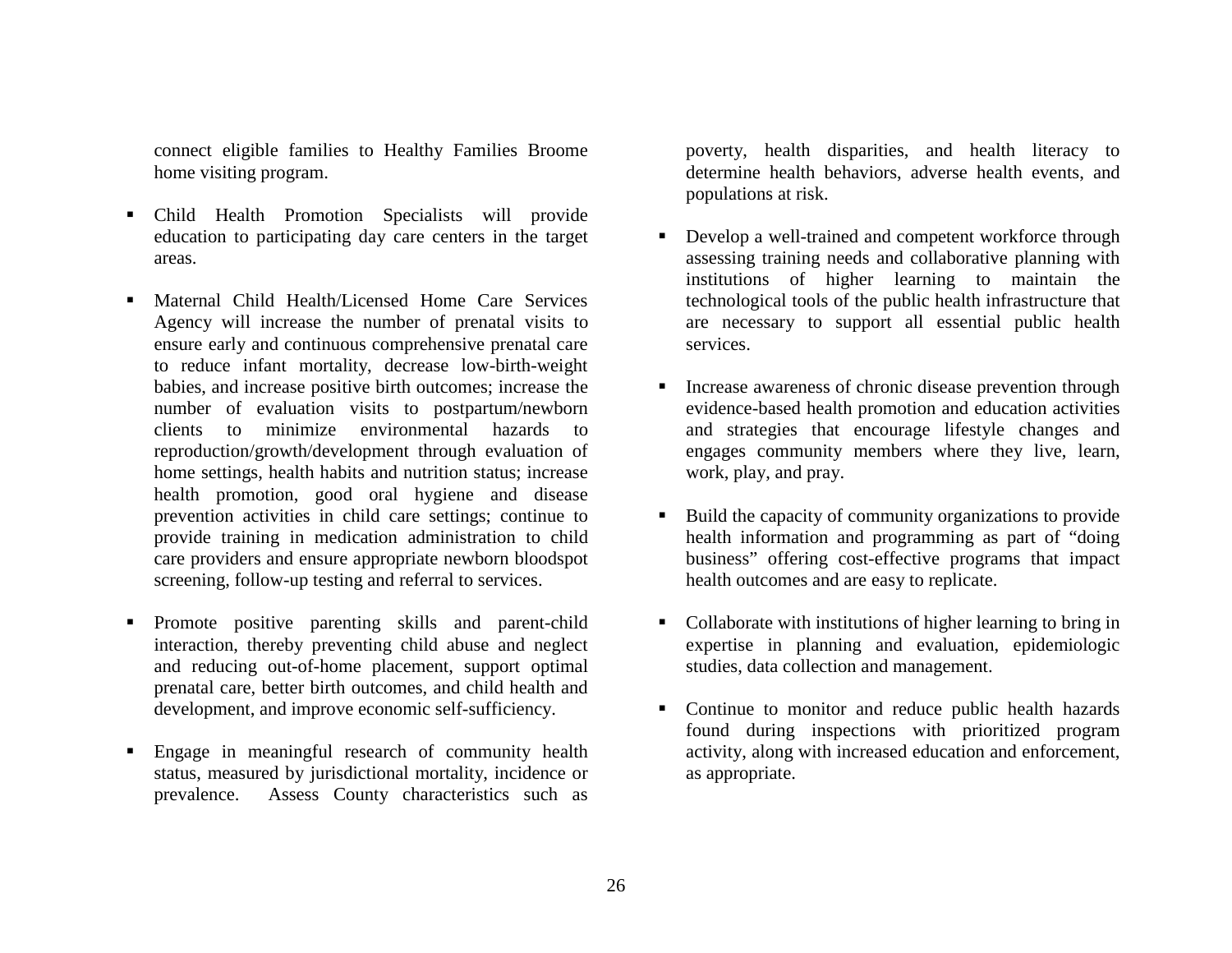- Maximize inspection efficiency, staff time, and program effort in the food service program. Continue to use temporary help staff to increase season inspection performance.
- Г Develop a succession planning model designed to ensure that staff are competent to assume different responsibilities.
- Г Through a coordinated effort, participate in and collaborate with community agencies in a communitywide emergency preparedness response plan including development and implementation of regional stockpile distribution and mass immunization/prophylaxis clinics.
- $\blacksquare$  The community will continue to be served by a system to monitor infectious diseases by subgroup.
- Ξ Prevent and minimize vaccine-preventable diseases by providing education, surveillance and direct services as needed.
- $\blacksquare$  Reduce the transmission of sexually transmitted diseases by providing education, surveillance and direct services as needed.
- Г Evaluate for tuberculosis infection and reduce transmission by providing targeted testing, education, surveillance and direct service to populations at risk.
- Г Optimize the health and wellbeing of County employees through the provision of comprehensive risk assessment, education, immunizations and referrals.
- $\blacksquare$  Expand communicable disease surveillance to include school absenteeism for disease trending.
- $\mathbf{u}$  Provide oral health education and preventive dental services to elementary school children.
- Г Increase visits to influenza vaccine clinics by offering clinics earlier in the season and decreasing the fee (consistent with community providers).
- $\blacksquare$  To continue our support of Emergency Medical Services agencies throughout Broome County through the provision of high-quality original and refresher education leading to certification and recertification at the CFR, EMT and AEMT levels, including collaborative programs with Broome-Tioga BOCES, Broome Community College and Binghamton University. These programs will function as readily-accessible sources for training for those individuals who are already members/employees of volunteer and career EMS agencies, as well as means for attracting additional individuals to the field and, thus, to these agencies.
- $\blacksquare$  To continue to foster the retention of experienced EMS personnel in Broome County through the provision and both "traditional" (classroom and testing-based) means of EMS provider recertification, as well as Continuing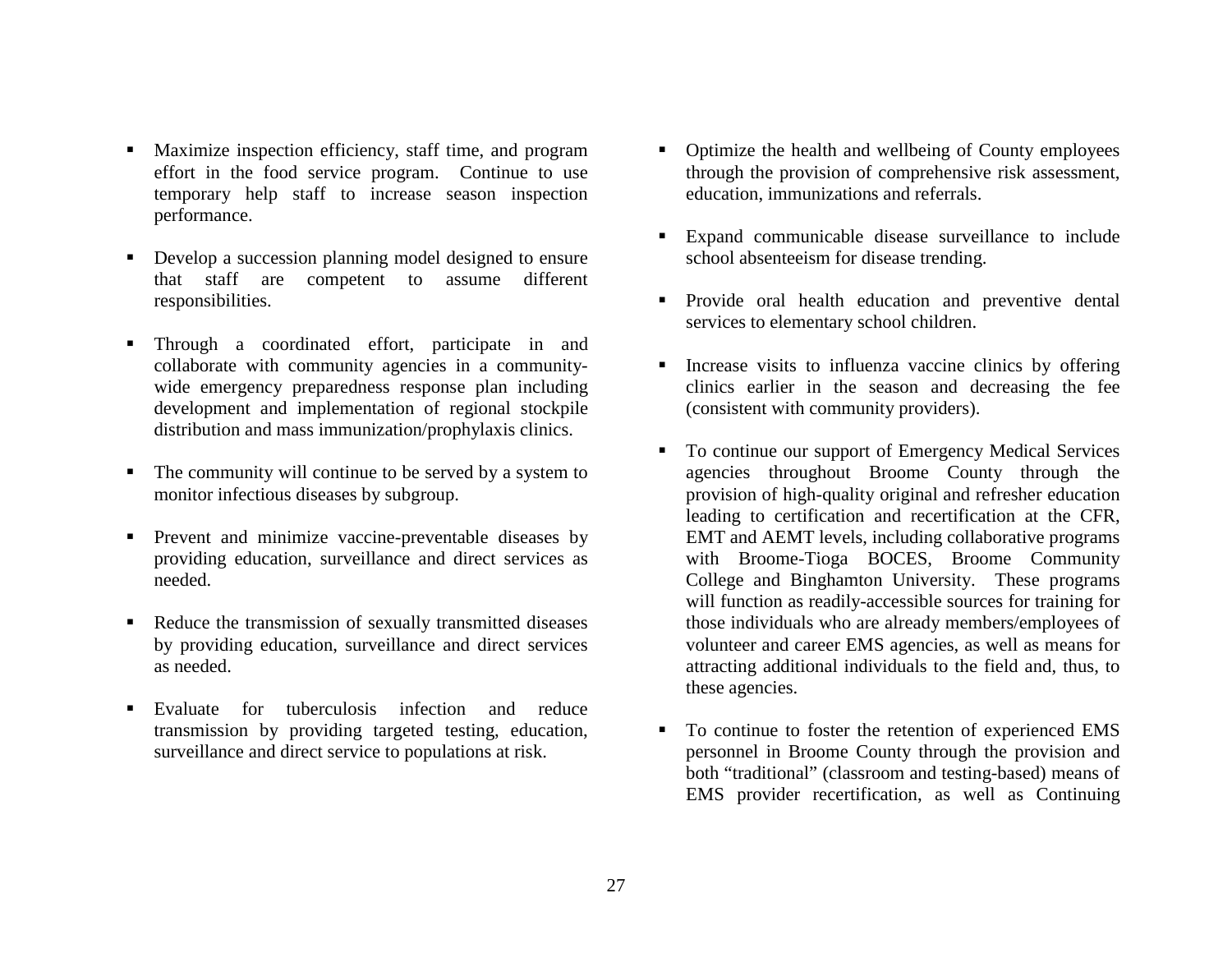Medical Education (CME)-based pathways. This includes not only the provision of dedicated "CME core content" courses, but also the provision of access to all of our courses to those who seek CME opportunities for recertification purposes.

## **INFORMATION TECHNOLOGY**

#### **Accomplishments:**

- . . Successful implementation of ERP Phase 2A – Financials: Went live with the new PeopleSoft System for Financials, Accounts payable and Procurement. As part of the new system business processes were reviewed, updated and documented. Training was provided to end users along with a period of expanded help desk support.
- Successful implementation of ERP Phase 2A eBenefits & ePay: Went live in May. This gives employees the ability to update their personal information on line and to view their pay advices on line. Also put in place the ability to do on-line open enrollment for benefits that will be used in 2010.
- Construction Incident: Helped get employees up and running with computers and phones within days of having to relocate employees from the County Office Building to other facilities throughout the County due to the construction accident. Continued with on going support to keep everyone working and then pulled everything out after employees moved back into the building.
- Network Infrastructure Upgrade: Finalized our network redesign and began a phased implementation to replace outdated and unsupported network equipment throughout the County. The upgrade will allow us to support new technologies such as VoIP and offer shared IT services to other municipalities. Financed this through Cisco with a zero percent financing deal for 5 years so that our operating costs would remain stable.
- Telephone System: In an effort to reduce costs we researched enterprise solutions for a Voice over IP (VoIP) phone system & scheduling software. Selected a VoIP solution that will show annual savings from operating expenses while providing new technology and capabilities. This will be deployed early in 2010 to the employees in the George Harvey Justice Building and County Office Building.
- Tape Library: Implement a new tape library system to accommodate the backups for our expanding data storage requirements across all the various County systems.
- Various Support Efforts:
	- Upgraded network connection at Records Management & PSF (wireless for Tracs)
	- Helped DA's office migrate to new PCMS system
	- Г Supported all departments in website updates and helped create new websites for Aviation, CASA & the Health Dept.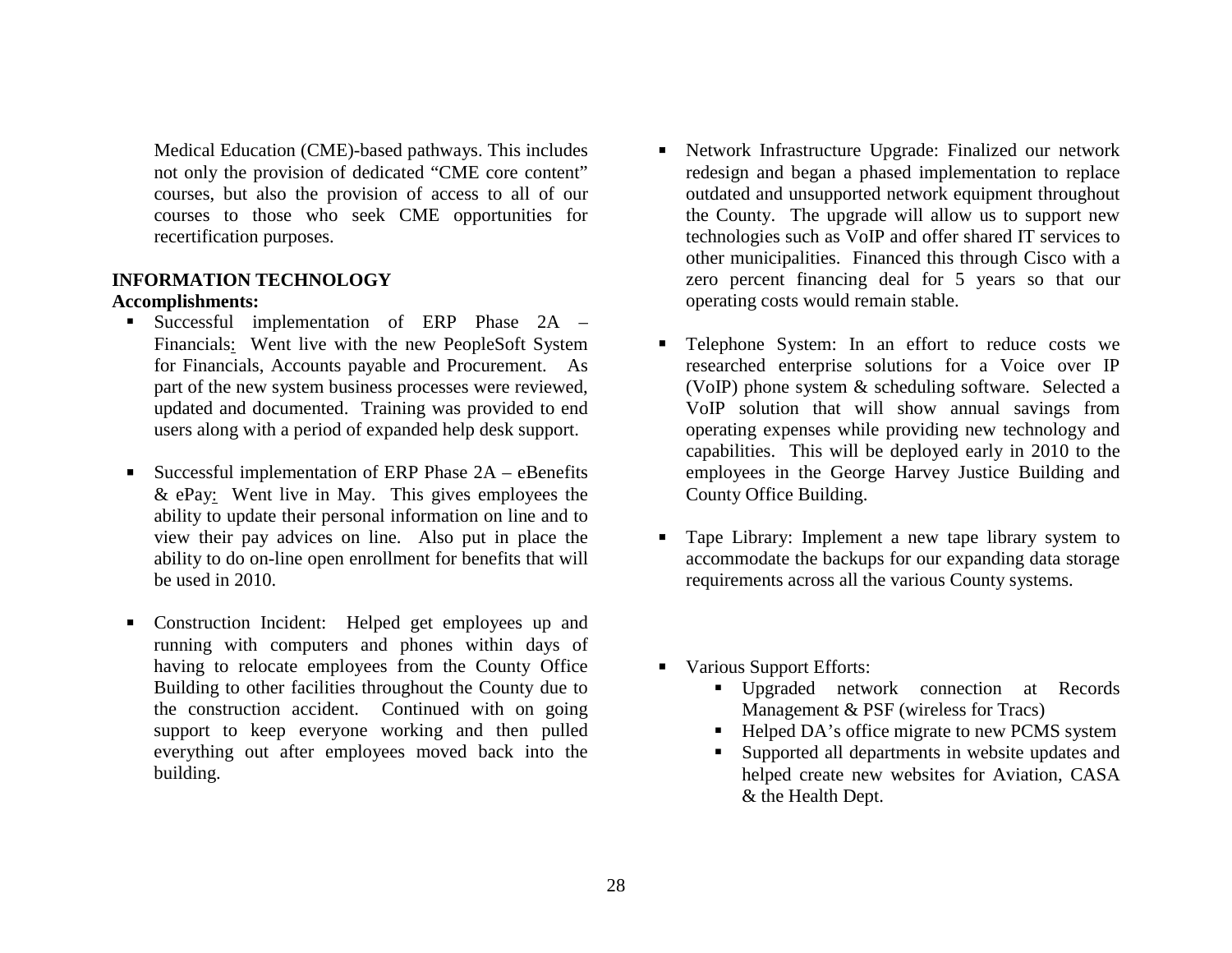- Set up a redundant microwave communications path between the PSF and County Office Building
- Work Orders: Computer Center Work orders closed 4688 and Telecom 751
- Helped in relocation and support of County OET employees during evacuation after construction mishap
- $\blacksquare$  Helped set up and support victims call center(s) after shooting at the civic center
- **GHJB Renovations:** 
	- Worked on having the George Harvey Justice Building ready with wiring, switches and phones. Moved and connected all the computers and phones as each department moved into the building.
- Law Enforcement Projects:
	- Completed New World's Public Safety Best Practice software review and implemented recommendations
	- **Implemented Evidence Room bar coding**
	- **Implemented** Civilian Electronic Fingerprinting(CAPS) transmission to the state
	- Set up CAPS store and forward for the following agencies:
		- Allegany County Sheriff's Department
		- Otsego County Sheriff's Department
		- SUNY Oneonta Police Department
		- Tompkins County Sheriff's Department
		- $\blacksquare$ Tioga County Sheriff's Department
- Expanded Criminal Store and Forward for the following agencies: (total of 29 agencies connected to the County)
	- Otsego County Sheriff's Department
	- Oneonta Police Department
	- Waverly Police Department
	- Chemung County Sheriff's Department
	- Steuben County Sheriff's Department
	- Endicott Police Department
	- SUNY Cortland Police Department
	- **SUNY Oneonta Police Department**
	- Implemented New World's Pro Q A interface for Emergency Services
	- Implemented License Plate Reader on Lt Van Winkle Drive
	- **Implemented Time Trax in jail cafeteria**
	- $\blacksquare$  Implemented transmitting Arrestees photos to the State
	- Setup District Attorney's Office with access to Binghamton Police Department's system
	- Upgraded several systems for both Sheriff and Emergency Services.
- $\blacksquare$  Print Shop/Mail Room:
	- Negotiated new 4-year contract with Pitney Bowes for new mailing equipment. Price now lower per year for new equipment than the last contract.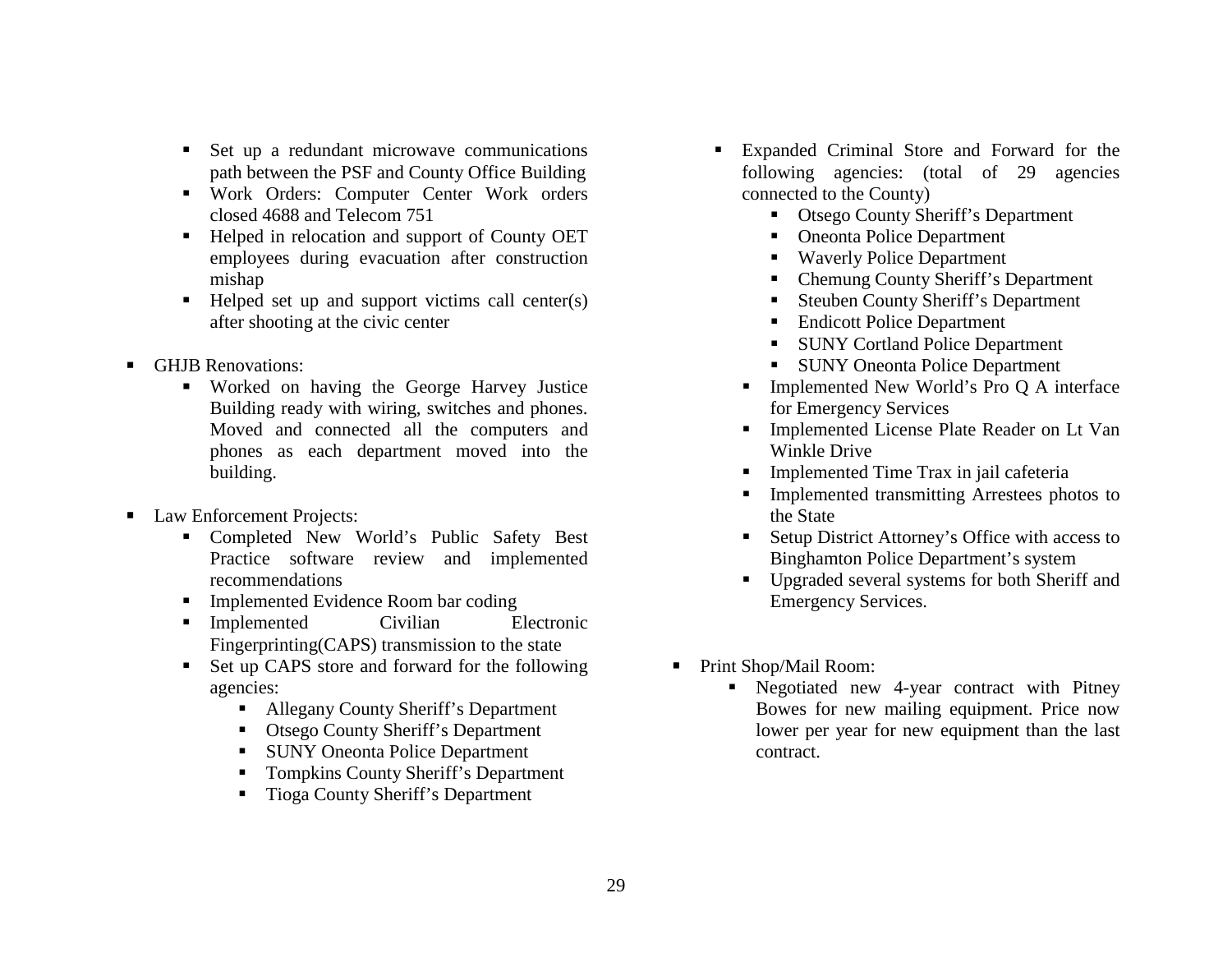- $\blacksquare$  The Print shop is now offering a new service. We now can mail merge onto black and white copies adding department mailing lists to print jobs such as newsletters, brochures, etc to be used as self-mailers. This now saves time and money for the departments. No longer need to print and stick labels on documents and in some cases, no envelopes needed.
- In conjunction with the Real Property Department we have now added another folder/inserter to the Print Shop. The shop now has two folder/inserters. These machines will fold and stuff up to two sheets of paper into an envelope and seal the envelope.

#### **LAW**

#### **Accomplishments:**

- Low profile for the Law Department which suggests successful
	- Overall risk management for the County
	- Management of litigation involving Broome County.
	- Prosecution of Family Court JD and PINS petitions, including collaboration with all involved agencies.
- Coordinate County efforts for Marcellus Shale issues.

## **Goals:**

- Overall risk management for the County
- $\blacksquare$ Electronic data base for all County contracts.
- **Management of litigation involving Broome County.**
- **Prosecution of Family Court JD and PINS petitions,** including collaboration with all involved agencies.
- Advice and counsel to the Administration, Legislature and other County officials.
- **Research and drafting of County documents, including,** opinions, contracts, resolutions and pleadings.
- Coordinate County efforts for Marcellus Shale issues.

## **LEGISLATURE**

#### **Accomplishments:**

- **Establishing the ProAct Prescription Drug Discount** Card Program saving residents over \$234,000 during 2009.
- Forming an Ad Hoc Committee on Mineral Rights to study and revise the conveyance of property received through real property tax foreclosures.
- Establishing a hardship sellback appeal process for previous owners who have lost their land due to back taxes.
- $\mathbf{E}^{\text{max}}$  A ban on texting while driving in the County which ultimately ended up in a state-wide ban on texting while driving.
- $\blacksquare$  . A ban on the use of dangerous trans fats in County permitted food establishments.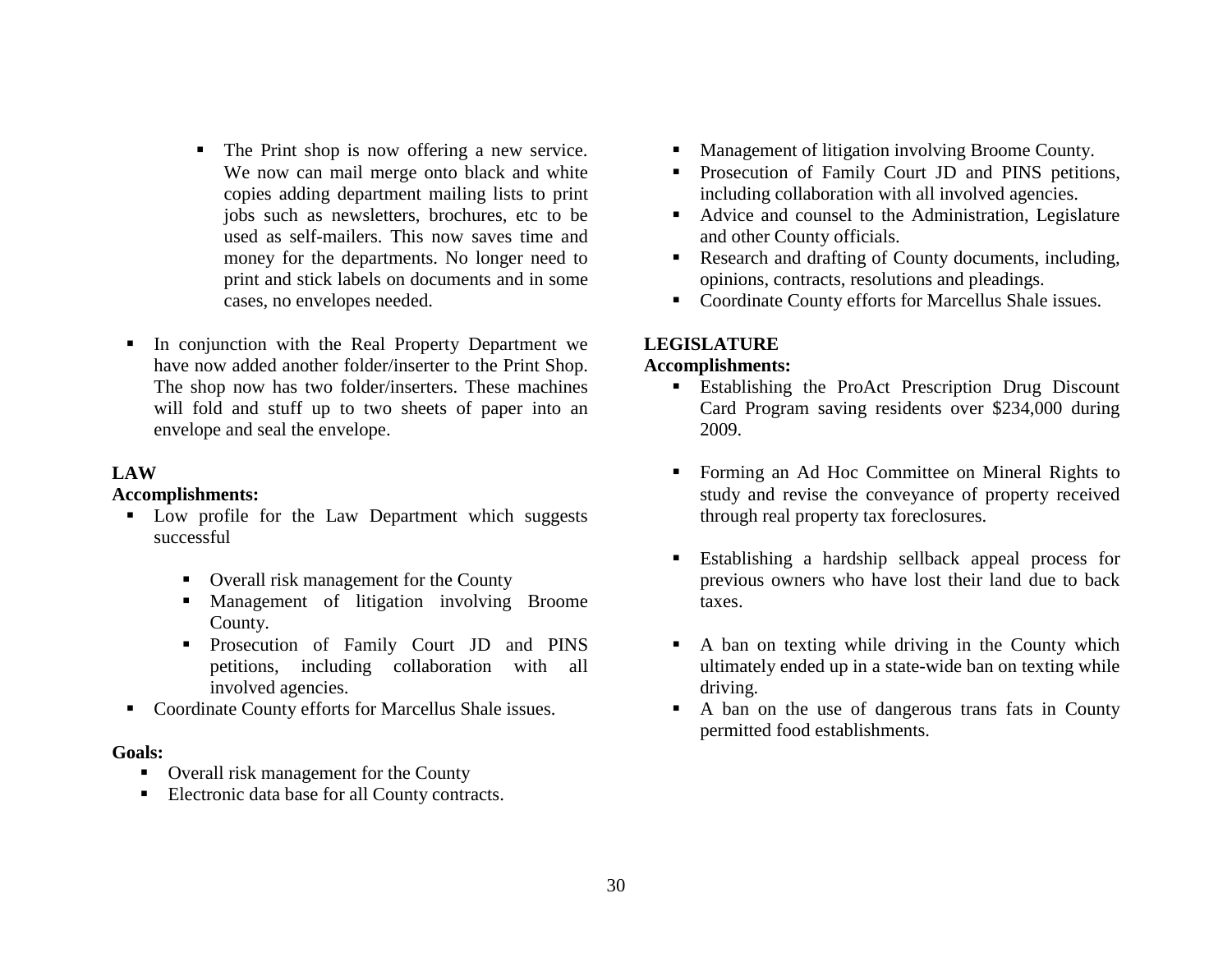- $\blacksquare$  A revision of the sales tax distribution formula with input from the elected leaders of the constituent municipalities of Broome County.
- **E**stablishing a user fee for the Arena and Forum which reduces the property tax support required to maintain the facilities.
- $\blacksquare$  Authorizing a retirement incentive for eligible employees to retire and reduce County workforce through attrition.
- $\blacksquare$  Supporting an initiative by DSS Commissioner Johnson to provide County services in a more cost effective manner.
- $\blacksquare$  Accepting ARRA funding which allowed for multiple Public Works and Transportation projects including the purchasing of hybrid transit buses.
- Moving three County departments into the George Harvey Justice Building.
- Funding an economic impact study on development on the Marcellus Shale.
- $\blacksquare$  Supporting multiple green energy initiatives which reduced energy consumption and the related expenses dramatically.

#### **Goals:**

- $\blacksquare$  Monitoring our economic situation to minimize future property tax levy increases
- **Protecting our environment and infrastructure while** realizing the economic impact of potential development of the Marcellus Shale
- Promoting Brownfield Remediation projects in both our urban core and the rural area of Broome County for the purposes of economic development
- Increasing government responsiveness and accessibility to residents of the County
- **Partnering with our federal, state and constituent** municipality leaders to promote more cost effective and efficient government services
- Limiting the negative impact that future budget constraints may have on those who require County services
- **Promoting the long-term economic viability of this** community

## **LIBRARY:**

#### **Accomplishments:**

Г After 20 years, the Broome County Public Library changed to the same library catalog automation system (SirsiDynix's Symphony), as the other 41 libraries in the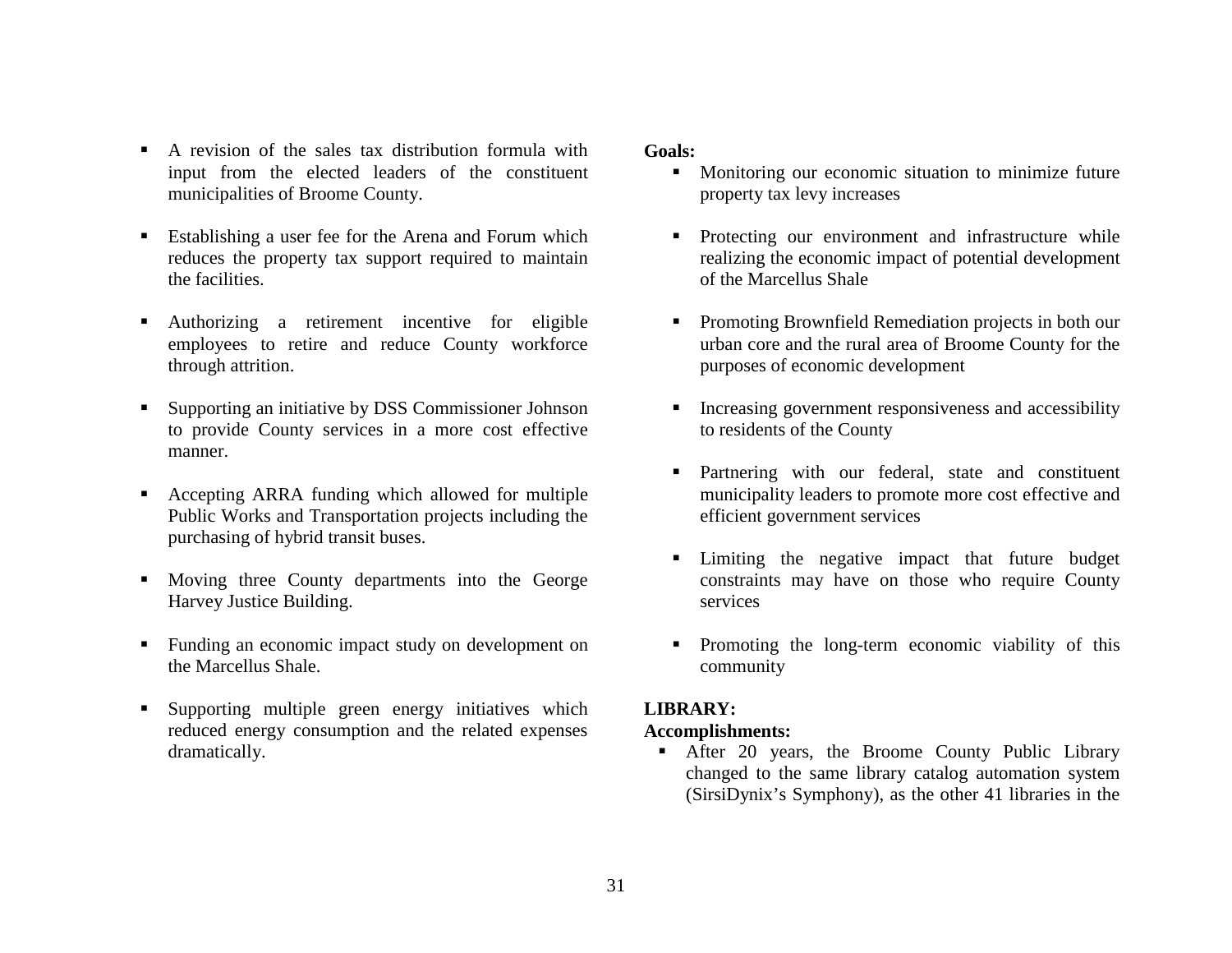Four County Library System. This was accomplished by accessing a NYS Construction Grant and NYS Central Library Development funds. BCPL is now a true Central Library in the first full year of implementation, seamlessly sharing library materials. That means a BCPL library card holder is able to go online from home and request a Sidney Public Library book to be sent to BCPL for pick up. With the high cost of gasoline, this becomes most cost effective to library users in being able to easily shift materials within 4,000 square miles of Broome, Chenango, Delaware and Otsego Counties.

- $\blacksquare$  2009 Interlibrary Loan statistics: Borrowed-10,662 Loaned-26,226 Total activity-36,888 compared to 2008 total activity of 1,853. (1890% growth in 1 year)
- $\blacksquare$  A very successful year of outreach to the community over 100 programs
	- Harpursville School visits weekly
	- Outreach to Windsor Schools
	- **Monthly programs at Evenstart in MacArthur** School
	- Outreach to Columbus School to offer programs
	- Worked tables at community events during the year, i.e. Earth Fest, Ethnic Fest, BU Volunteer Fair
- $\blacksquare$  . Text messaging service begun for quick reference questions via cell phone
- $\blacksquare$  Received Libous Books Grant (\$1,300 for books and programs)
- Received Tools of History Grant (\$5,016 for digitizing project of B C Historical Society photos)
- Received New York State Library Construction grant  $$19,605 + Broom$  County capital funds \$30,395 for lighting and paving of 25 Pine St. as additional library parking)
- Received New York State Library Construction grant (\$121,500 for solar panels to decrease utility costs)
- Looking to leverage that with a \$121,500 grant from NYSERDA in 2010
- Monthly in-house programs:
	- Hungry Ear
	- Library Book Club
	- $\mathbf{r}$ Library Knitting Club
	- Story hours-implemented daily lap sit story hours
- Losing 6 staff members to retirement
	- Active volunteer program
	- 10 successful Welfare to Work clients worked in BCPL in 2009
- Friends of the Library Support
	- Monthly Book Sales
	- Paid for added security features
	- Paid for entire Youth Summer Reading Program
	- Finances for Library Newsletter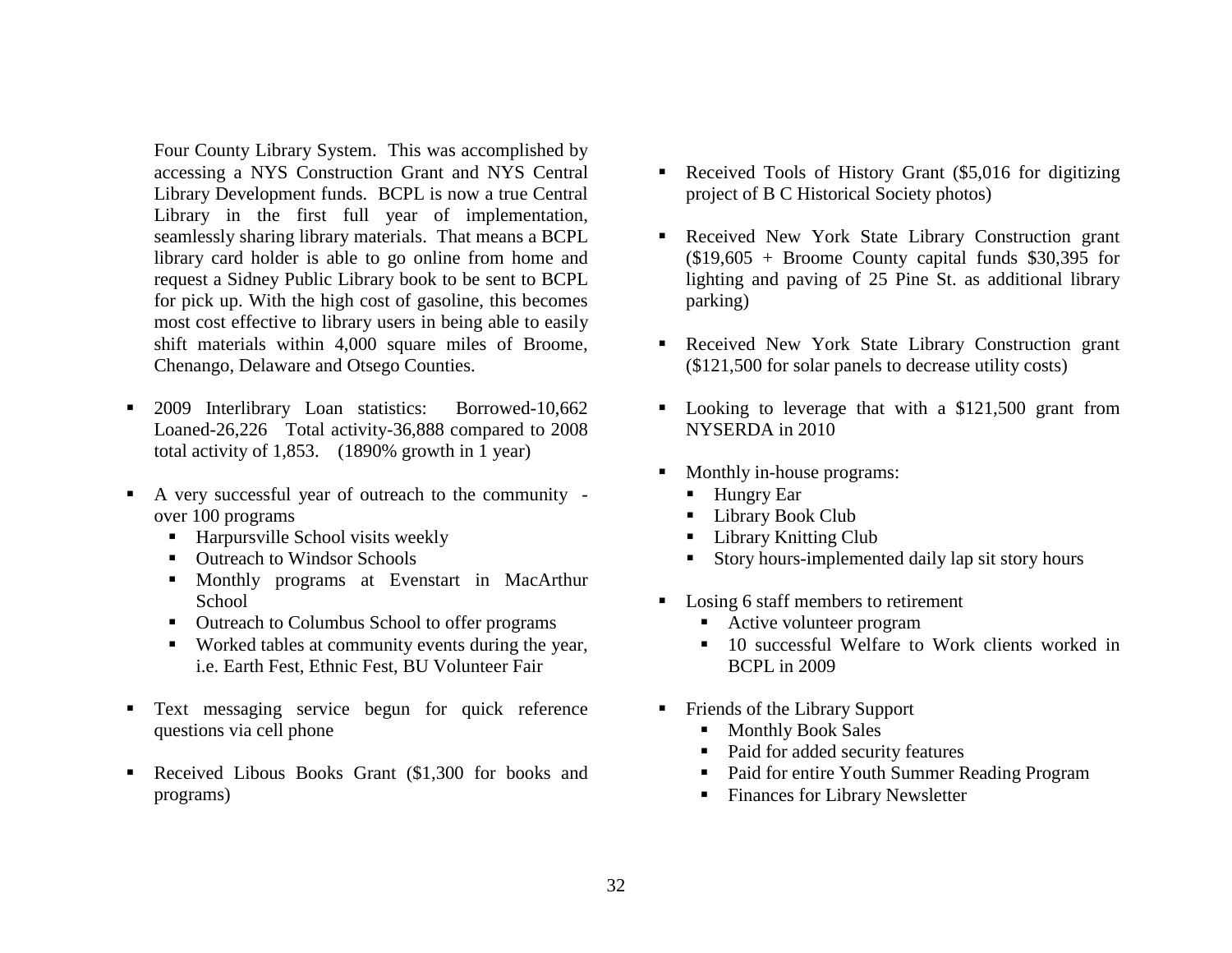- Book Review series  $-2$  series each year
- Library Garden completion and continued support

## **MENTAL HEALTH**

## **Accomplishments:**

- Mental Health Commissioner, Art Johnson, provided leadership in the County's Human Service response to the American Civic Association tragedy. A Family Assistance Center (FAC) was set up shortly after the tragedy occurred. The FAC was moved several times until its permanent location was established at the Broome County Health Department. The FAC was staffed in the early days by Crime Victim's Assistance Center Staff, Red Cross mental health counselors, an attorney from the NYS Bar Association's Disaster Response Team, FBI immigration experts, and the NYS Crime Victim's Board. Broome Security provided security to the victims accessing the center.
- $\blacksquare$  Daily conference calls were scheduled for the Human Service Response facilitated at the Broome County Emergency Services Office. These calls included staff from the NYS Emergency Management Office (SEMO) and many other state agencies and local government and non-profit agencies that provided support to our response.
- $\blacksquare$  Commissioner Johnson Co-Chaired a Human Service Community Task Force that came together to assist victims, survivors, and the community at large in the recovery process. The Task Force consisted of government and non-profit agency representatives. This

Task Force was broken into several workgroups including:

- The Family Assistance Center/Victims & Survivors **Needs**
- Children and Adolescents
- Г Translators and Cultural Competency
- $\blacksquare$ Fund Raising
- The day of the incident the Mental Health Department deployed its clinical staff to assist with crisis counseling at the emergency assistance center set up at Catholic Charities. Deputy Commissioner Katie Cusano and our Clinic Director Abby Mack were deployed to the Phone Center. Katie helped to manage the 24/7 call center (as well as many other critical administrative functions) for several weeks. The Mental Health Department assisted with this effort throughout the year in various ways.
- Following the tragic events at the American Civic Association on April 3, 2009 Broome County applied for and was granted funding in the amount of \$100,000 from the NYS Office of Children & Family Services. This funding was made available by NYS Senator Malcolm Smith. The funding was awarded to the Crime Victims Assistance Center so they could provide services such as counseling, legal assistance and other needs due to this devastating tragedy. The grant period runs from April 3, 2009 through April 2, 2010. Deputy Commissioner Cusano completed the grant application.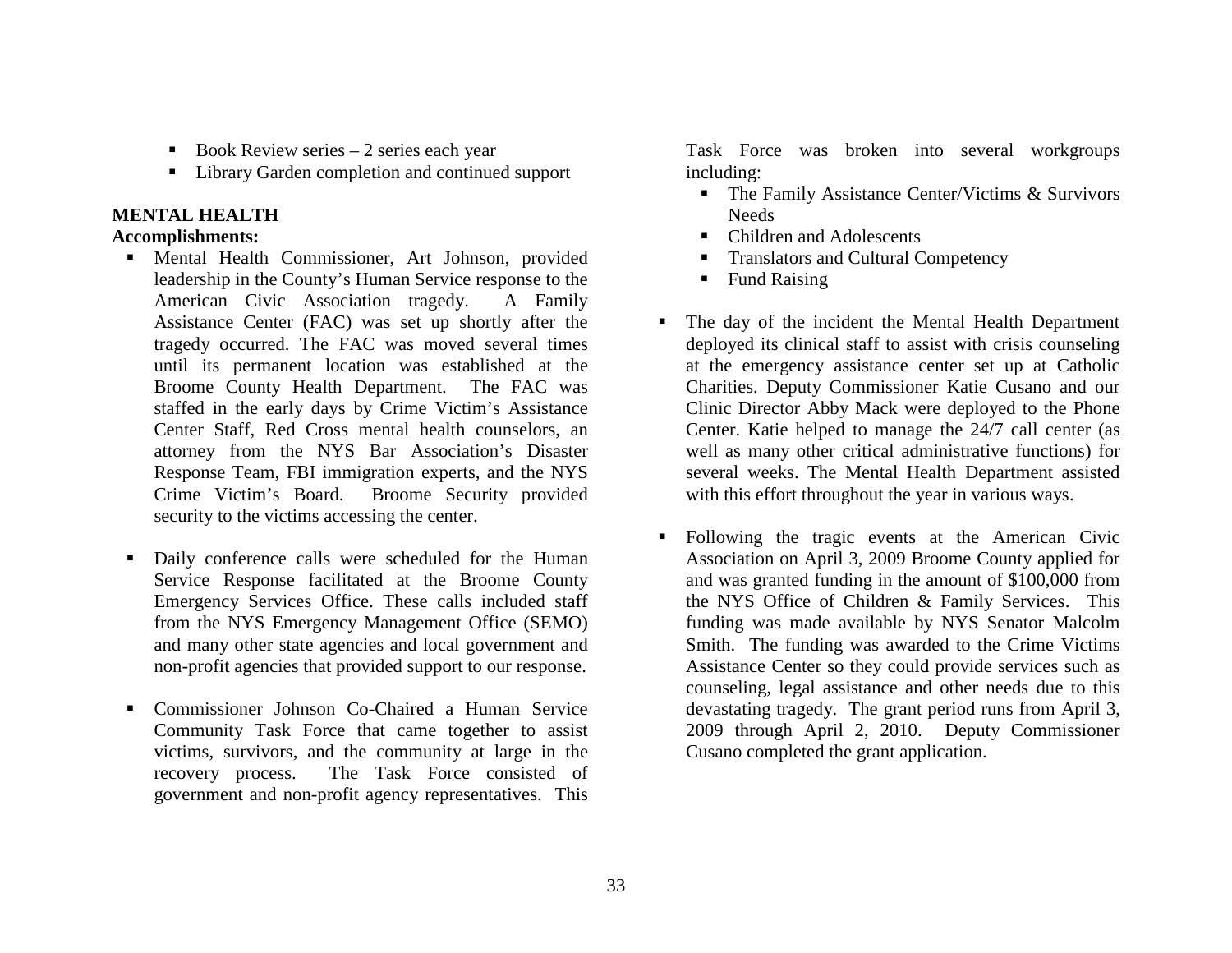- The County received an additional \$34,621 in 2009 from the NYS Office of Mental Health (OMH) for COLAs for OMH funded programs.
- In January Broome County received an additional \$5,897 from the NYS Office of Mental Retardation and Developmental Disabilities for a COLA.
- In September Broome County received a NYS OASAS grant of \$37,840 and entered into a contract with United Health Services (UHS) for OASAS Offsite Services. These services are located in a primary care clinic in Endicott.
- In December NYS Office of Alcoholism and Substance Abuse Services (OASAS) awarded the Department onetime-only funding for Fairview Recovery Services for their Halfway House. The amount of the award was \$41,276.
- $\blacksquare$  In 2009 an updated Medicaid Compliance Plan was developed by Commissioner Johnson, Katie Cusano, Omarr Evans, Rose Murphy, Abby Mack, Jennifer Lee, and Tena Baxter, to meet the new Medicaid compliance requirements of the NYS Office of the Medicaid Inspector General (OMIG). The Plan was subsequently reviewed by Aaron Marcus, Deputy County Attorney. The plan was approved with an effective date of October 30, 2009 and was certified with the NYS OMIG on December 4, 2009.
- Г Effective October 1, 2009 the Mental Health Department was awarded \$100,000 from the NYS Division of Criminal Justice Services. The Department is contracting with the Southern Tier AIDS Program who will hire a Reentry Coordinator to help us develop a system that will provide services to inmates after release from incarceration in state prison. The Reentry Coordinator will also oversee the task force procedures and evaluate the County agencies associated with this initiative.
- Г The Department completed a SAMHSA Grant proposal for \$9 million over six years to transform the Children's Mental Health system of care into one that is familydriven, youth-guided and culturally and linguistically appropriate. We have received support from Governor Patterson and NYS Office of Mental Health Commissioner Mike Hogan for our proposal. We should receive notice on this grant some time in the late summer of 2010. Deputy Commissioner Cusano was the Department's lead staff person working on this project.
- The Clinic has obtained a Mental Health Professional Shortage Area (HPSA) designation from the Federal Government. This will expand our ability to hire and retain psychiatrists and psychiatric nurse practitioners.
- Г The Department's OMH Licensed Clinics were both inspected by the NYS Office of Mental Health in 2009. Both clinics received outstanding reviews. Our Adult Clinic OMH received a 33 month re-certification. The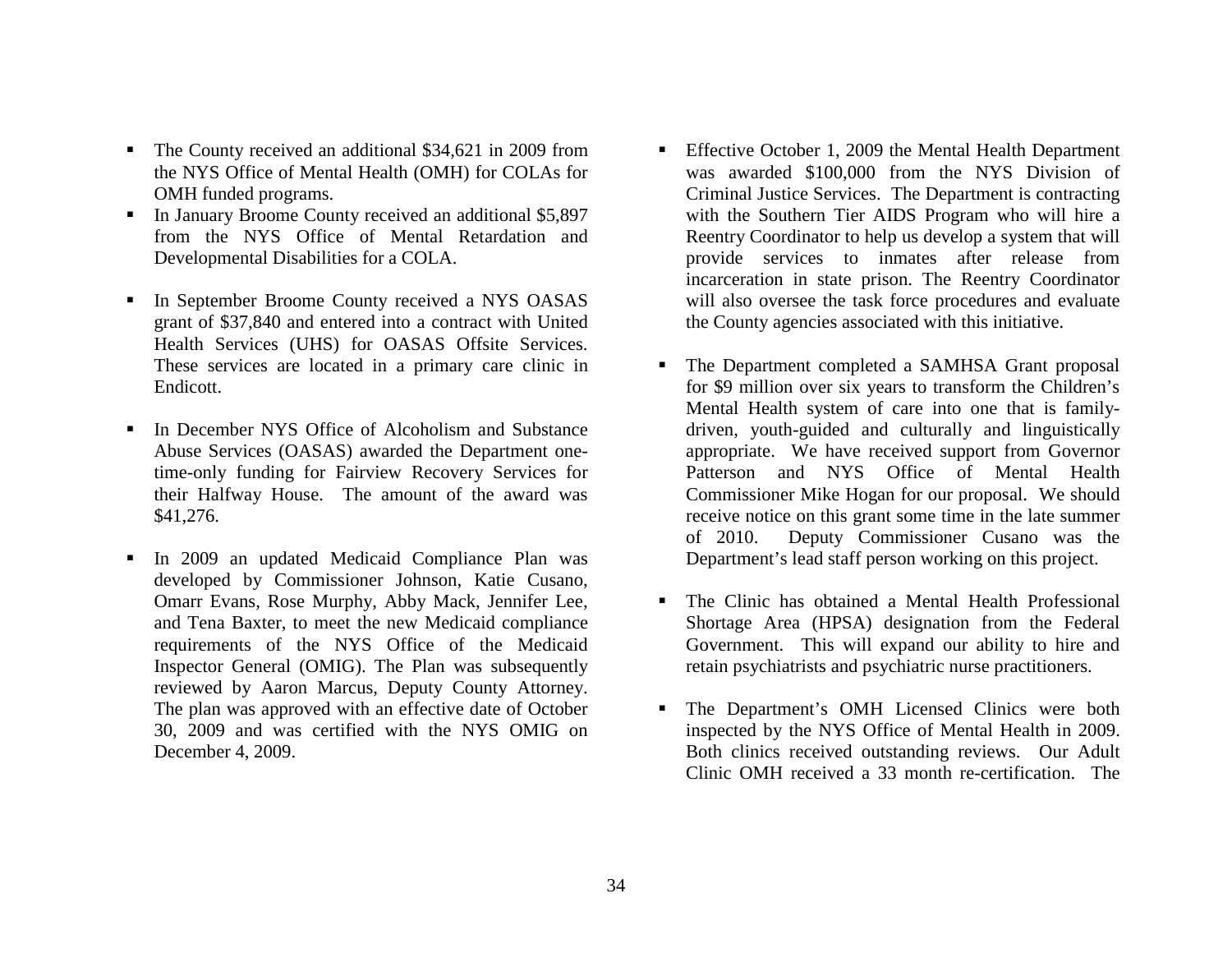Children's Clinic received a 30 month re-certification. The longest re-certification given by OMH is 36 months.

#### **Goals:**

- Г The department has plans to move to a new location in the summer of 2010. This move will consolidate all of our programs into one location and create a more efficient operating environment.
- Continue to look for grant opportunities for additional funding for programming for the department to expand needed services for the community system of care for mental health, chemical dependency and developmental disabilities.

#### **OFFICE FOR AGING**

#### **Accomplishments:**

- **The Office for Aging served over 200,000 home** delivered meals (popularly known as Meals on Wheels) in 2009, nearly 9,000 more meals than the previous year. Over 90% of the seniors receiving home delivered meals reported that the meal service helps them remain living in their home and that they eat more nutritiously because of the program. Volunteers, many of them seniors themselves, contributed nearly 21,000 hours of service in support of the home delivered meals program.
- Г Seniors in physical decline often have needs that caregivers cannot meet. Last year, the Office for Aging provided seniors with nearly 33,000 hours of in-home care, a 16% increase over the year before. The Office for

Aging also supplied 99 seniors with personal emergency response units—safety devices that give caregivers peace of mind when their elderly family members are home alone.

- Г The New York State Office for Aging awarded the Broome County Office for Aging a Nursing Home Diversion Modernization grant, one of three such grants offered statewide. This demonstration grant is allowing the Office for Aging to provide intensive services to seniors at imminent risk of nursing home placement with the goals of keeping elders in their homes while helping them to avoid relying on Medicaid for care. To date 20 seniors at risk of nursing home placement have received the help they need to remain in their homes.
- Г The Office for Aging's Information and Assistance unit had over 12,000 contacts with more than 3,400 seniors and caregivers in 2009. Through their intervention, the staff educated clients, clarified issues for seniors and caregivers, made linkages with service providers, helped seniors access financial benefits, and prevented homelessness.
- In 2009, Broome County senior centers served nearly 116,000 meals to approximately 4,000 seniors. Besides meals, senior centers offered a wide array of health, wellness, and educational programs designed to keep people healthy, informed, and integrated in the community. Volunteers continued to make a vital contribution at senior centers by donating over 36,000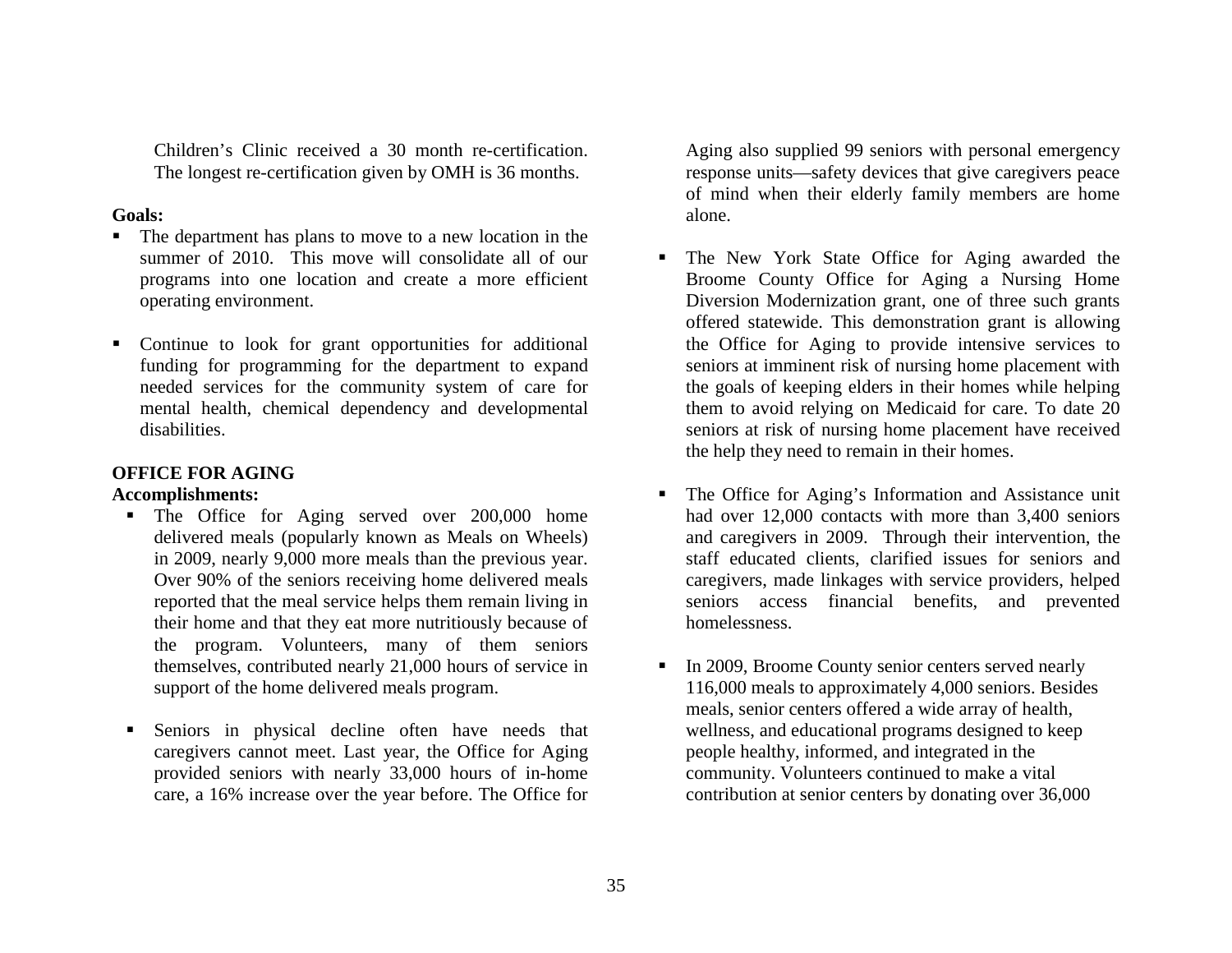hours of service last year.

- Г When asked what will help them in their caregiving roles, caregivers most often say that they need respite. In 2009, the Yesteryears Social Adult Day Care Program ran at near capacity the whole year and provided caregivers with over 50,000 hours of respite. The Office for Aging also provided over 2,800 hours of in-home and institutional respite, a 63% increase over the previous year.
- Г The prevalence of diabetes in Broome County's senior population is significantly higher than the national rate. To help combat diabetes, the Office for Aging collaborated with the Southern Tier Diabetes Coalition and CDPHP to provide Mission Meltaway sessions. Mission Meltaway helps people lose weight by teaching them how to establish healthy diet and exercise habits.
- Г Falling is the leading cause of death and injury among seniors. With funding support from Assemblywoman Donna Lupardo and CDPHP, new balance programs were offered at local senior centers in 2009. Nearly 100 people attended two balance clinics and learned how to reduce their risk of falling.
- Г To age healthily, seniors need activities that manage their health and wellness and provide meaningful recreational opportunities. In 2009, the Office for Aging provided over 8,500 health, wellness, and recreational activities for older adults. Activities included: exercise programs,

chronic disease management classes, painting and quilting classes, singing and instrumental music productions, writing classes, as well and a variety of entertainment presentations.

- **The Office for Aging Caregiver Services unit and several** community partners worked together to offer Powerful Tools for Caregivers. This is a six-week, evidence-based program that provides strategies to help caregivers lessen their stress and care for themselves.
- With the high costs of food, energy, and medications, it is difficult for low-income seniors to afford home repairs. In 2009, the Office for Aging WRAP program leveraged over \$380,000 in energy related repairs and other home improvements for low-income seniors and the disabled. WRAP consumers also received over \$160,000 in weatherization and electric reduction measures last year.
- Г Seniors give back to this community every day. One way they give is by becoming Foster Grandparents. Volunteering in schools and daycare centers, 69 Foster Grandparents gave nearly 61,000 hours of their time in 2009. Children throughout the County benefitted from the grandparents' dedicated caring.
- Г In 2009, GROW (Gaining Resources for Older Workers) connected 154 older workers with 513 private employers, usually seniors, who needed to hire in-home help in categories such as housekeeping, companion, driving, yard work, and repair/maintenance projects.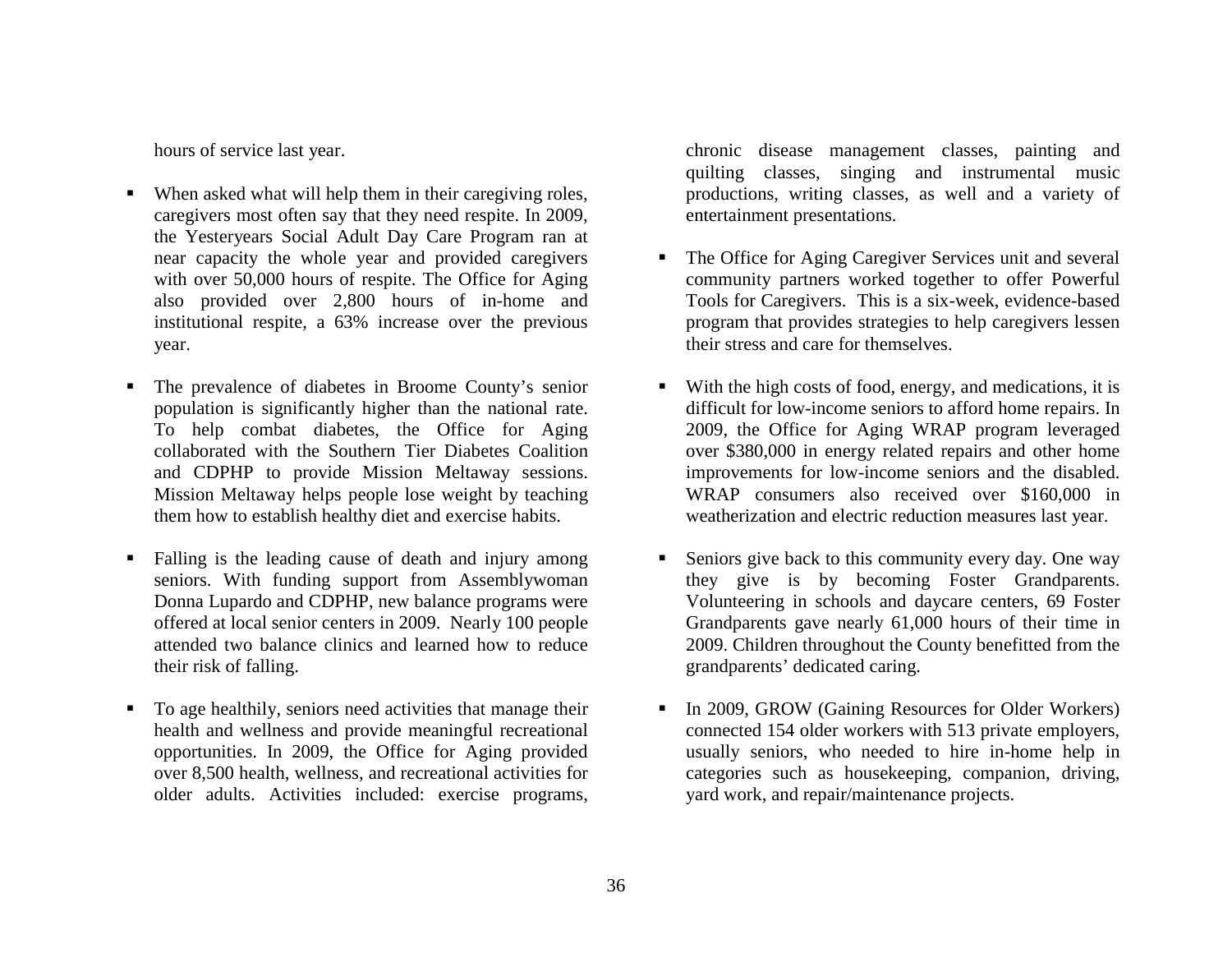- As a special activity for national caregivers month, the Office for Aging collaborated with WSKG to broadcast two live community conversations. Local residents served as members of the on-line panels for each conversation. WSKG interviewed local caregivers and aired parts of those interviews during the month as a way of promoting the community conversations and raising awareness of caregiving issues.
- $\blacksquare$  In 2009, the Health Insurance Information, Counseling and Assistance Program (HIICAP) provided unbiased information and assistance to 965 Broome County residents. Volunteers trained and supported by Action for Older Persons, Inc. (AOP) provided individual counseling and help with Medicare, Medicaid, Medicare Supplements, Medicare Prescription coverage, long term care and other types of insurance. The efforts of the volunteers were supplemented by the work of AOP and Office for Aging staff members.
- **Broome Community College students raised over \$600** for a flagpole at the Broome West Senior Center. The Department of Public works will erect the flagpole in the spring of 2010. The effort to raise money began when the students learned that the seniors wanted to honor their country by displaying a flag outside the senior center.

#### **PERSONNEL**

#### **Accomplishments:**

 Implementation of the HR components of the ERP/PeopleSoft project including e-pay, e-profile, and ebenefits which enables employees to directly input information on-line and reduce cost due documentation handling.

- $\mathbf{u}$  Successfully completed first benefits open enrollment using the new PeopleSoft system.
- Supported the County's on-going shared services initiatives by continuing to provide employee relations support services to local municipalities in Broome County including the Village of Endicott, Village of Johnson City and the Binghamton-Johnson City Joint Sewage Treatment Facility.
- Expanded the Employment page of the County's web site to increase accessibility of information on the civil service process to allow the downloading of employment and civil service exam applications.
- Initiated contract negotiations with six of the County's eight bargaining units for contracts expiring in 2010.
- Implemented retirement incentive program effecting 74 employees resulting in salary and benefit cost savings.

## **Goals:**

■ Continue efforts towards the effective automation of the civil service roster card system and enhancements to other HR system components.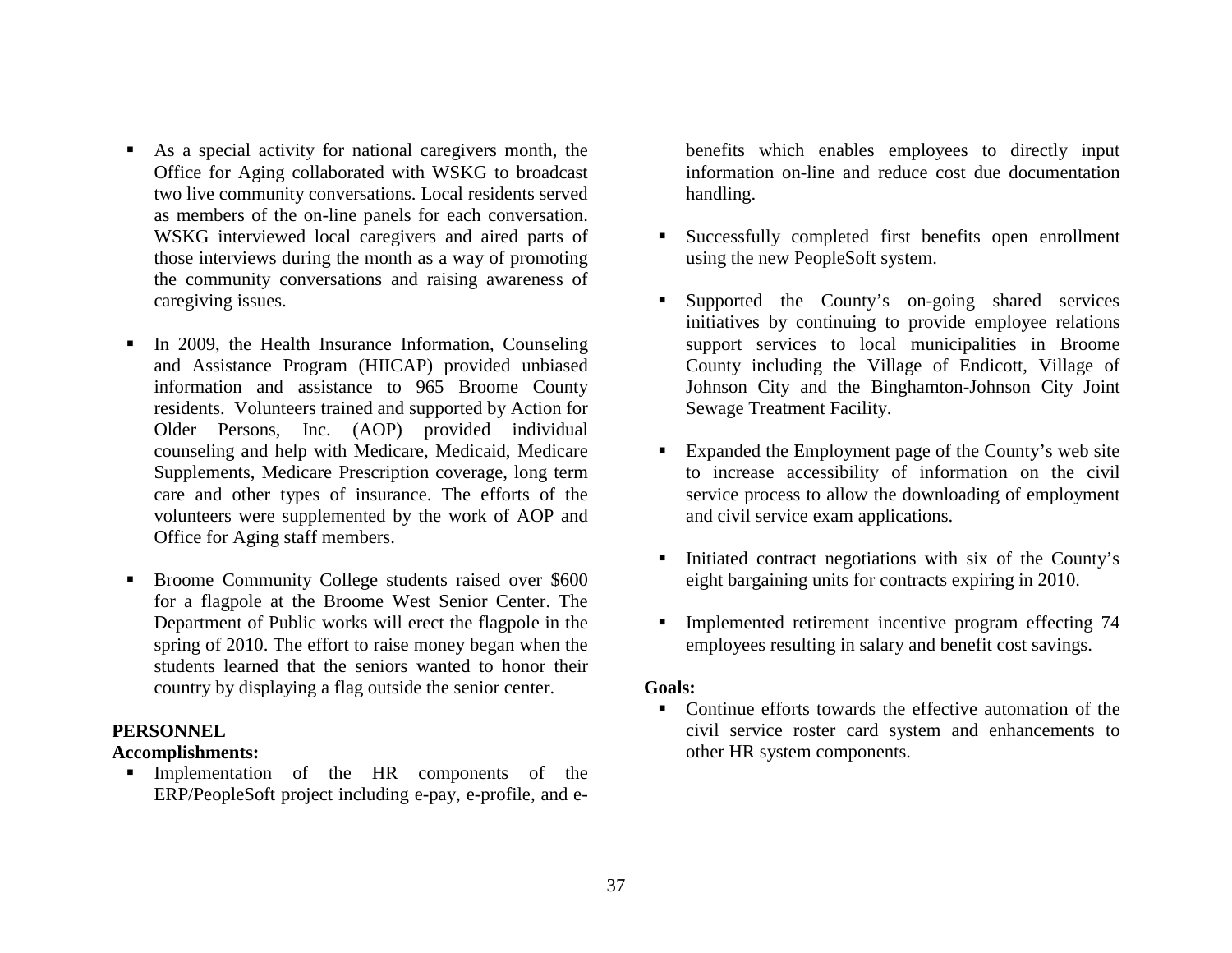- $\blacksquare$  Implementation of a County wide departmental organization efficiency review.
- Completion of open contract negotiations.
- **Develop a tracking system to insure compliance with** federal and state agencies providing funding for capital projects and services.
- **Continue to provide in-house training for County** departments in areas of general employee relations/supervision, and collective bargaining agreement compliance.
- Provide Equal Employment Opportunity in-service training to all County departments to insure compliance with EEO policies.
- Expand recruitment efforts to increase pool of qualified civil service candidates.

## **PROBATION**

#### **Accomplishments:**

- The Probation Department hosted a number of training programs that were attended not only by Broome County agencies, but from several other counties as well.
- We celebrated Probation Officer Week in mid-July, with a variety of activities including an ice cream social, a picnic for all staff and several other activities.
- We held sessions of "Ready, Set, Work" for unemployed Probationers and Parolees.
- We continued our collaboration with UHS New Horizons and are co-facilitating a criminal justice/substance abuse group.
- $\blacksquare$  We participate in the Broome County IMPACT program and have Probation Officers and Police Officers doing home visits together in the evening hours.
- We received a certificate from DCPA for 100% staff training compliance and a certificate for completing 95% of the required DNA tests.
- Number of Investigations (PSI/PDI/Adoption/Custody) completed:
	- $\blacksquare$  Felony  $\frac{710}{2}$
	- Г Misd. 626
	- Г JD 160
	- PINS 46
- Number of New Court Ordered Supervision Cases:
	- Г Felony 366
	- $\blacksquare$ Misd. 300
	- Г JD 68
	- **PINS** 38
- Г Supervision Cases at end of 2009:
	- Criminal and Juvenile- over 1750 individuals, plus the Diversion cases below (378) for a total of 2028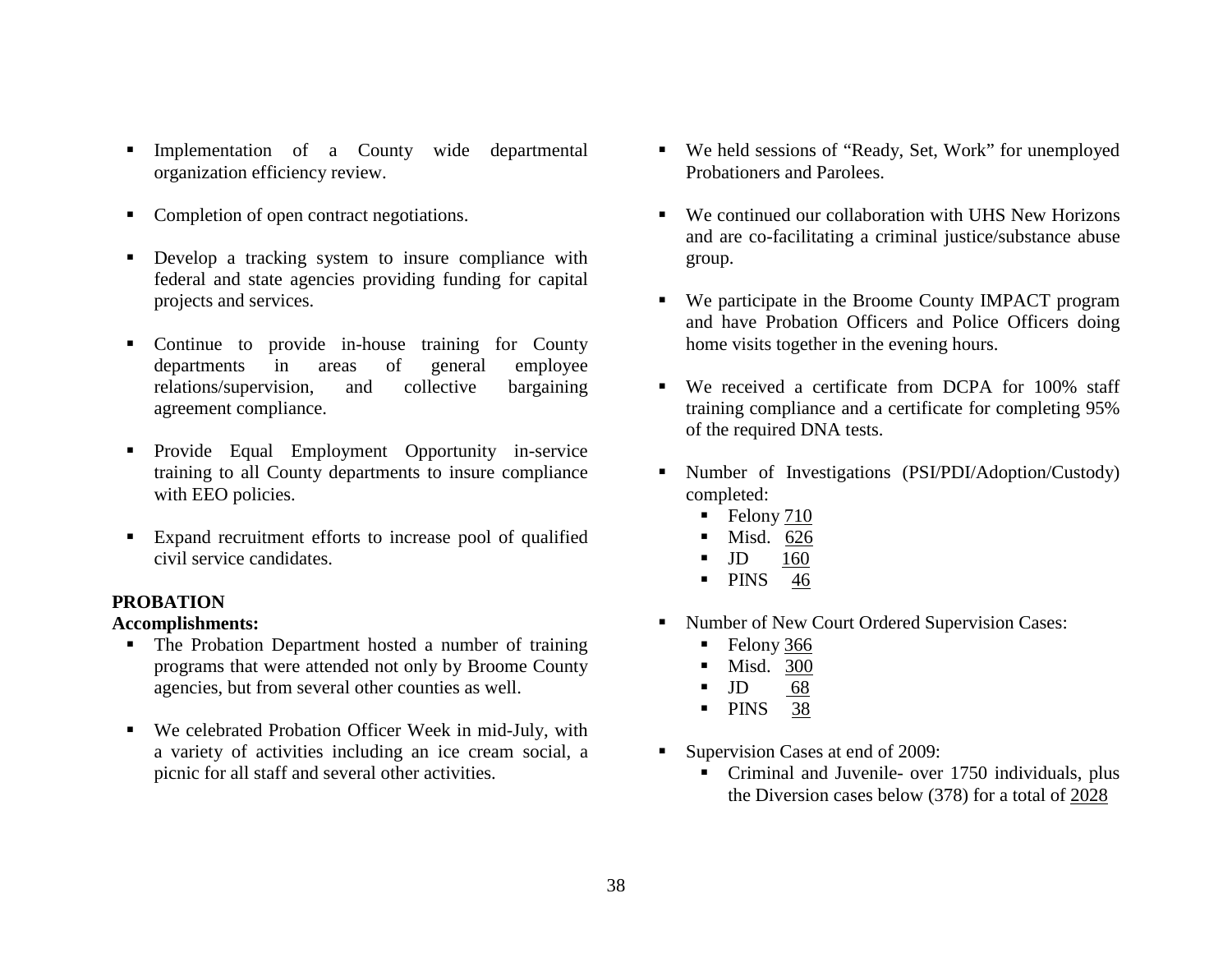- Number of Diversion cases Opened:
	- JD 180
	- **•** PINS 198
	- Total: 378
- Number of PTRP Cases: Interviewed: 980
	- Released from Broome Co. Jail: 900
	- Supervised by Pre-Trial:  $142$  (included in the  $900 \#$ above)
- Total # of Cases Transfers In: 61
- Total # of Cases Transfers Out: 43

## *Monies Collected*

- Restitution collected for victims: \$291,651; this includes \$ 51,536 for Broome County DSS (Welfare Fraud cases)
- **DWI Fines:**  $$80,943*$
- **DWI Supervision Fees: \$43,147 \***

\*Both of these go to support Broome County STOP-DWI Programs\*

## **Goals:**

- $\blacksquare$  Continue participation in the state's octane testing program
- Continue to investigate and resolve all complaints in a timely manner
- **Perform annual safety training review**
- Г Insure that all inspections required by law are done on a timely basis

## **PUBLIC DEFENDER**

## **Goals:**

 $\blacksquare$  Insure sufficient resources to provide effective representation.

## **PUBLIC WORKS**

## *Highways*

- Continuation of Surface Treatment program on 36 miles of various County roadways.
- $\blacksquare$  Continuation of the Cold in Place Recycling and Hot Mix Paving process on various County roads based on need and available appropriations.
- **Perform routine maintenance (cleaning) on bridges and** culverts over five (5) feet in diameter.
- $\blacksquare$  Continue rebuilding and regrading all shoulders and ditches along County roadways to maintain a five (5) year rotation basis.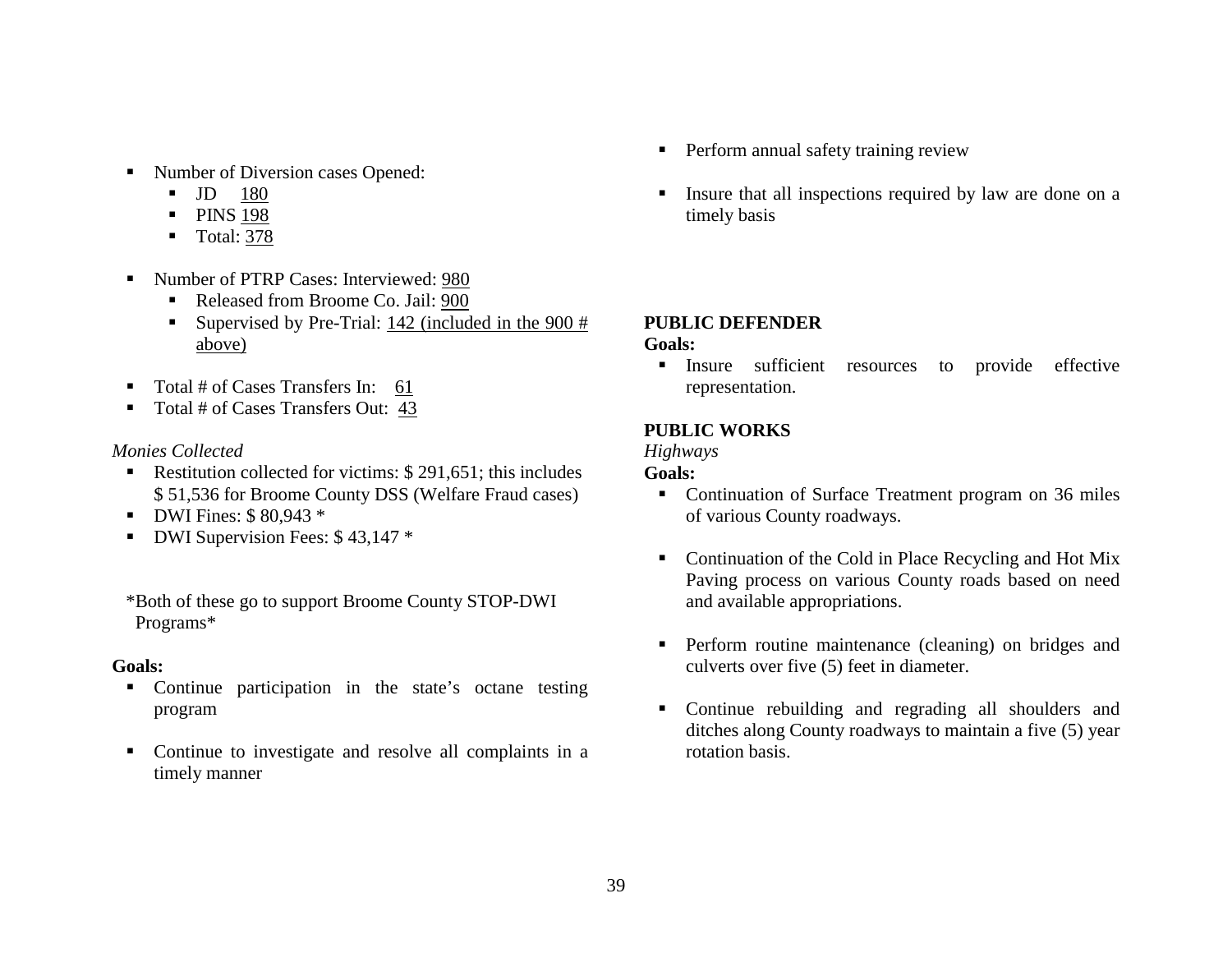- Continue replacement of solid culvert marker posts with breakaway posts.
- Continue upgrading the guiderail system throughout the County Highway System.
- Work in conjunction with the Engineering Division regarding the culvert replacement on County Roads.
- Continue removal of trees and other roadside hazards throughout the County Highway System.
- Continuation of the Divisions Safety Training program, as per Risk Management.
- Issue safety shoes to all employees that require them.
- Continue hiring Seasonal Help to supplement the Highway Divisions workforce.
- Continue surface treatment of roads on a ten (10) year cycle.

#### **Long Term Goals:**

- Replacement of equipment as needed.
- **Provide more outside training for our workforce to keep** pace with future technologies.
- ٠ Sandblast and paint all County bridges on a 10-year rotation.
- Replace roof on main Highway facility.
- To provide NYS Vehicle Inspections, vehicle maintenance and vehicle fueling, at the Broome County Highway Facility to other Broome County Municipalities.

#### *Building and Grounds*

#### **Accomplishments:**

- Energy Action team had a cost avoidance of \$100,000 through lighting retro fits, water metering of cooling towers and other projects.
- Maintenance had zero deficiencies as mandated by NYS Health Department Survey Team in relation to our efforts at the WPNH.
- Assisted with Garage Rehabilitation Project, George Harvey Project and the Intermodal Project.
- Increase our hybrid fleet by one and purchased one electric truck for parks

- Install new fire alarm system for Arena \$400,000
- **Continue our efforts through the Energy Action Team** to reduce utility cost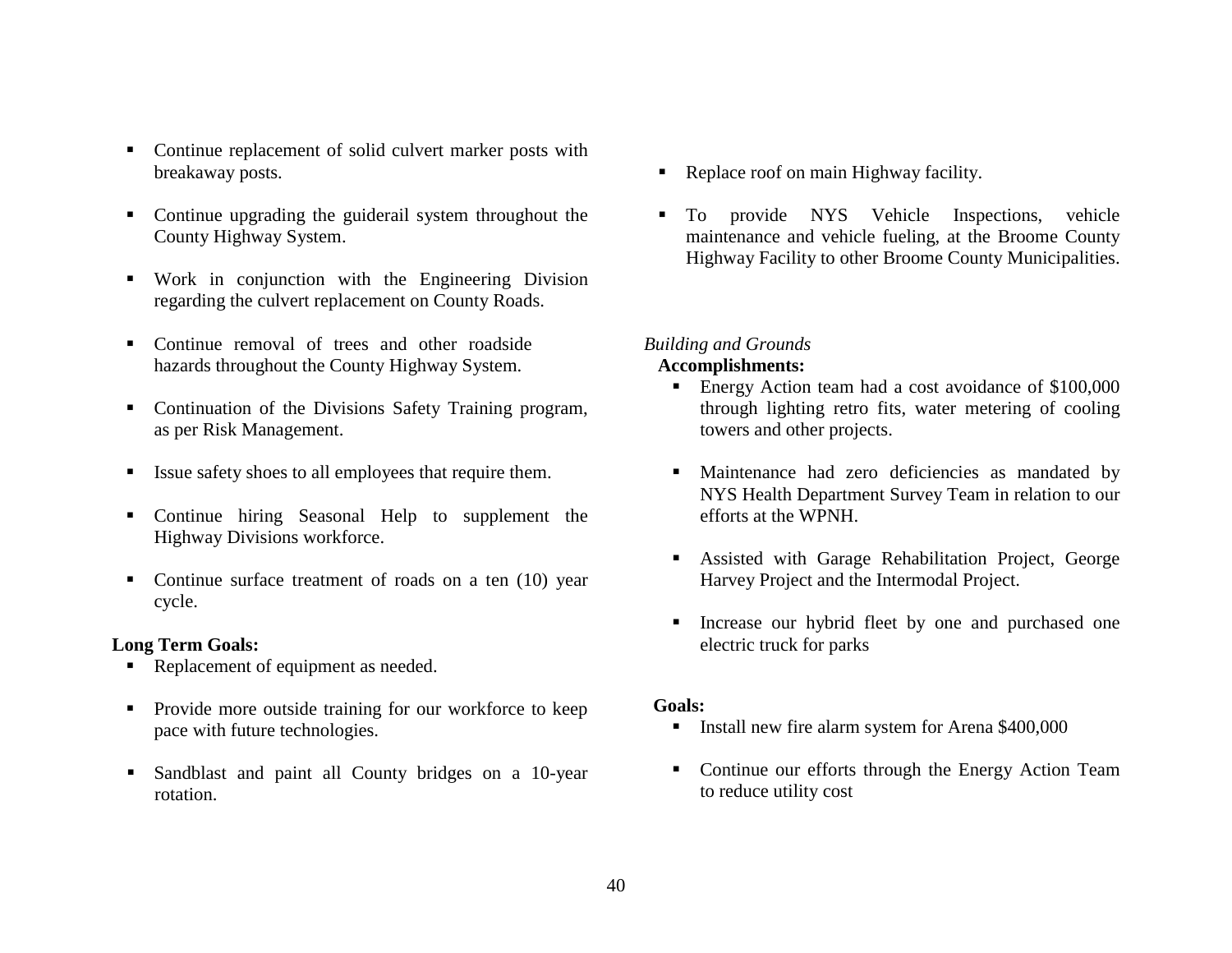- Do feasibility study for replacing the cooling tower at the Arena and absorption chillers at the Annex through energy performance contracts.
- $\blacksquare$ Finish Garage and Intermodal Projects

#### *Engineering*

## **Accomplishments:**

- Re-occupancy of the George Harvey Justice (GHJB) Building
- **Bridge Replacement Colesville Road over Ouaquaga** Creek (Federal-aid Project)
- $\blacksquare$  Completion of Otsiningo Park Multi-use Trail Extension (from Front St. under Bevier Street Bridge to Otsiningo Park)
- Grippen Park Ice Rink Renovation for BMX Lease/Arena North Window Wall Replacement (FEMA Projects)

## **Goals:**

- **Complete two American Recovery and Reinvestment** Act (Federal stimulus) projects:
	- Vestal Endicott Bridge Painting
- Vestal Road Overlay Project (repave 1.55 miles of road from N. Jensen Road west to Orchard Street)
- Complete 2nd Street (Town of Deposit) Storm Water Drainage Improvements
- Г Bridge Rehab - River Road over NY Susquehanna & Western Rail Road

## *Solid Waste*

## **Accomplishments:**

- Opened Section IV in landfill expansion
- Installed rain cap saving over \$400 k in leachate treatment costs
- Held 6 remote e-waste collection events collecting over 84,000 lbs of e-waste. (summer 2009)
- $\blacksquare$ Initiated County Park wide recycling program
- Worked with DEC on "Clean Sweep" hazardous waste collection program

- Complete Knapp and Dunham Hill Road projects
- Complete new scale house and landfill entrance projects.
- $\blacksquare$ Complete 20 year Solid Waste Master Plan (SWMP)
- $\blacksquare$ Cap and close Section II & III (old landfill)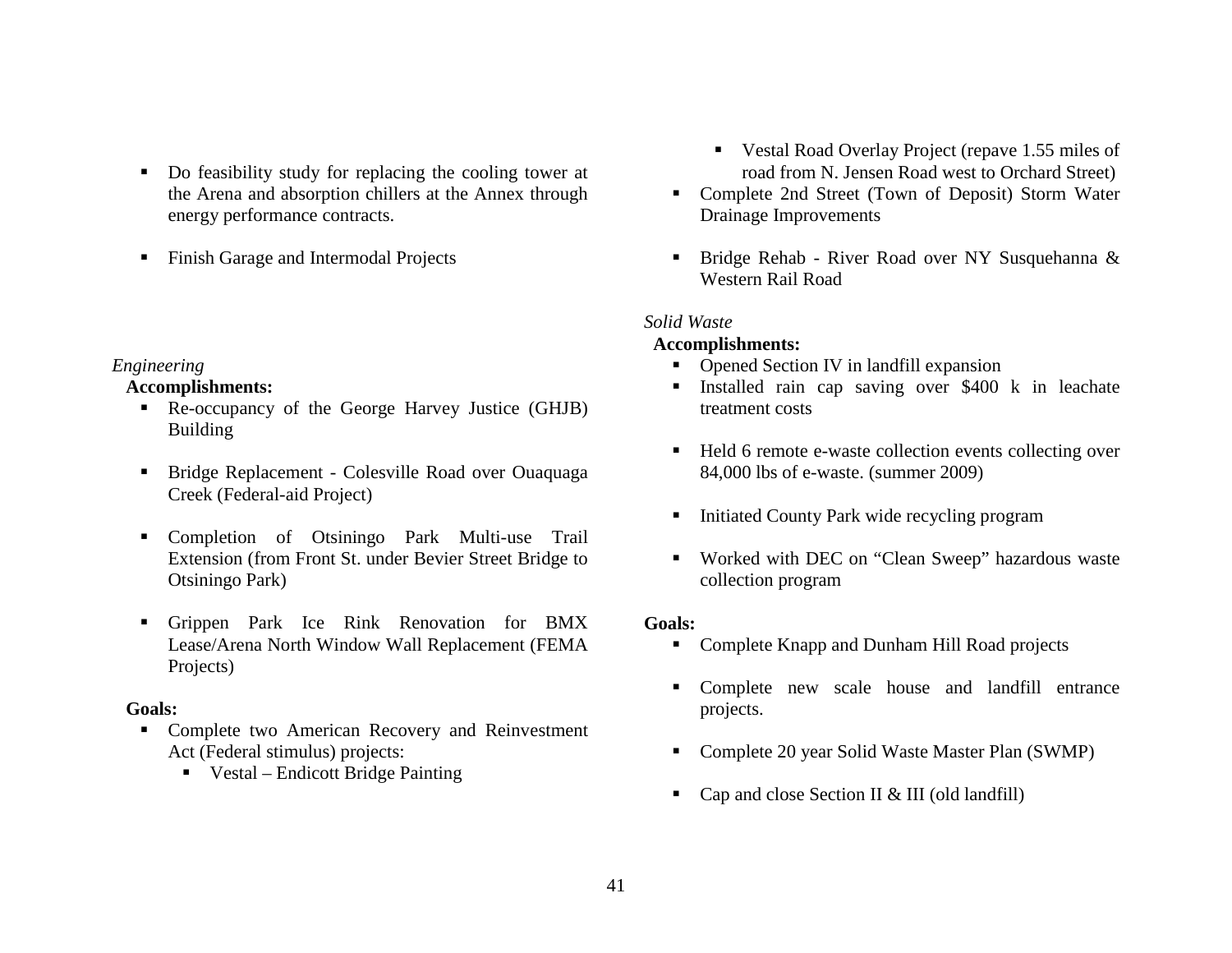## *Parks*

#### **Accomplishments:**

- The Whitney Point Lake Renovation Project was completed at Dorchester Park.
- Whitney Point Community and Lake Walkway/Bikeway Project was completed.
- **Bevier Street multi-use trail connector for Otsiningo** and future River Walk was completed.
- $\blacksquare$ Otsiningo now has WiFi capability.
- $\blacksquare$ Renovations were completed for Grippen Park BMX.
- $\blacksquare$ A new shelter was constructed at Grippen Park.
- п A new playground was constructed at Grippen Park.

#### **Goals:**

- **Otsiningo Park bathroom and waterline renovations.**
- $\blacksquare$ Grippen Park bathroom renovations.
- $\blacksquare$  Watershed emergency action plans will be substantially completed.
- п Facility renovations.
- $\blacksquare$ Roadway rehabilitation projects.

## *En-Joie*

## **Accomplishments:**

- $\blacksquare$ For the  $3<sup>rd</sup>$  consecutive year the golf course has seen an increase in :
	- Г number of members,
	- Г annual number of rounds of golf played,
	- Г and revenue.
- Once again, in 2009 the golf course turned a profit despite the tough economic times.
- For the  $3<sup>rd</sup>$  consecutive year we won the Readers Choice Award for Best Area Golf Course as voted on by the readers of the Press & Sun Bulletin.
- The Dick's Sporting Goods Open, hosted by En-Joie Golf Club, won the Players Award for Tournament of the Year on the Champions Tour.

## *Broome County Veterans Memorial Arena*

## **Accomplishments:**

• North window wall project was completed.

- Safety improvements including replacement of original fire alarm system.
- Г Bathroom renovations.
- $\blacksquare$ Building renovations.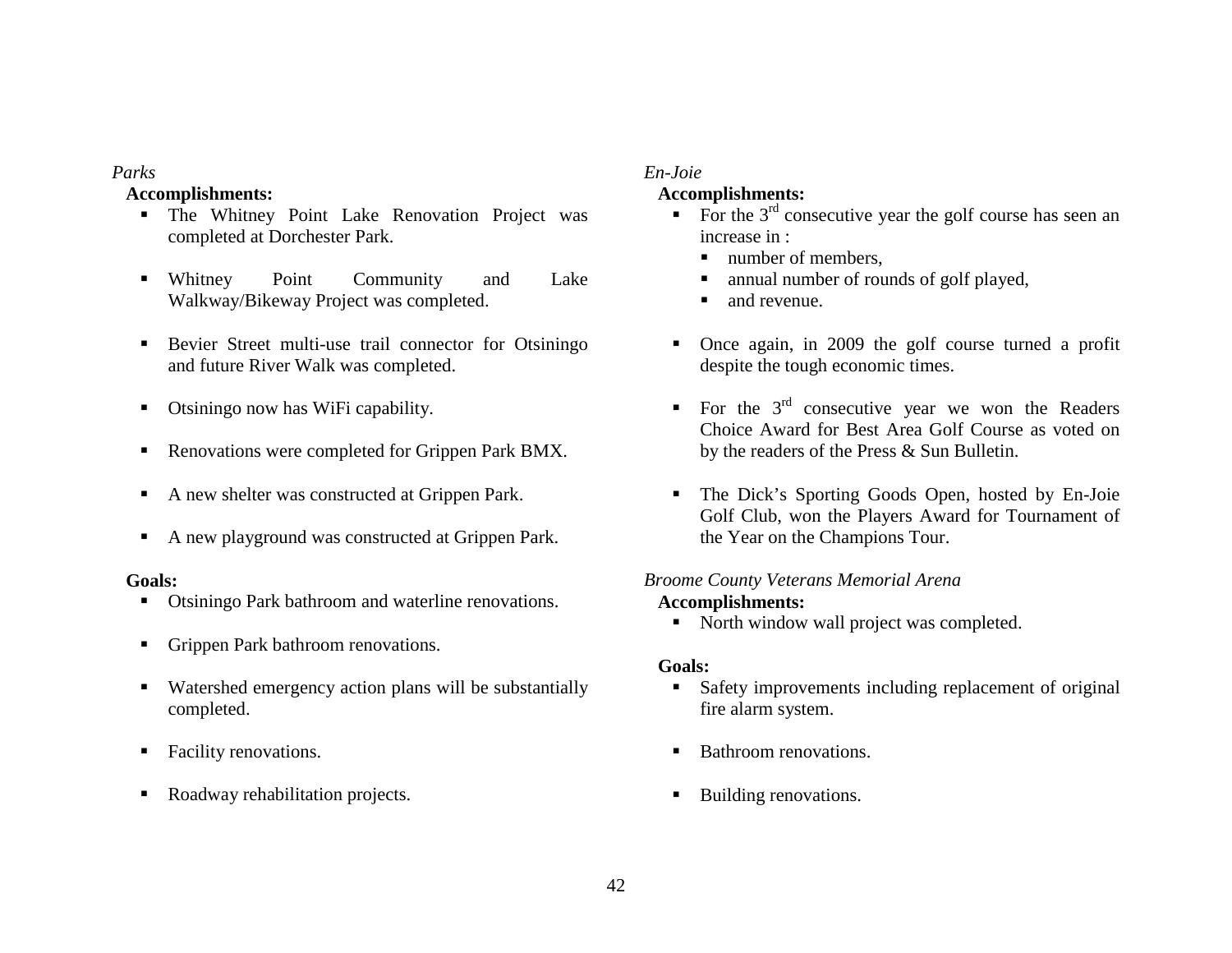## *Broome County Performing Arts Center, The Forum*  **Accomplishments:**

- Carpeting project was completed.
- $\blacksquare$ Building renovations completed for "Mamma Mia."
- $\blacksquare$ Bathroom renovations completed.

#### **Goals:**

- Replace all theatre seating.
- $\blacksquare$ Building renovations.

## **PLANNING**

## **Accomplishments:**

- The opening of the revamped George Harvey Justice Building
- **Breaking ground on the Intermodal Terminal**
- Assisting with the demolition and remediation of 46 Corliss Avenue in Johnson City
- $\blacksquare$ Implementing the Courthouse Plaza Improvements
- **Receiving funding for the Police Consolidation Study and** the Countywide Code Enforcement Feasibility Study
- ٠ Assisting with record number of Environmental Protection Fund Applications
- Completing the Farmers Market Feasibility Study
- Finishing Step I in the Brownfield Opportunity Area process for the Endicott Johnson Industrial Spine.
- **Preparing the Susquehanna Heritage Area Management** Plan Amendment

- $\blacksquare$  Work with Town of Vestal in the development of the Countywide Local Waterfront Revitalization Plan for identifying public access and project opportunities along the waterfronts of all Broome County waterways. Participate in Binghamton River Trail Initiative Committee and the Waterfront Advisory Committee regarding continued development of the Greenway Plan in Broome County.
- Create and maintain a database of mineral rights and any associated leases primarily for use by Tax Mapping and Real Property.
- Work with Broome County Division of Environmental Health to display historic water quality data online due to the concerns over horizontal natural gas drilling.
- Work with Emergency Services to enact a local law that will establish formal policies/guidelines regarding the assignment and revision of 911 addresses.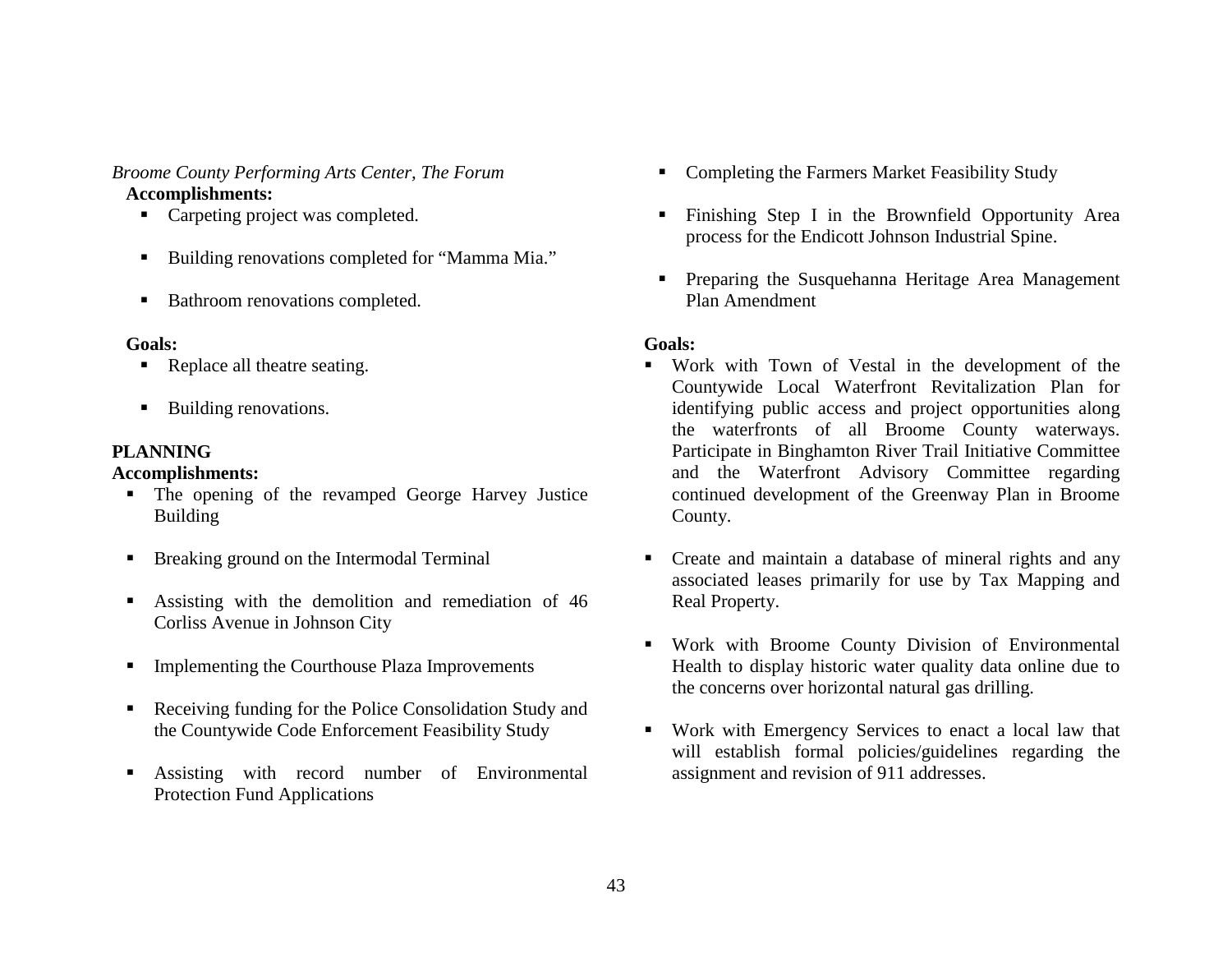- Develop a Police Consolidation Feasibility Study and Implementation Plan to help municipalities make an informed decision about the most efficient and cost effective way to move forward with police services.
- **•** Prepare the Countywide Code Consolidation Study and Implementation Plan to analyze the nature and scope of services and functions to be performed by each local government, the number and qualifications of staff necessary, how personnel and other costs will be shared or apportioned, the collection and distribution of fees, the responsibility for enforcement, and the liabilities of the parties, among others.
- Coordinate and direct the completion of grant funded website design for the Susquehanna Heritage Area.
- Close out Step II application and begin administration of Step III Brandywine Corridor Area process for the EJ Industrial Spine.
- Carry out Step II application of the Brandywine Corridor Brownfield Opportunity Area
- Close out the Greater Catskills Flood Remediation Program
- Complete the remediation of 312 Maple Street either through NYS Environmental Restoration Program funds or EPA Cleanup grant (application pending)
- Close out the Susquehanna Heritage Area Management Plan Amendment project and complete local and state

approval processes for expanded program recognition and revised administrative structure.

## **PURCHASING**

## **Accomplishments:**

- Annual auction was held in September. Surplus property from Broome and Tioga Counties, 4 School Districts, 5 Towns, 2 Villages, Vestal Fire & Police, City of Binghamton and BCC grossed \$252,103; \$43,000 over the 2008 Auction.
- **Legislation** was approved to contract with Toshiba Business Solutions for copier management and associated services.

#### **Goals:**

 With the Toshiba contract in place, there will be aggressive efforts to decrease the amount of scanners, inkjet printers, printers, copiers and fax machines in use throughout County departments. The cost to Broome County for leases, maintenance, supplies, equipment, energy usage and Help Desk time could be greatly reduced by the implementation of multi-function machines.

## **REAL PROPERTY**

## **Accomplishments:**

**Remainder of the city properties under MBBA control** were sold at auction or transferred to the city.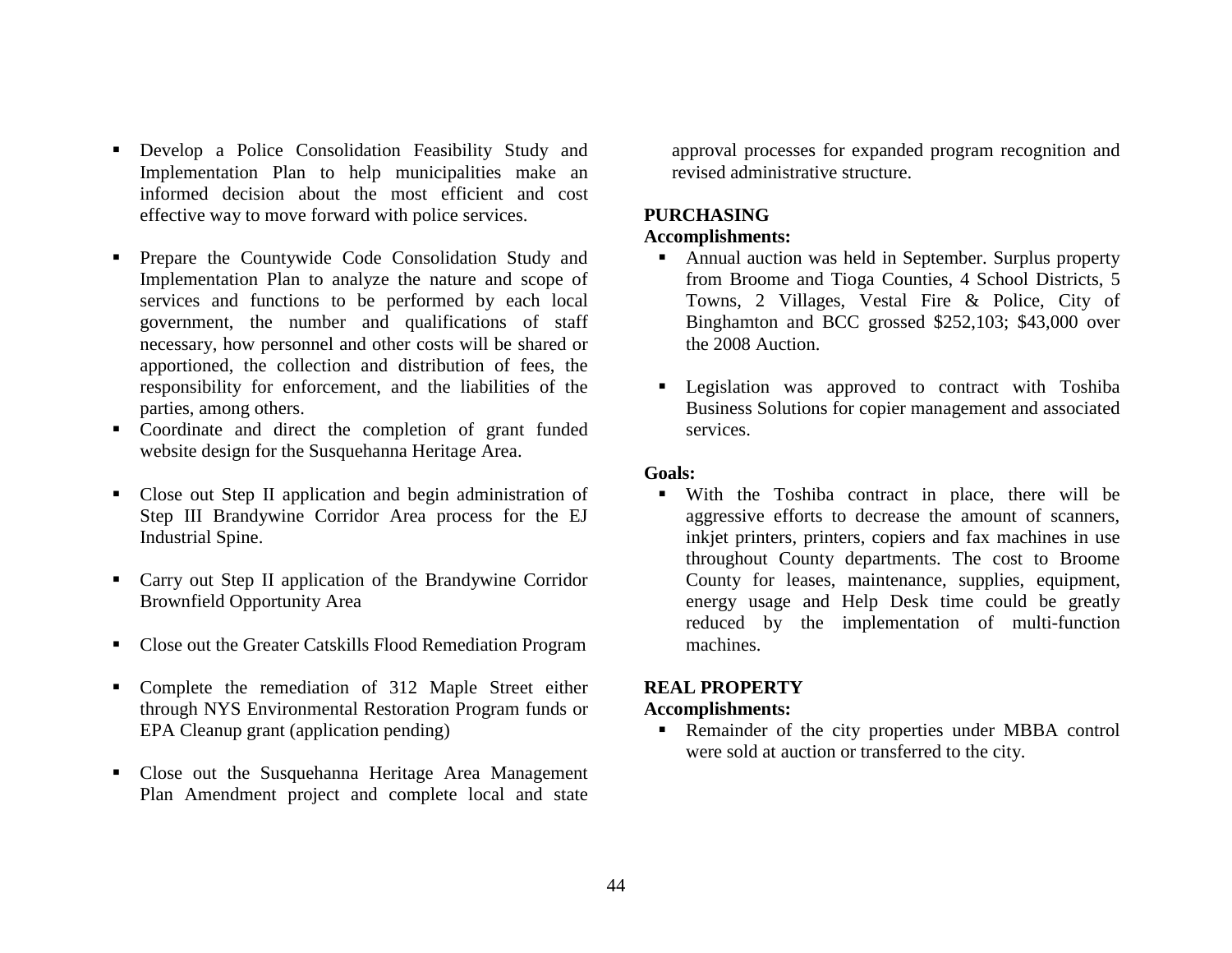- **After a presentation to the Town of Fenton Board their** tax collection will now be done here at the County.
- п A distressed property committee was formed with Planning, Public Works and Deputy Executive to rehab or resolve outstanding problem properties with in the County.
- $\blacksquare$  Installment Agreements increased in 2009 with 585 entered by delinquent taxpayers.
- $\blacksquare$  The 1974 Policies and Procedures for Foreclosure properties were updated by Legislative resolution.

#### **Goals:**

- The accounting processes for town and city collections are being updated with more accountability.
- Ξ The installment procedures are being reviewed to find areas for more efficiency and reduced labor.
- We continue to provide information to requesting towns interested in tax collection at the County.
- We are working with the Deputy Executive on some Brownfield properties to sell or clean up (2 Titchener Pl., 18 Jarvis St, 98/110 Hawley St.)
- Working with Chase Bank to begin accepting credit card payments in the fall of this year

## **RISK AND INSURANCE Accomplishments:**

#### *Health Insurance*

- Total health plan expenditures were \$35.2 million (only 3.83% increase over 2008). 2008 expenditures were \$33.9 million (2.42% increase over 2007), and 2007's were \$33.1 million (5.75% increase over 2006).
- We're in union negotiations including a proposed prescription copay structure that will save over \$700,000 annually if implemented.
- We're saving over \$200,000 annually with our Prescription Drug Step Therapy (PDST) program.
- We're saving over \$100,000 annually with our RationalMed program.

#### *Property/Casualty Insurance*

- Negotiated property insurance renewal at same rate per \$100 of coverage. Although premium increased slightly dollar-wise, \$159,469 to \$164,004, it was calculated at the same rate---we just have more coverage.
- Г Negotiated reduction of Aviation Liability premium from \$36,115 to \$34,300.
- $\blacksquare$  Negotiated reduction of Airshow Liability premium from \$2,270 to \$1,859 per day.
- $\blacksquare$  Negotiated no premium increase (still \$5,178) for our Crime Policy (Employee Bond).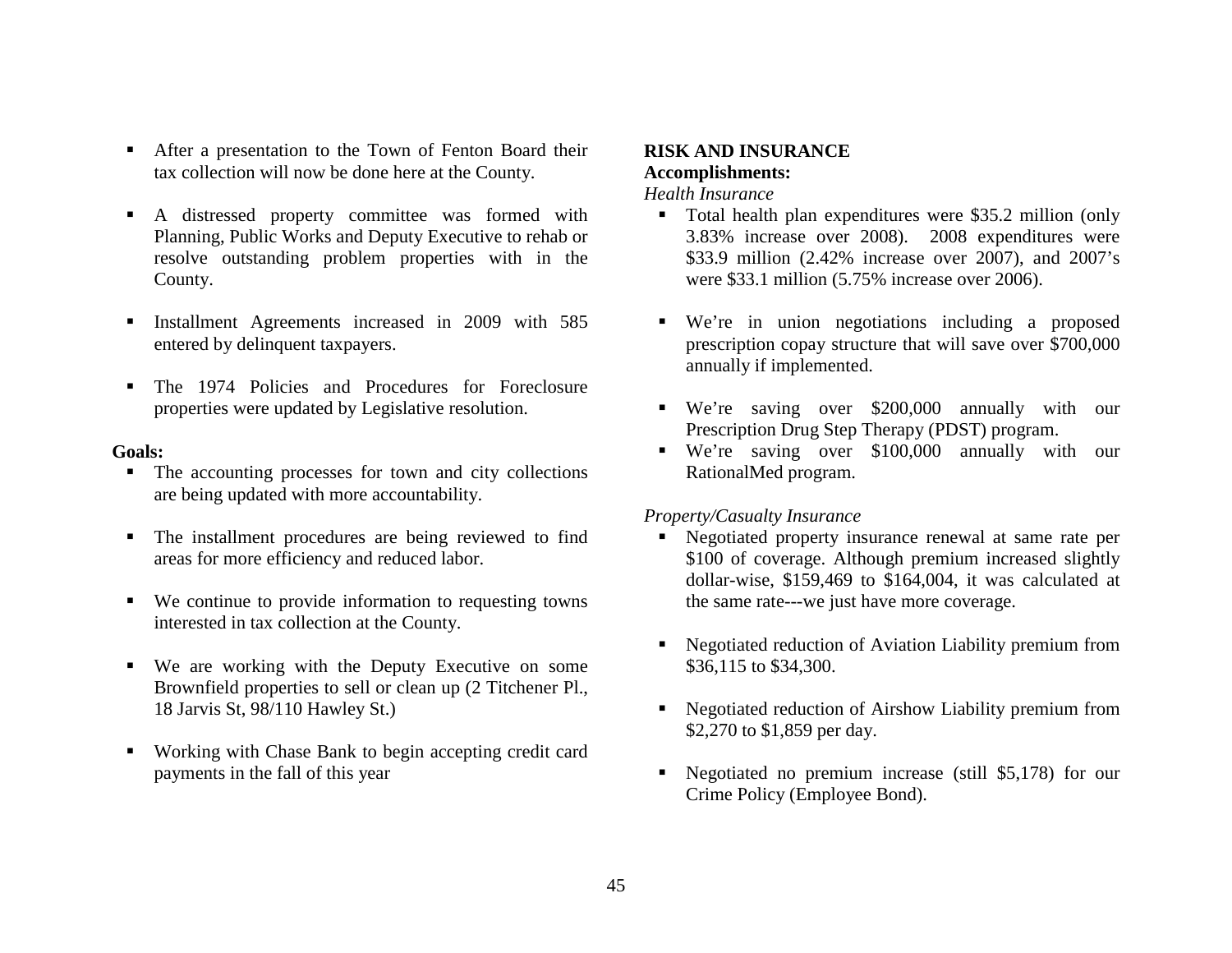## *Life and Dental Insurances (Guardian)*

 Negotiated rates for both Life and Dental remain the same from 2009 to 2010.

## **SECURITY**

## **Accomplishments:**

- Conducted the 31st Annual Peace Officer Academy, graduating 16 students.
- Identified, avoided, and/or recovered 5.9 million in Social Services benefit program fraud.
- Coordinated the relocation of approximately 350 vehicles from the Governmental Complex parking area for reconstruction.
- Responded to the April 16, 2009 BCOB contamination.
- Assisted in the relocation of 20 Departments utilizing 11 various locations. Provided Security coverage to numerous Departments while relocated.
- Assisted in the monitoring of cleanup and subsequent reoccupation into the County Building.
- $\blacksquare$  DPW Buildings and grounds completed the full exterior renovation of the BC Dog Shelter.
- Assisted in the planning, construction, and occupation of the GHJB concerning all associated Security functions.
- $\blacksquare$  Provided Security services to the Greater Binghamton Air show and the Spiedie Fest- Balloon Rally
- Г Provided Security services to all H1N1 clinics throughout the community with the Department of Health.
- Г Conducted Physical Site Assessments of high risk BC facilities.

## **Goals:**

- Continue to assist in the planning, construction, and occupation for Security Services at the BC Intermodal.
- Plan, coordinate and implement security functions of any proposed taxi cab regulations.
- Conduct pilot program at Binghamton and Endicott DMV's through Security staffing on Saturdays.
- Increase the enforcement and education awareness of violations at the BC Landfill.

## **SHERIFF**

## **Accomplishments:**

 Sheriff's jail brought in revenue of \$1,224,759 from boarding inmates and at the same time reduced its overtime by \$100,000.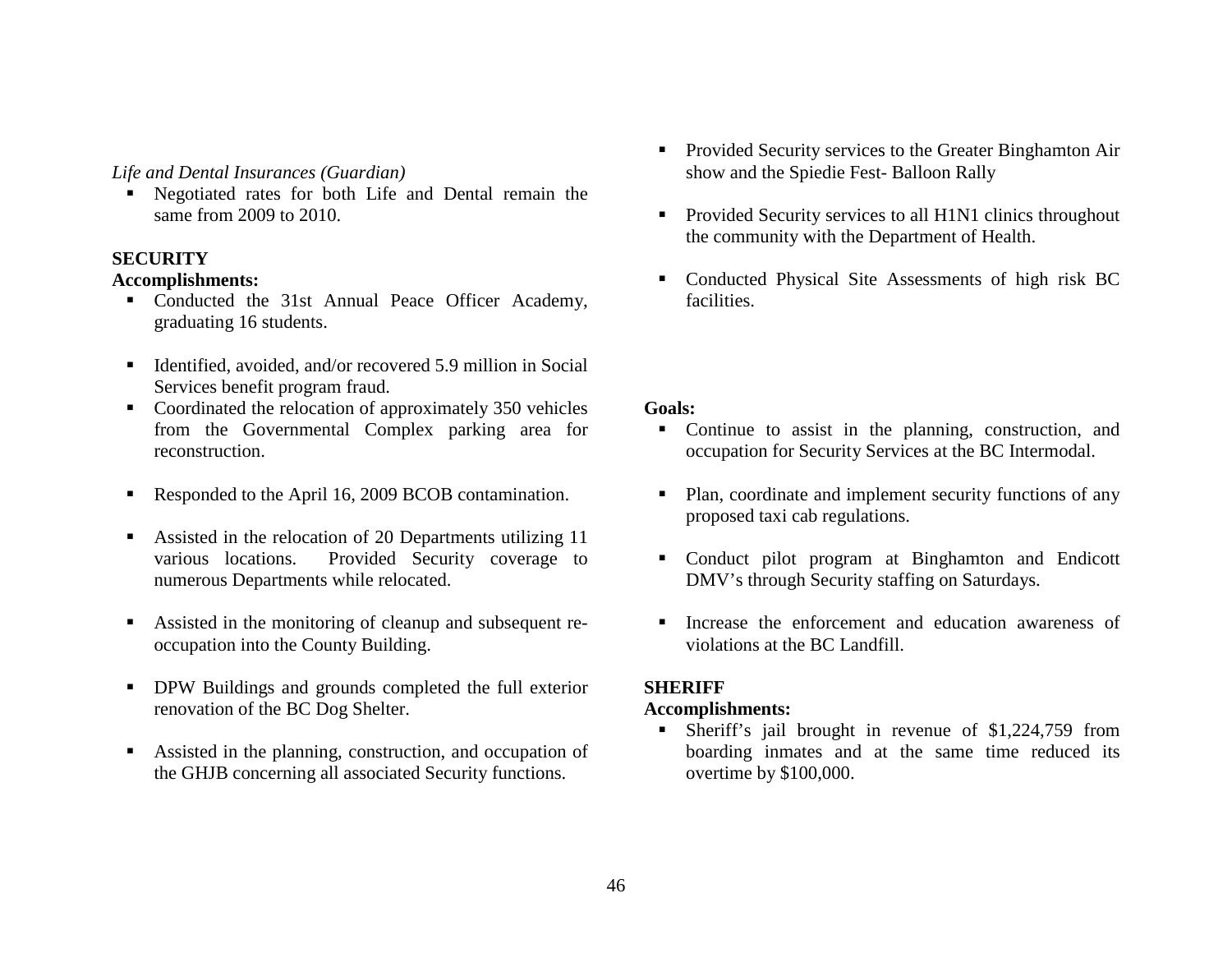## **SOCIAL SERVICES**

#### **Accomplishments:**

- In 2009 the County Executive, with the support of the legislature, offered eligible employees a retirement incentive. In order to further the savings associated with this initiative the County further resolved to reduce its overall workforce by 50% of the number of County employees who retired under the incentive.
- Г Nineteen (19) DSS employees took advantage of the incentive. This reduction in workforce would have a significant effect on the services that DSS provides to some of the most vulnerable residents of our County.
- Г After careful analysis, DSS Administration developed a strategy to partner with human service agencies in our community to provide some of the mandated services the County has traditionally provided. The two areas being impacted include Adoption and Foster Home Finding and Adult Protective Undercare Services. Broome County Social Services is partnering with the Children's Home for the Adoption and Foster Home Services and with Catholic Charities of Broome County for the Adult Protective Services. These two projects together eliminate 15 full-time positions at DSS and save the County a half a million dollars over five years.
- Г Broome County's Medicaid Provider Fraud Demonstration Program: Broome County's Social Services & Law Departments have actively participated in NY State's Medicaid Provider Fraud Demonstration

Program. DSS Commissioner Art Johnson & Deputy County Attorney Howard Schultz, working together with NY State's Medicaid Inspector General, have assured Broome's residents receive Medicaid services in accordance with State requirements. Broome has embraced this State demonstration project, seeking State permission to audit over \$50,000,000 in Medicaid claims. Preliminary audit findings exceed \$1,000,000. Broome has been recognized by NY State's Medicaid Inspector General as a leader and pioneer in this important project. Broome will continue its vigilance to assure our Medicaid tax dollars are properly spent.

- Г Child Protective Services received a total of 3605 reports of child abuse and/or maltreatment. This was an increase of 305 reports from 2008 and 829 reports from 2007. The Child Protective Division faced major challenges with increasing numbers of reports. In September we made the commitment to staff CPS with 34 line staff (increased from 27 one year ago). Child Protective Services was able to decrease the amount of overdue safety assessments from 1107(68%) to 79(4.9%) in the course of the year. Sixty day overdue case determinations continue to be significant and it is our goal to reduce them below the state average in 2010.
- $\blacksquare$  DSS in partnership with the Probation Department and the County Attorney's Office was able to reduce its utilization of detention for troubled youth. The decrease in total days, the decrease in average stay and the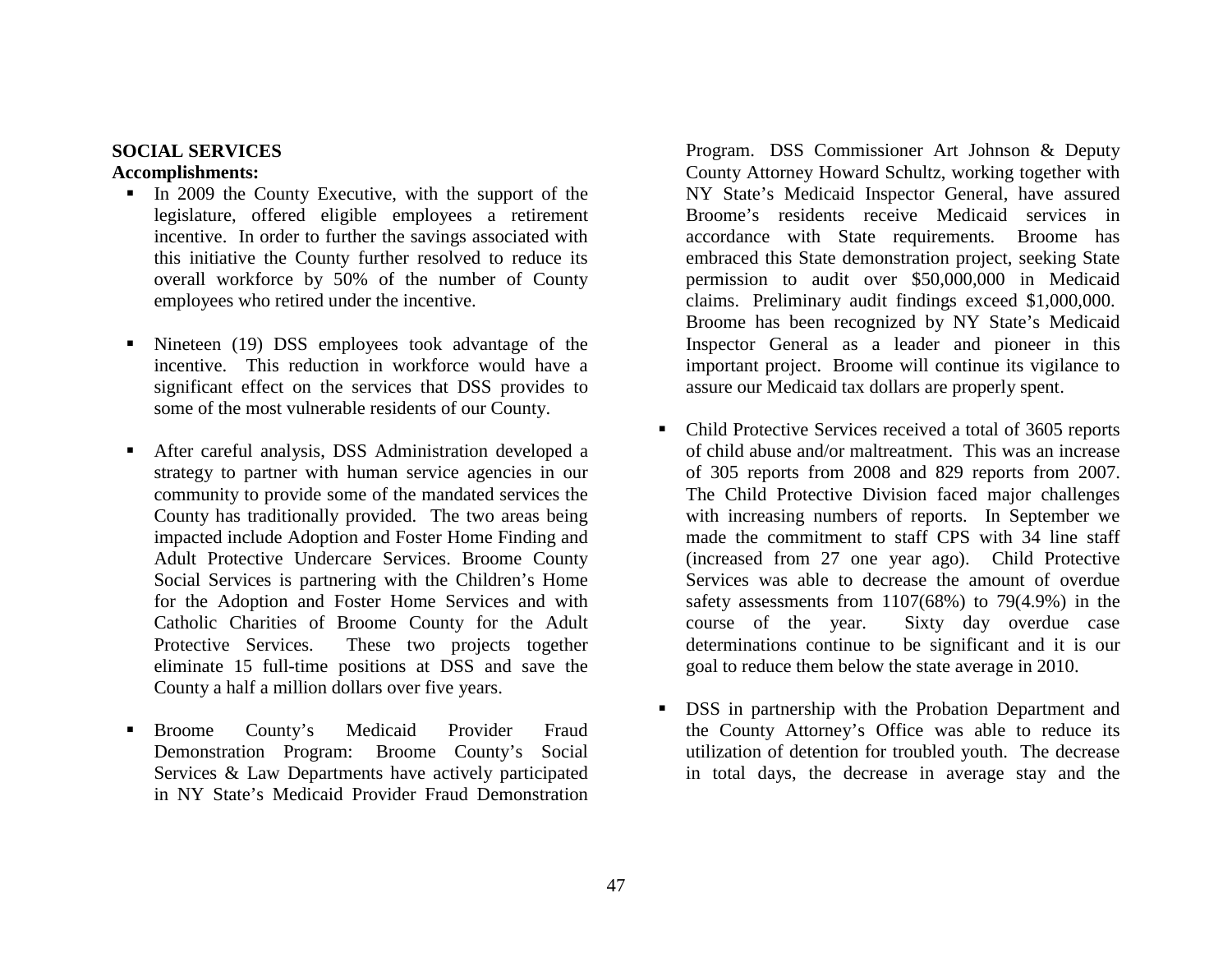decrease in number of children placed in DSS custody are all significant improvements from 2008.

- Thirty-nine children had their adoptions finalized during 2009. This was an increase of 28% from the previous year and is the highest number of children adopted in this decade. A total of 30 children were freed for adoption during the year via a petition by the Department or a surrender taken from a parent.
- Г The Department began the year with 367 children in foster care placements and ended 2009 with 349 children in care. The trend continues to be children requiring higher levels of care. Our 14-17 age group makes up the highest percentage of children in placement with 29%. Residential Care has risen to its highest rate in the past several years with 83 children at that level on 12/31/09.
- п The Services Division was once again selected by OCFS to receive a Portable Technology Project grant and received 26 wireless lap tops that were installed by March 2009.
- $\blacksquare$  All Public Assistance Program areas, Temporary Assistance, Food Stamps and Medicaid experienced an increase in caseloads through 2009. This increase was managed with the same number of staff as 2008.
- Welfare to Work staff placed 545 individuals in jobs.
- Г 2008 Single Audit of the Department's \$104 million in expenditures resulted in no findings for DSS.
- Year-to-Date DSS savings recognized due to American Recovery and Reinvestment Act (ARRA) is \$3,576,933.

## **STOP-DWI**

#### **Accomplishments:**

- Г A total of nine people died on Broome County roadways, two of which were caused by impaired driving. During the 1980's on average 13 people died each year due to drunk driving. In the 1990's the annual average declined to 6 per year. Since 2000, Broome County has averaged 3 DWI fatalities each year.
- $\blacksquare$  The number of people injured in alcohol related crashes in 2008 (85) is 49% lower than the average annual number (168) for the 1990's.
- Broome County Law Enforcement Agencies, the New York State Police and Binghamton University Police deploy dedicated DWI patrols, conduct DWI check points, operate underage sting operations and video tape DWI suspects in an effort to prevent drunk driving.
- 785 people were arrested in Broome County for DWI in 2009.
- Г The Broome County District Attorney's Office has one of the top conviction rates for drunk driving offenses in New York State (ranks 7 out of 62 counties).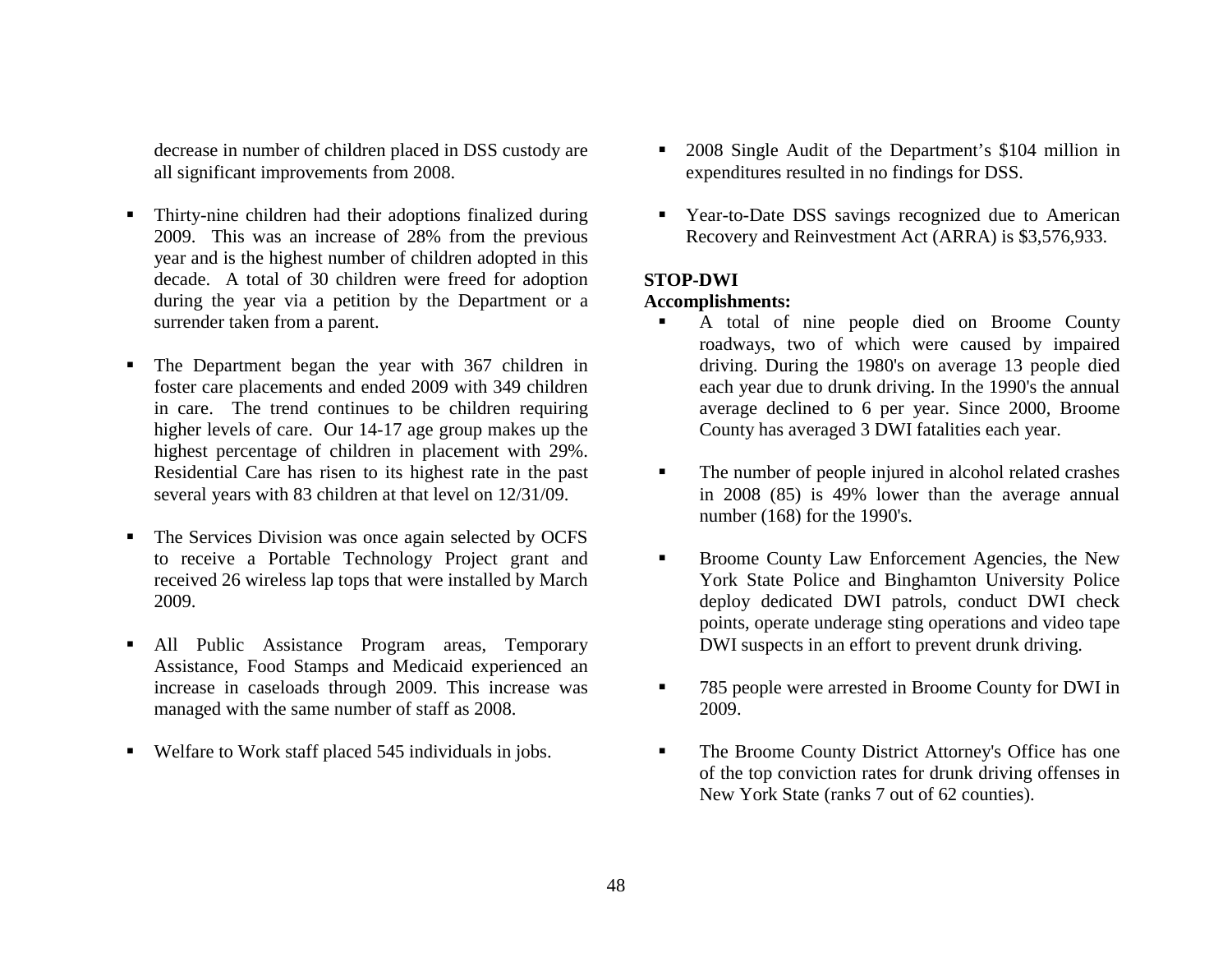- Г The Broome County STOP-DWI Program has earned a statewide reputation for its multi-media STOP-DWI public awareness campaign and the numerous community events it promotes to draw attention to the drunk driving problem.
- $\blacksquare$  STOP-DWI sponsored a number of seminars during 2009 including the following topics: server alcohol TIPS training for restaurant and tavern owners. NYPTI seminar for police and prosecutors, GTSC seminar Advanced Roadside Impaired Driving Enforcement, drug impairment identification training for education professionals and dealing with alcoholic women assessment and treatment.
- $\blacksquare$  The Chris Thater Memorial achieved the third highest ranking of cycling events by USA Cycling - the sports governing body. Thirty-six races from across the United States were evaluated to determine the nation's top cycling events in 2009.
- $\blacksquare$  STOP-DWI promoted the 18th Annual STOP-DWI Holiday Classic - a 16 team national invitational high school basketball tournament - recognized as one of the top holiday tournaments in the United States - over 10,000 attended the event.

#### **GOALS:**

*Enforcement and Adjunction Component:* 

 Continue the high visibility STOP-DWI Task Force Program involving specially marked patrol vehicles and overtime patrols that are dedicated to DWI enforcement.

- $\blacksquare$  Continue to participate in the statewide STOP-DWI Crackdown Campaign.
- Continue to support the video tape program in which DWI offenders are video taped at the scene of arrest and at police stations.
- **Purchase** specialized breath testing equipment and supplies for DWI enforcement.
- Support specialized crash investigation and accident reconstruction efforts among Broome County's law enforcement agencies.
- $\blacksquare$  Support the Standard Field Sobriety Testing (SFST), Advanced Roadside Impaired Driving Enforcement (ARIDE) and Drug Recognition Expert (DRE) Programs that help police officers identify the alcohol and/or drug impaired driver.
- Continue the STOP-DWI Prosecution Program with the Broome County District Attorney's Office.
- Continue the STOP-DWI Probation Program with the Broome County Probation Department.
- Continue funding an in-house drug testing program for DWI Probationers.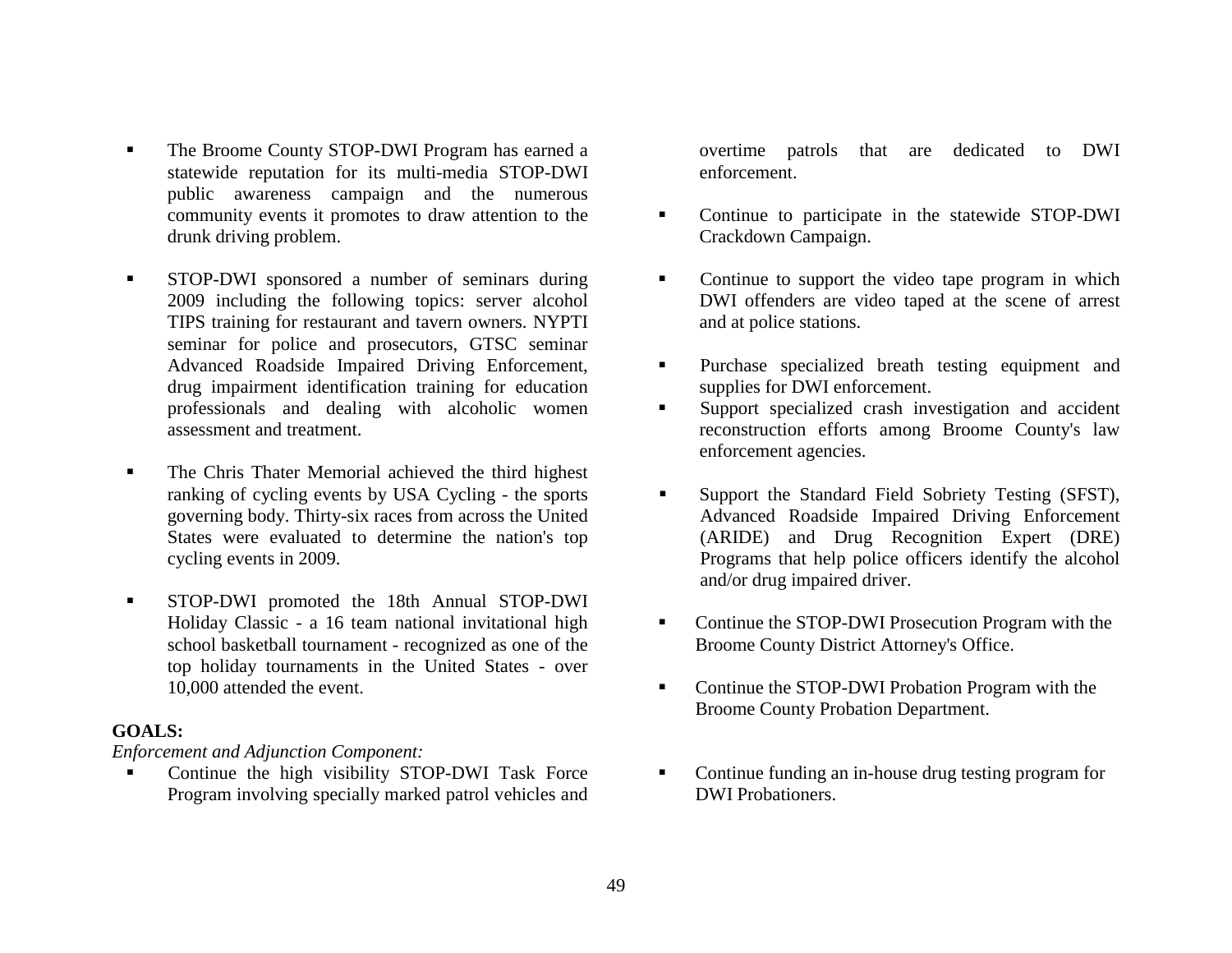*Education and Public Awareness Component:* 

- Continue specialized education programs for enforcement, prosecution, education and treatment professionals who deal with various aspects of the impaired driving issue.
- Continue to offer the TIPS Alcohol Server Training Program to on-premise (bars, taverns) and off-premise (caterers) establishments and to work with licensed establishments on the prevention of impaired driving.
- Conduct community outreach via public speaking engagements, presenting booths at health fairs and trade shows and by making available videos, displays and printed materials to schools and other organizations.
- Continue to support education and public awareness activities in area middle and high schools.
- Conduct a comprehensive electronic and print advertising campaign to promote awareness about the DWI issue.
- Conduct special projects/events such as the STOP-DWI Holiday Classic, STOP-DWI Tournament of Champions and the Chris Thater Memorial to further promote the STOP-DWI and healthy lifestyles message to youth and the community.

*Administrative/Evaluation Component:* 

- Work with the STOP-DWI Advisory Board, local officials and public and private community organizations to develop and coordinate a comprehensive DWI countermeasure program.
- Monitor and evaluate traffic accident, arrest and conviction data to assess the effectiveness of Broome County's STOP-DWI effort.
- Seek private/corporate sponsorship to help finance education and promotional efforts.

## **TRANSIT**

## **Accomplishments:**

■ Took delivery of six hybrid buses

## **VETERANS**

## **Accomplishments:**

- During 2009, provided in office counseling and advocacy services to 784 veterans and their dependents.
- **Developed and submitted 108 claims for monetary** benefit consideration to the Buffalo VA Regional Office.
- $\blacksquare$  As a result of aggressive representation, this agency was instrumental in assisting Broome County veterans and their dependents receive \$1,397,239 in Federal retroactive award payments and total monthly running awards totaling \$134,724.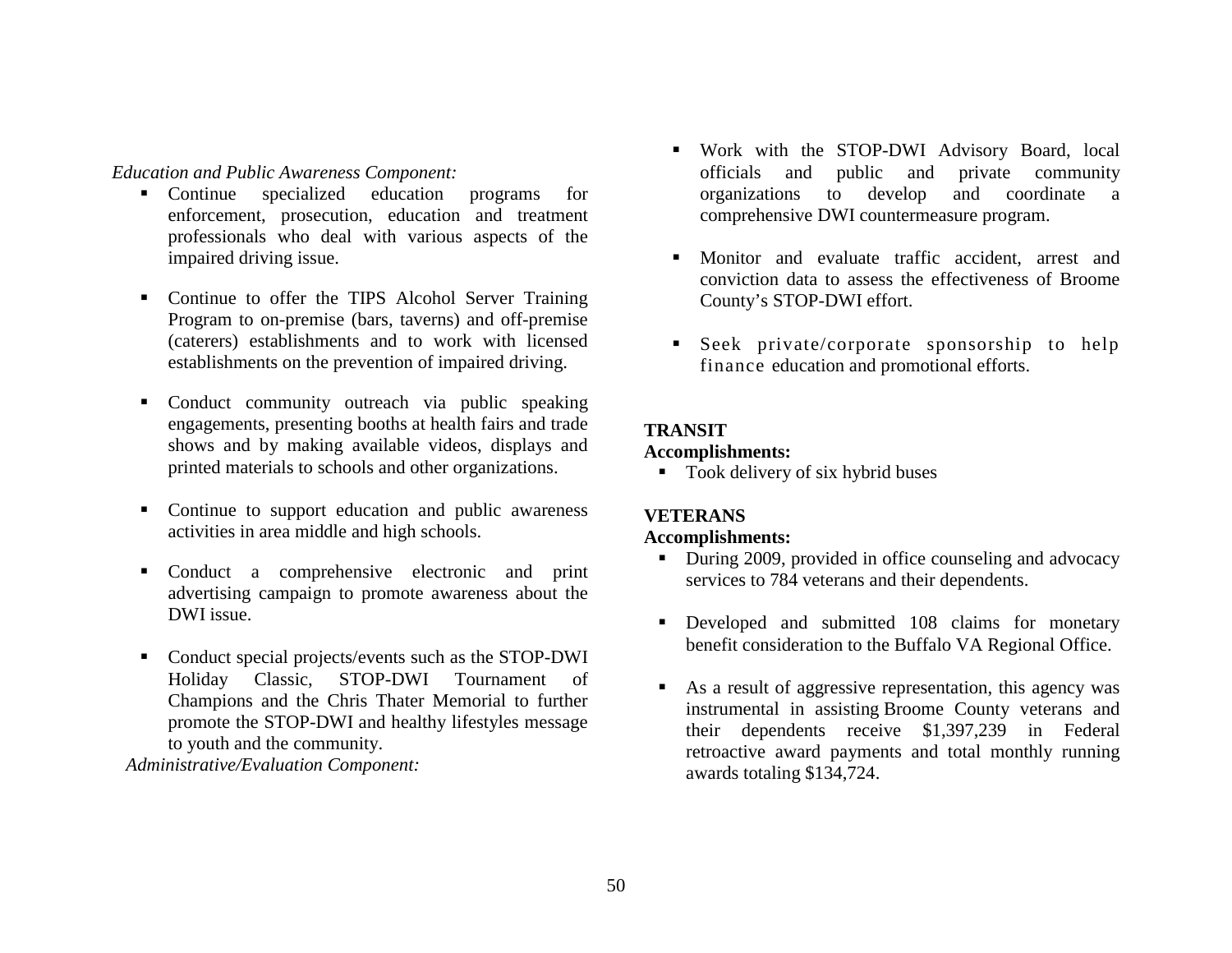Assisted the Disabled American Veterans Transportation System provide transportation for 286 veterans from their homes to appointments at the Syracuse VA Medical Center and 140 transports to the local Binghamton VA Clinic.

#### **WILLOW POINT NURSING HOME Accomplishments:**

- Closed twenty beds without displacing any current residents. As a result of these bed closures we were able to create more private rooms and staff lounges on the three North units.
- The annual census for the year was 94.6%.
- Unaudited results show that Willow Point ended year with a fund balance of \$1.8 million. The facility began the year with a negative \$4.3 million fund balance.
- п Received permission to explore operating a 53 registrant Adult Day Health Care Program for seniors to be located in Binghamton.
- Received a training grant from Central New York Area Health Education Center. This Agency provided training funds from the NYS Departments of Labor and Health at no cost to Broome County. The Agency provided laptop computers and White Board (interactive computer display board) to be used in staff training. Grant money was used to train various employees in job specific areas i.e. computer programs, stress management, medication administration and narcotic reconciliation. They

sponsored training for nurses, which lead to nurses being certified as wound care and MDS specialists. Additionally, the agency provided testing through Broome/Tioga Workforce Development to determine employees' further training abilities, which resulted in the Agency sponsoring three individuals to attend Certified Nursing Assistant training. Two of the three obtained certification as CNAs. The Agency also sponsored nationally known speaker Clint Maun and Francis Battisti to make presentations to the entire Willow Point Staff on Long Term Care Customer Service.

- Worked on a redesign of the new building plans to meet State requirements for reimbursement.
- $\blacksquare$  Initiated the first phase of a multiphase environmental impact statement to begin clearing the future nursing home site.
- Five of the Willow Points' CNAs where recognized at the annual luncheon sponsored by the area long term administrators. The CNAs were nominated by their peers working at Willow Point.

#### **Goals:**

• Close an additional 20 beds to maintain compliance with the Berger Commission requirements. Explore the opportunity to open a dining room on the North Two nursing unit. The unit is currently without a dining room and residents must be transported downstairs to the main dining room on North One. Creating the dining room would improve resident satisfaction and reduce operating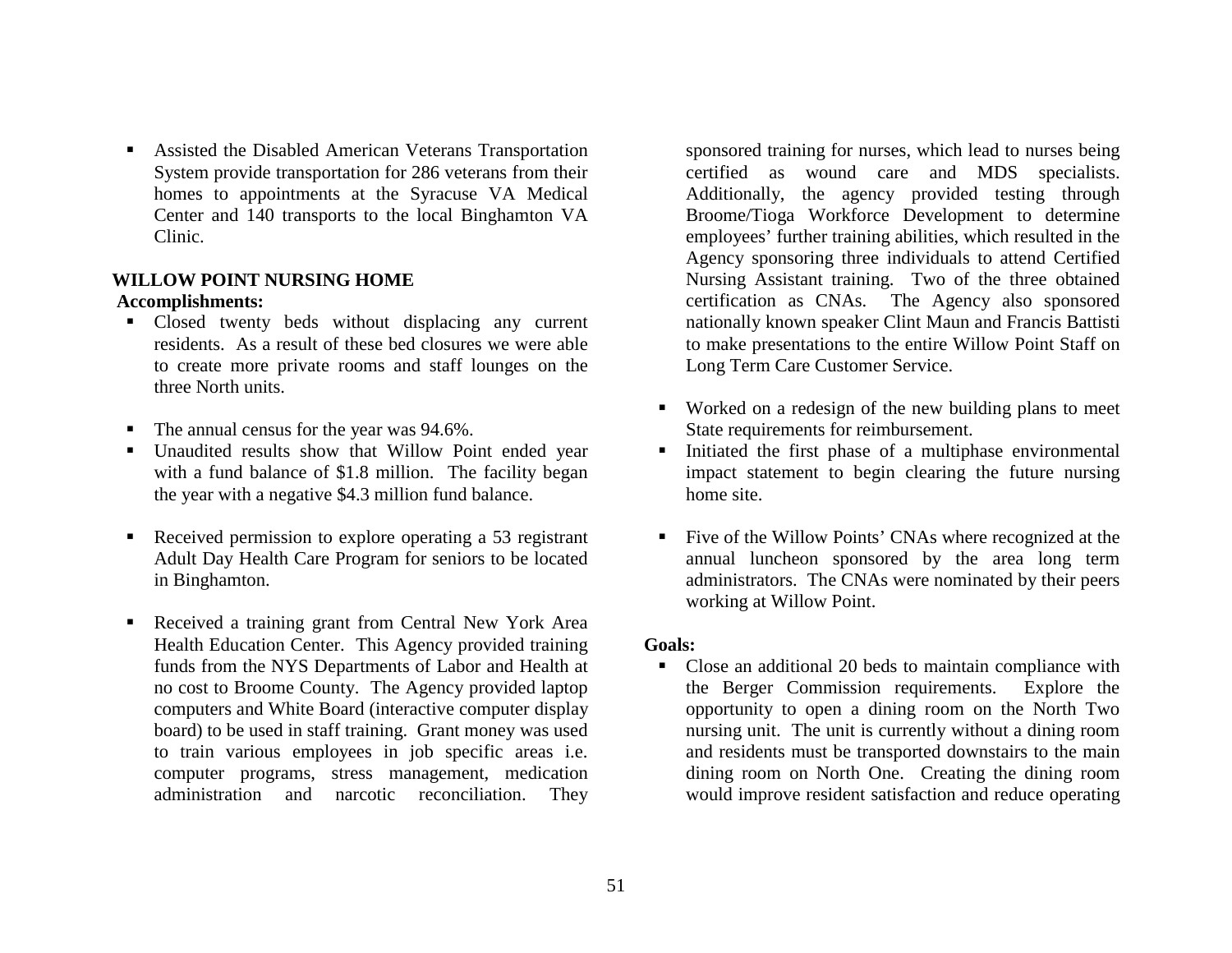costs. The closing of the beds also gives Willow Point the opportunity to have 6 of it 7 nursing units with 46 bed or 5 nursing units with 46 beds or less and close the remaining triple bedded rooms.

- $\blacksquare$  Explore opening the 53 registrant Adult Day Health Care Program in the County Health Building.
- Continue with the second phase of the environmental impact statement to clear the site of the future nursing home allowing the County to secure grant funding for the demolition of the existing buildings.
- Maintain census at better then 95% for the year. Willow Point ended January with a census of 97%.
- Establish an enhanced dining program on the North Lower Level (this is the Short Stay Unit) and North Two nursing units. The program will provide residents with greater choice in their meal selection at the time of service and creates a less institutional setting for their meal service.
- **Continue to offer training through Central New York** Area Health Education Center as the grant has been renewed till 12/31/2010.
- Г Determine the feasibility of the new nursing home under the State's new reimbursement system or other opportunities offered by the State

# **YOUTH BUREAU**

## **Accomplishments:**

- In February 2009, the Broome County Youth Bureau and six area youth participated in the Association of New York State Youth Bureaus Youth Leadership Conference and Legislative Breakfast. These young people had an opportunity to meet with Senator Libous, Assemblyman Crouch and Assemblywoman Lupardo in their Albany Offices. They had the opportunity to tell each elected official about their Youth Bureau funded program and what it means to them.
- The Broome County Youth Bureau Executive Director was selected to serve as Chair of the Building Brighter Futures for Broome-Early Childhood Coalition for 2009.
- The Broome County Youth Bureau sponsored and conducted five Advancing Youth Development (AYD) trainings in 2009. AYD Professional Development for youth workers builds knowledge, skills and supports for youth workers, youth serving programs, and organizations. Using a positive youth development approach means that individuals, programs, and/or organizations intentionally guide and support this process with research based practice.
- Г In April 2009, the Broome County Youth Bureau and the RHY Committee of the Homeless Coalition organized a networking meeting with local school districts to discuss issues surrounding runaway and homeless youth. Ten